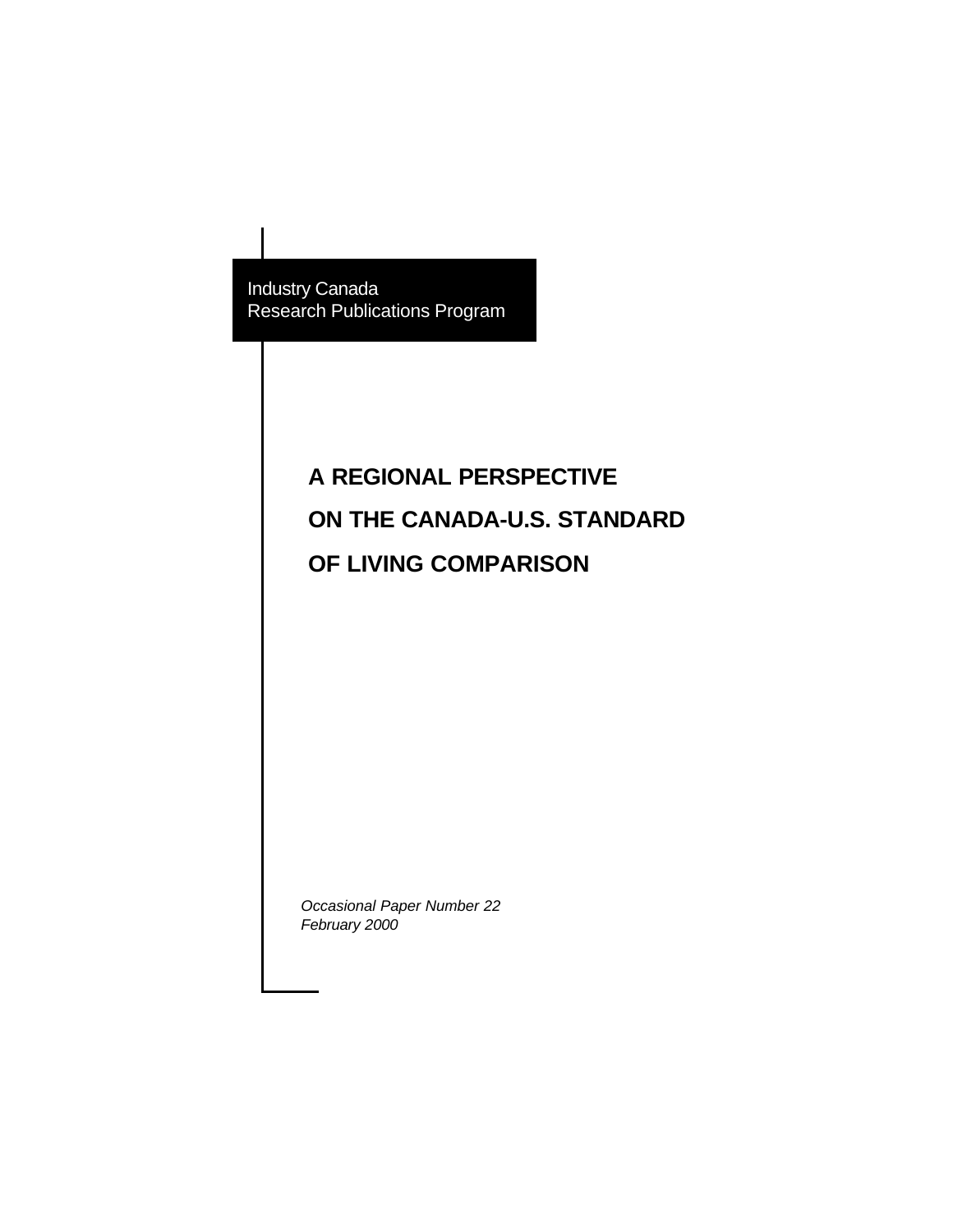#### *Industry Canada Research Publications Program*

The Industry Canada Research Publications Program provides a forum for the analysis of key micro-economic challenges in the Canadian economy and contributes to an informed public debate on these issues. Under the direction of the Micro-Economic Policy Analysis Branch, the Program's research paper series features peer-reviewed analytical working papers and policyrelated discussion papers written by specialists on micro-economic issues of broad importance.

The views expressed in these papers do not necessarily reflect the views of Industry Canada or of the federal government.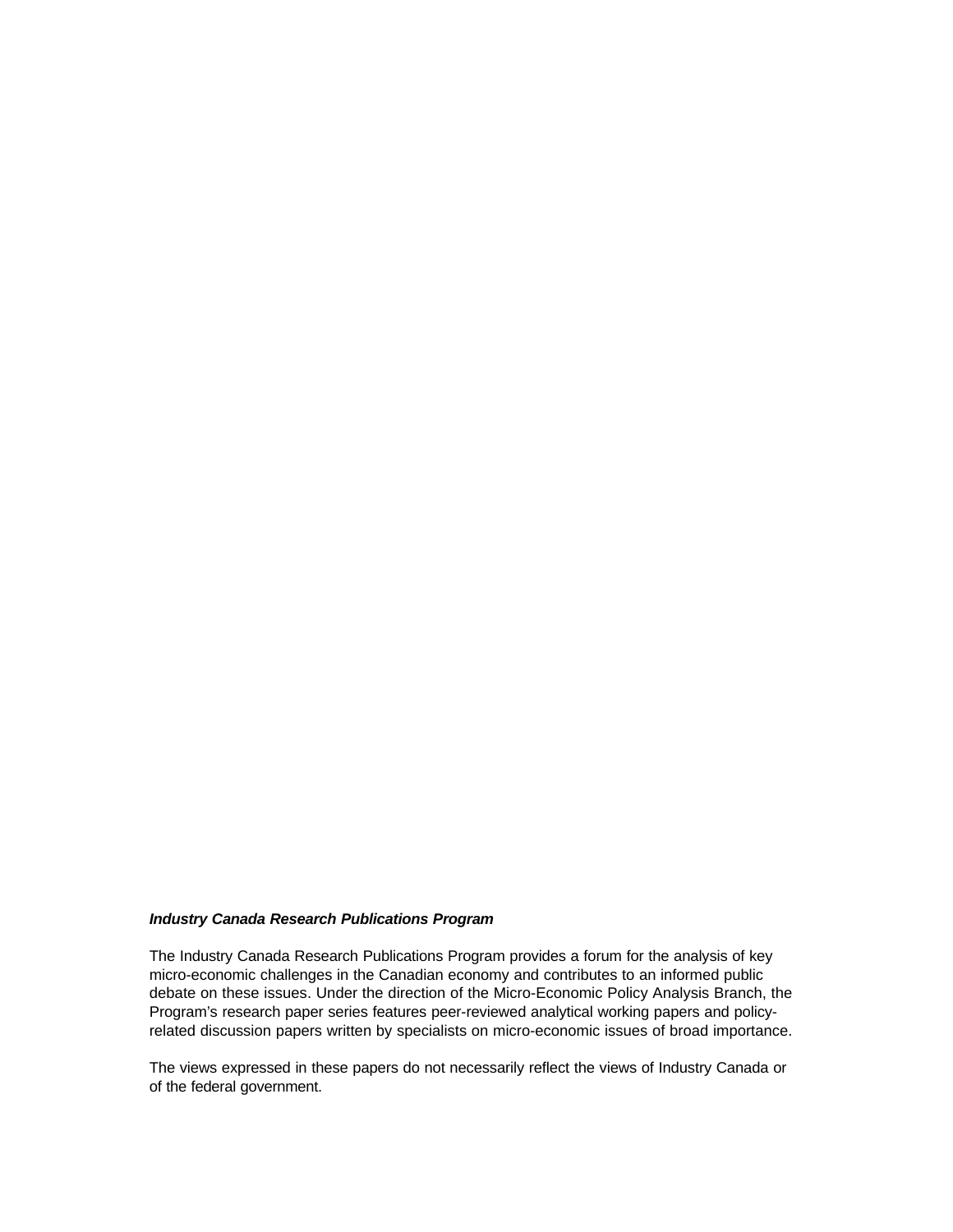Industry Canada Research Publications Program

# **A REGIONAL PERSPECTIVE ON THE CANADA-U.S. STANDARD OF LIVING COMPARISON**

*By Raynald Létourneau and Martine Lajoie Industry Canada* 

*Occasional Paper Number 22 February 2000*

*Aussi disponible en français*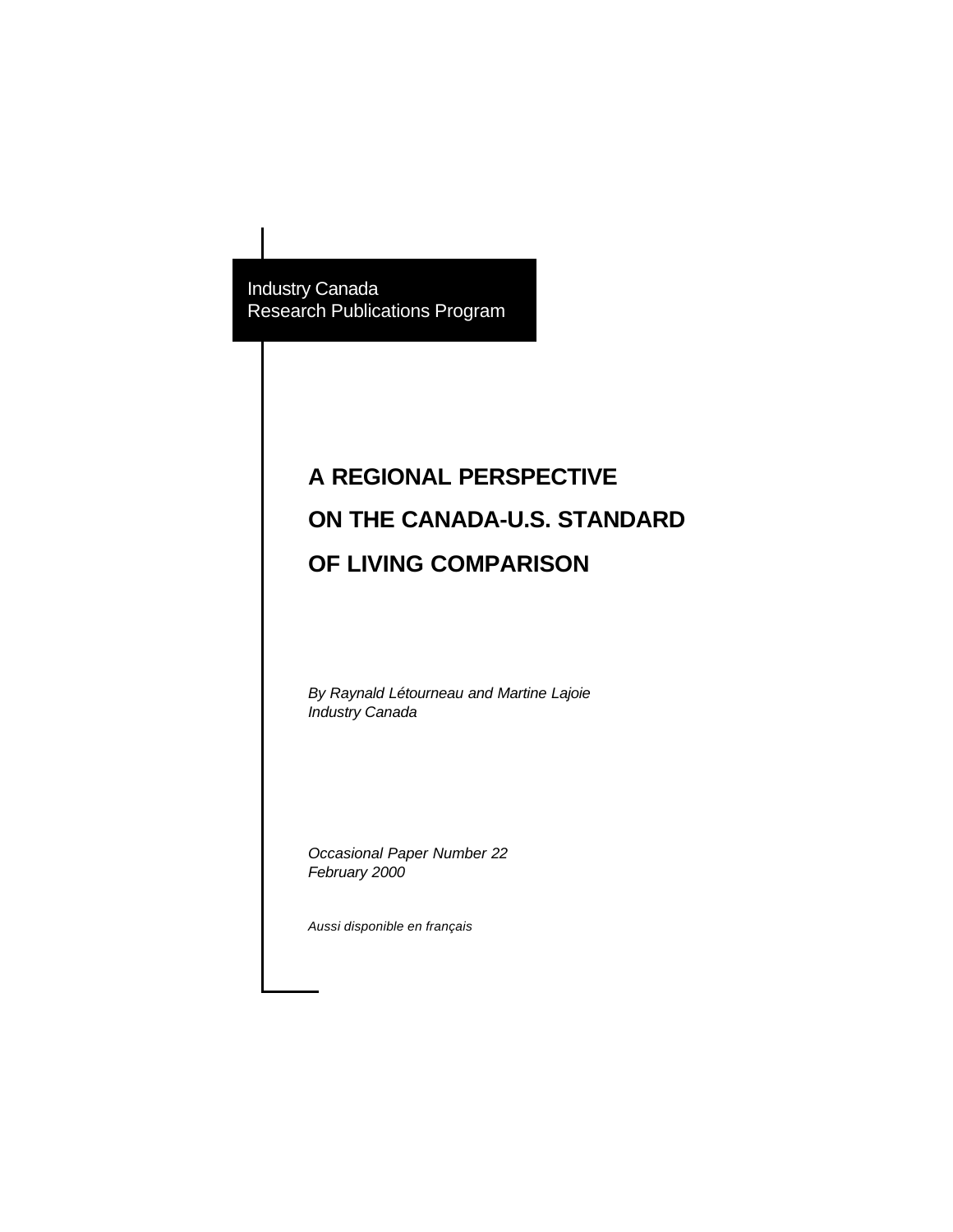#### *Canadian Cataloguing in Publication Data*

Létourneau, Raynald

A regional perspective on the Canada-U.S. standard of living comparison

(Occasional paper; no. 22) Text in English and French on inverted pages. Title on added t.p.: La comparaison des niveaux de vie au Canada et aux États-Unis – Une perspective régionale. Includes bibliographical references. ISBN 0-662-64666-5 Cat. no. C21-23/22-2000

- 1. Cost and standard of living Canada.
- 2. Cost and standard of living United States.
- 3. Labor productivity Canada.
- 4. Labor productivity United States.
- I. Lajoie, Martine, 1972- .
- II. Canada. Industry Canada.
- III. Title.
- IV. Series: Occasional paper (Canada. Industry Canada).

HD6995.L47 2000 339.47'0971 C00-980020-4E

The list of titles available in the Research Publications Program and details on how to obtain copies can be found at the end of this document. Abstracts of research volumes and papers published in Industry Canada's various series, and the full text of our quarterly newsletter, *MICRO*, are available on *STRATEGIS*, the Department's online business information site, at http://strategis.ic.gc.ca.

Comments should be addressed to:

Someshwar Rao **Director** Strategic Investment Analysis Micro-Economic Policy Analysis Industry Canada 5th Floor, West Tower 235 Queen Street Ottawa, Ontario K1A 0H5

Tel.: (613) 941-8187; Fax:: (613) 991-1261; e-mail: rao.someshwar@ic.gc.ca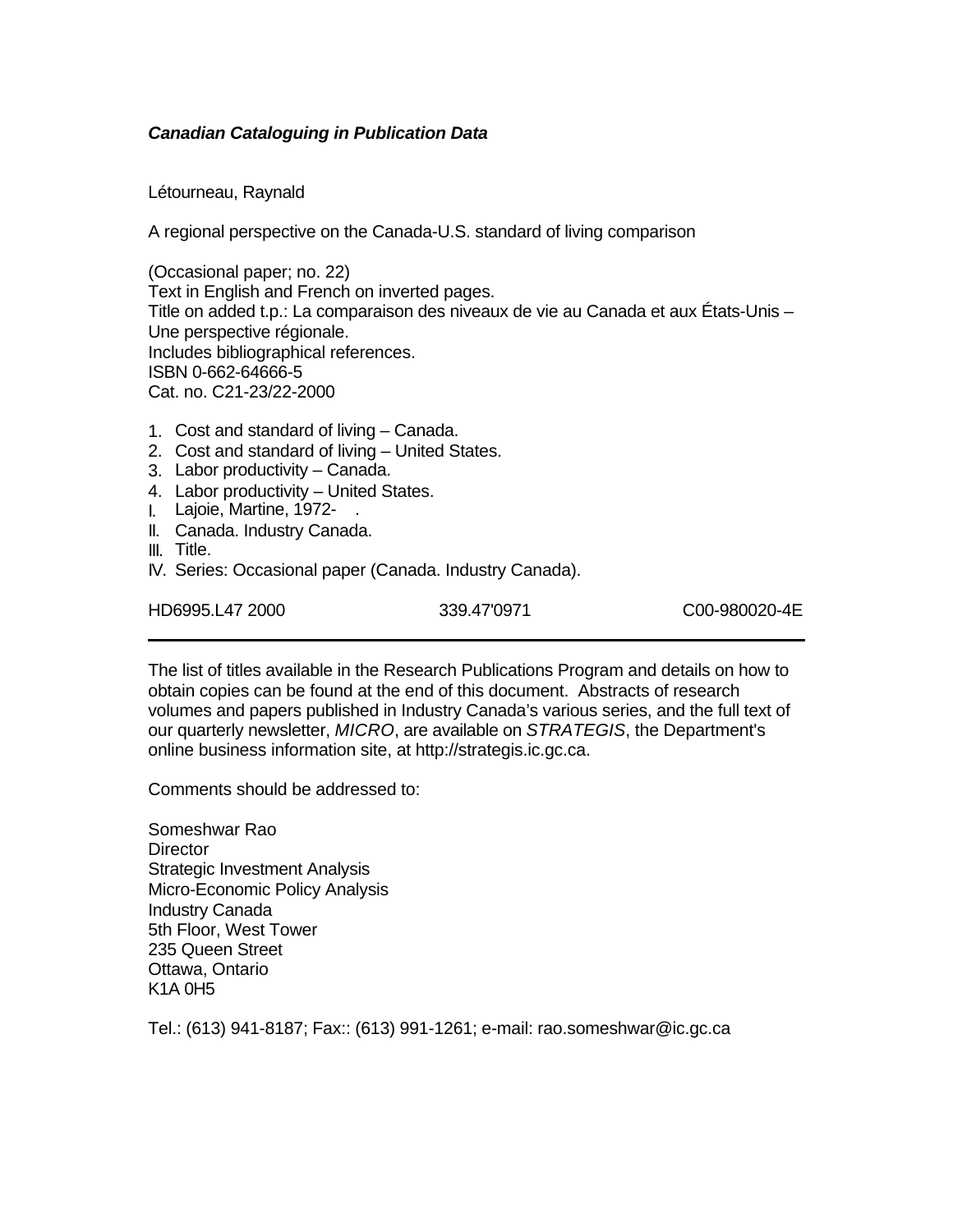## *ACKNOWLEDGEMENTS*

The authors wish to thank Richard Harris, Someshwar Rao and Shane Williamson for helpful comments. We would also like to acknowledge the contribution of André Patry for his assistance in updating the database and providing empirical tests.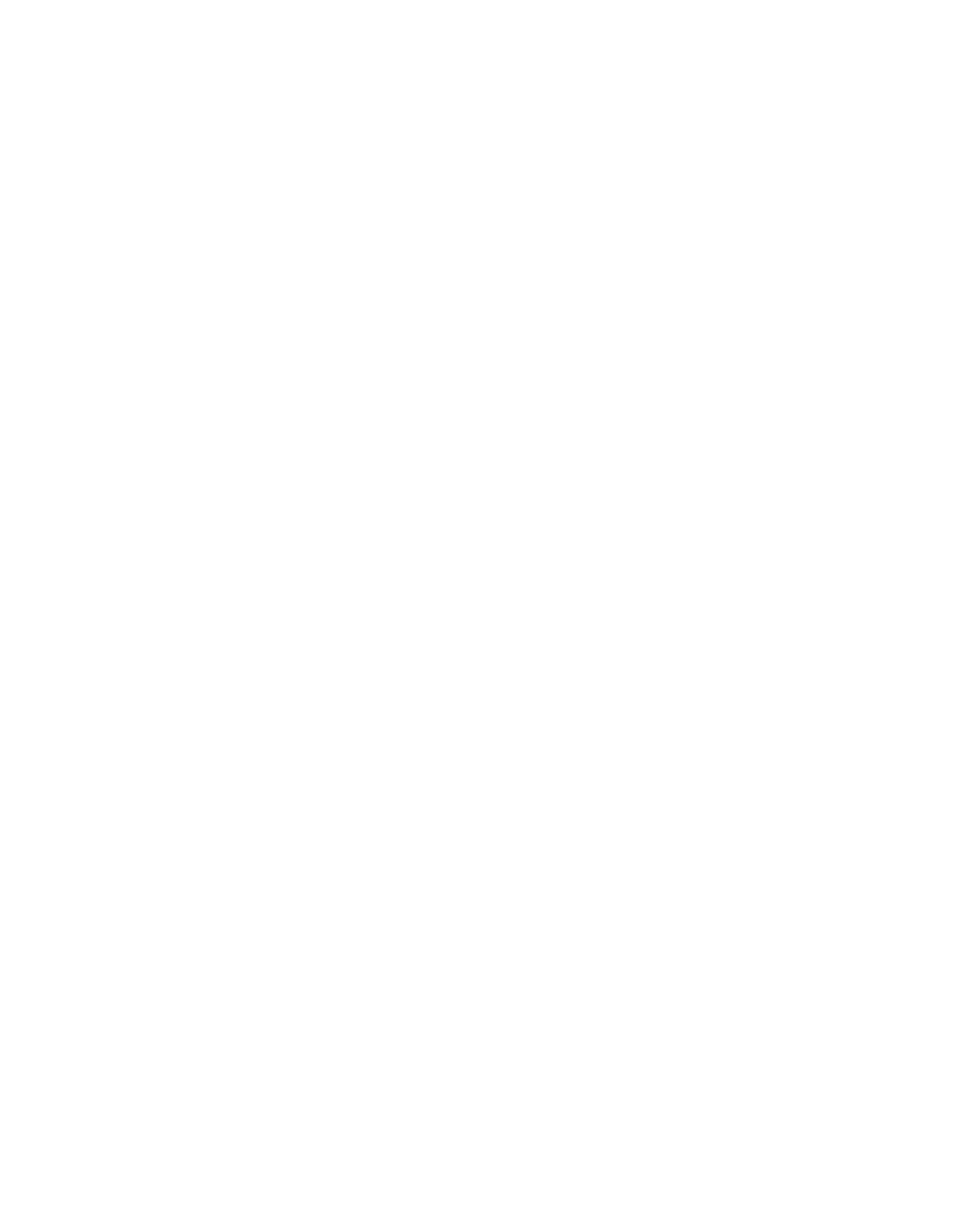# **TABLE OF CONTENTS**

| 2. FRAMEWORK OF ANALYSIS AND EMPIRICAL ISSUES 3                                                                                                                           |                                        |
|---------------------------------------------------------------------------------------------------------------------------------------------------------------------------|----------------------------------------|
|                                                                                                                                                                           |                                        |
| U.S.-Canada Productivity Comparison                                                                                                                                       | 11<br>11<br>13<br>14                   |
|                                                                                                                                                                           | 17                                     |
|                                                                                                                                                                           | 19                                     |
|                                                                                                                                                                           | 21                                     |
| <b>APPENDIX A</b><br>COMPARABILITY OF CANADA AND U.S. GDP MEASURES<br>National and Provincial Estimates of Output  25<br>Are Canada and U.S. GDP Measures Comparable?  26 | 23<br>23<br>23<br>24<br>24<br>24<br>26 |
|                                                                                                                                                                           |                                        |
| APPENDIX C: EMPLOYMENT TO POPULATION RATIOS  31                                                                                                                           |                                        |
|                                                                                                                                                                           |                                        |
| INDUSTRY CANADA RESEARCH PUBLICATIONS  35                                                                                                                                 |                                        |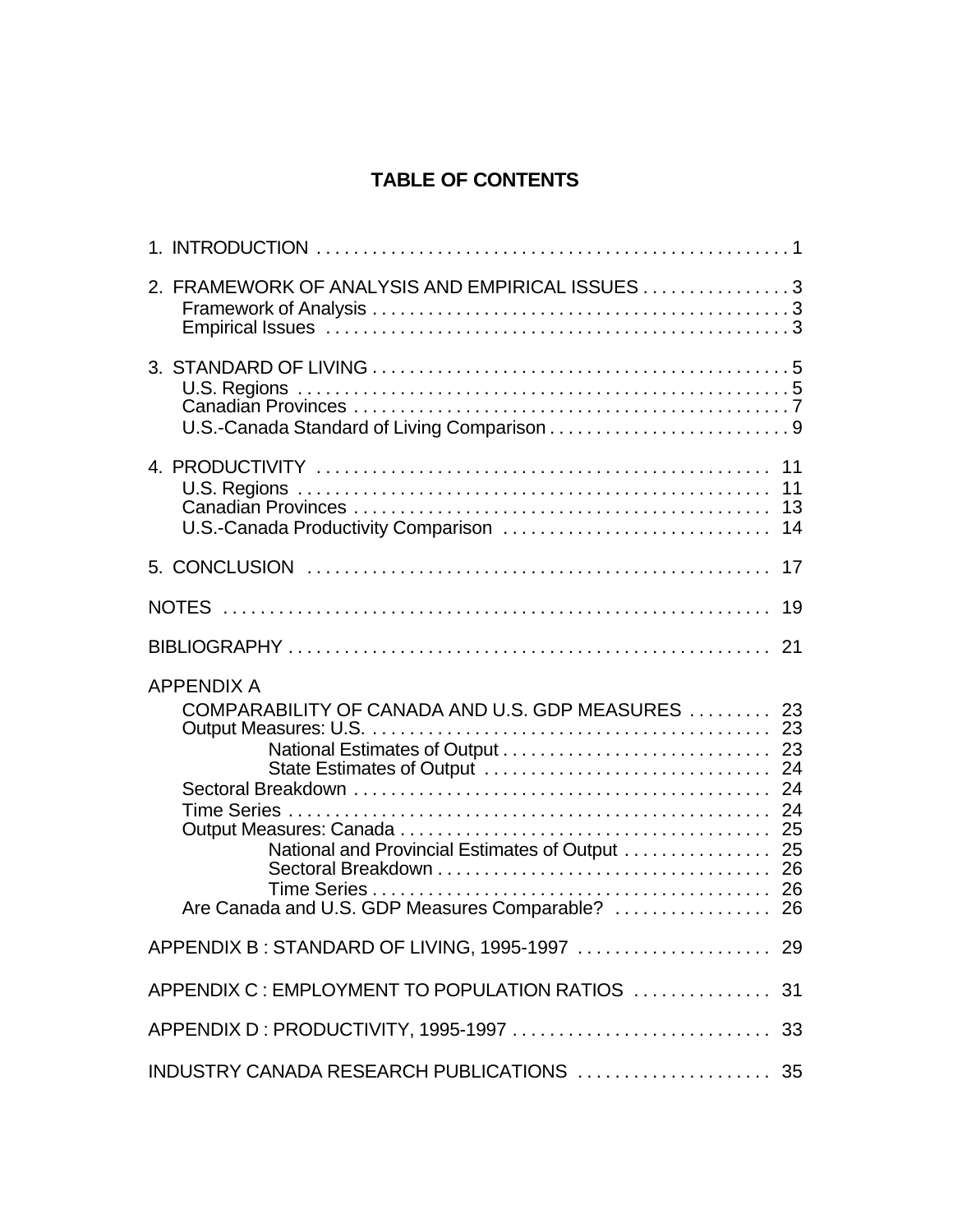#### **1. INTRODUCTION**

This paper presents a comparison of standards of living between Canadian provinces and U.S. states. Most comparisons with the United States focus on the national perspective, while provincial analyses are essentially restricted to the domestic context. This study extends the scope of the exercise to the regional level since, as shown in our previous studies, $1$  the relative performance of the provinces varies significantly and, therefore, the challenges raised by the greater integration of the North-American market are also likely to differ. The comparison focuses on standards of living with a special emphasis on labour productivity.

The paper is divided as follows. First, we present our framework of analysis and discuss issues related to the comparison of productivity and standards of living at the regional level between the two countries. We then move to a discussion of standard of living and productivity. Each of these sections presents a separate analysis of U.S. states and Canadian provinces, and a comparison of both. The paper concludes with a brief review of our main results.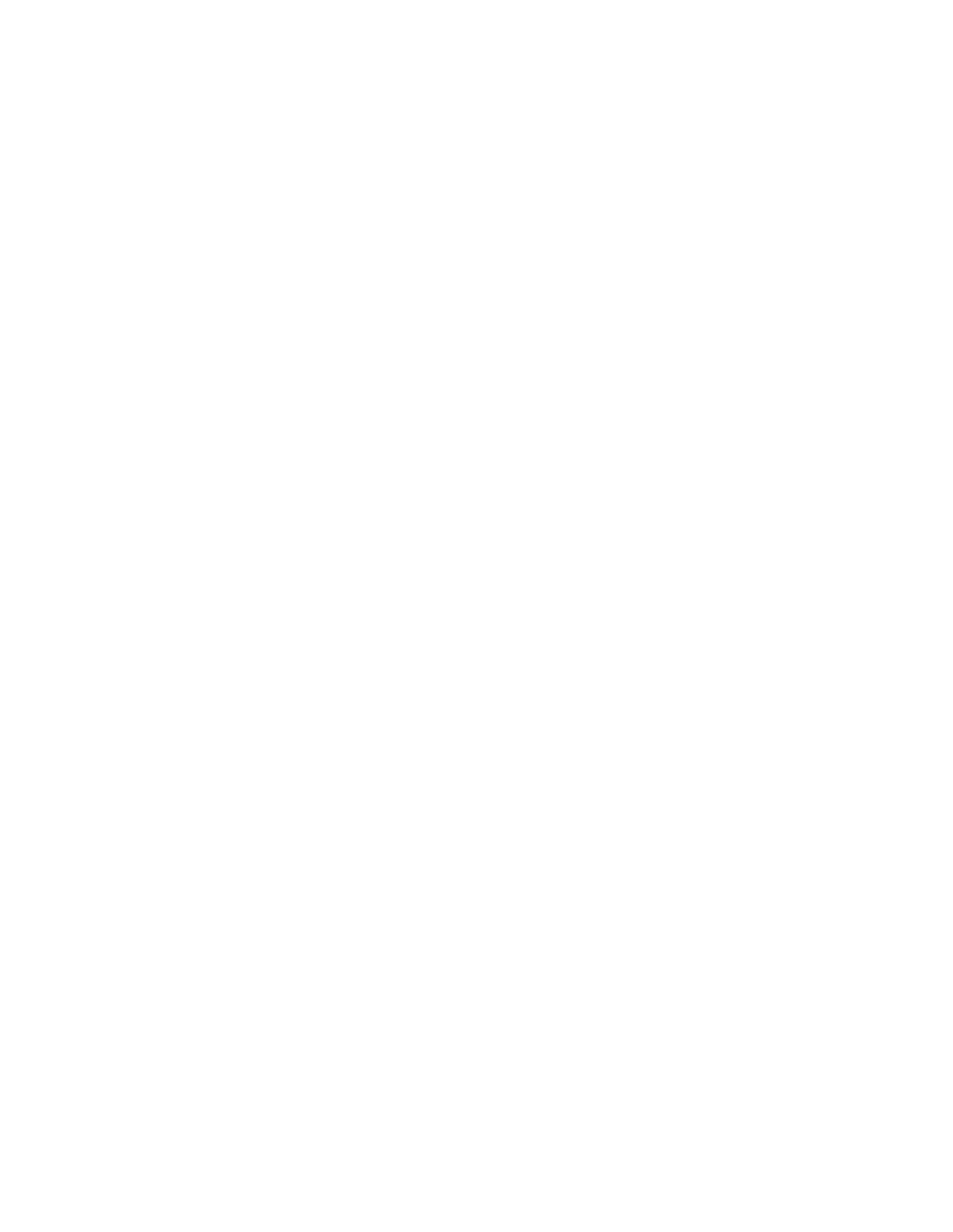## **2. FRAMEWORK OF ANALYSIS AND EMPIRICAL ISSUES**

## **Framework of Analysis**

Standard of living is best measured through real GDP per capita as it encompasses all earnings accruing to residents of a country. The standard of living can be expressed as:

(1) *GDP/POP / GDP/E \* E/POP*

where

|        | GDP/POP: Real GDP per capita or standard of living                    |
|--------|-----------------------------------------------------------------------|
| GDP/E: | Labour productivity (real GDP per worker)                             |
| E/POP: | Employment rate, or the proportion of the population that is working. |

The framework of analysis is relatively simple and states that real income per capita is determined by the productivity of workers as well as the proportion of the population at work. A high level of productivity and a large proportion of the population at work will result in a high standard of living.

## **Empirical Issues**

Comparing the standard of living and labour productivity for the 10 Canadian provinces and 50 U.S. states raises serious challenges in terms of data requirements. These measures are based on three variables: real gross domestic product, population and employment. Standard of living is measured through real GDP per capita and labour productivity through real GDP per worker.

In order to make valid comparisons with U.S. data, real output is measured as GDP at market prices,<sup>2</sup> which, because of data constraints in Canada related to the market price measure, restricts the comparison exercise to the 1992-97 period. U.S. data have been obtained from three different sources. Gross State Product (GSP) in constant 1992 dollars were taken from the Bureau of Economic Analysis, while population and employment data were obtained from the Bureau of the Census and the Bureau of Labor Statistics respectively. Canadian data are derived from Statistics Canada's Provincial Economic Accounts, Labour Force Survey and Population estimates. U.S. real GDP is expressed in Canadian dollar terms by using the Purchasing Power Parity value of the exchange rate for 1992 (\$1.23 according to Statistics Canada).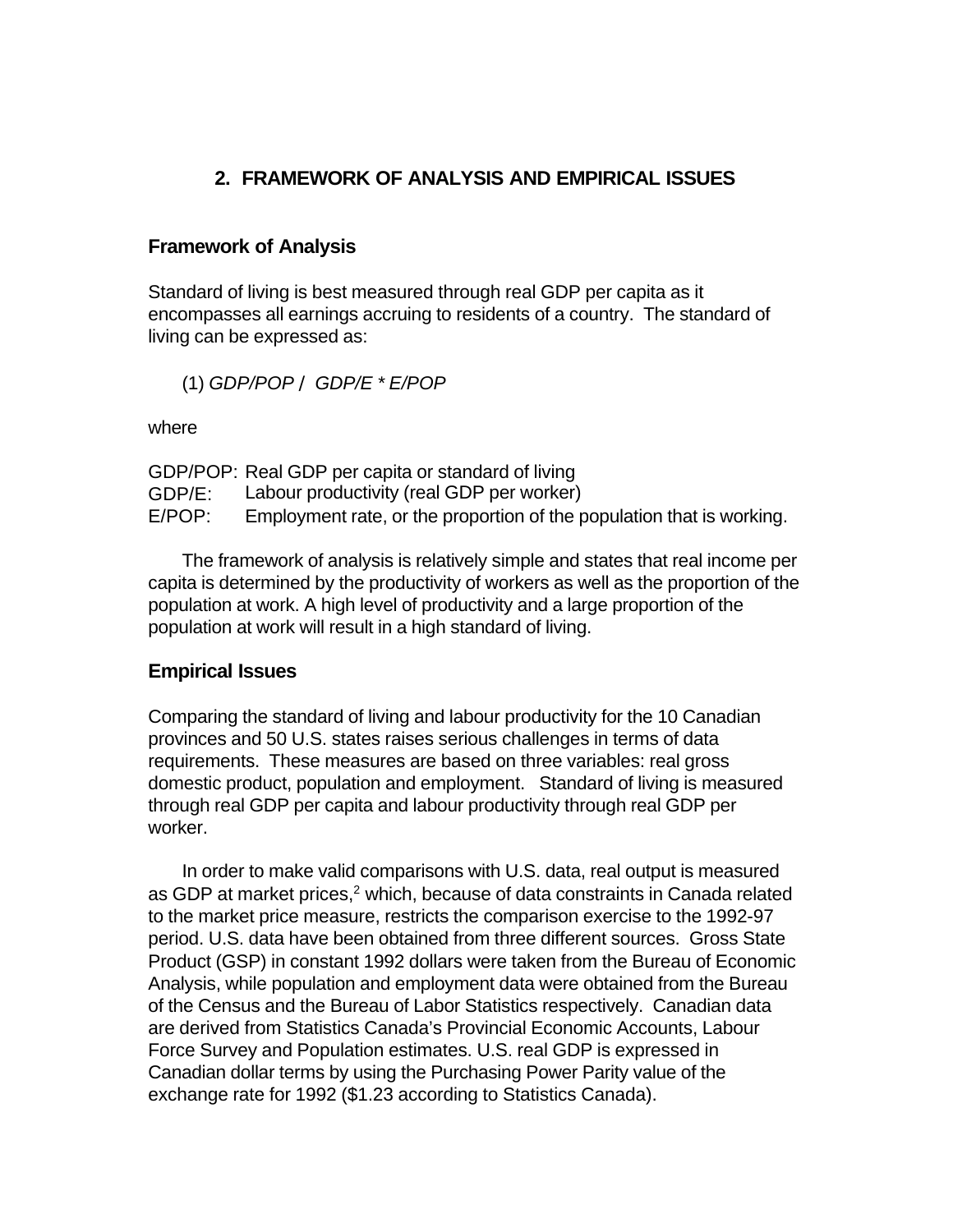U.S. real GSP is available on a 1992-chained dollars basis and components are not strictly additive, especially for years far away from the base period.<sup>3</sup> However, for the period under consideration (1992-97), which is close to the 1992 base year, GSP estimates are nearly additive.<sup>4</sup> This allows us to calculate the relative performance of individual states in comparison to the U.S. national average. Finally, comparisons, at both the national and the international levels, are calculated using an average of the three most recent years (1995 to 1997) in order to obtain more robust estimates.

Data constraints at the regional/state levels and the presence of significant cost-of-living differences across U.S. states<sup>5</sup> and Canadian provinces impose some limitations on the interpretation of the results. Since U.S. nominal GSP is deflated using producer prices rather than some expenditure-based deflators and since differences between production and consumption measures can be large at the state level, productivity comparisons are less affected by these considerations than standard of living comparisons.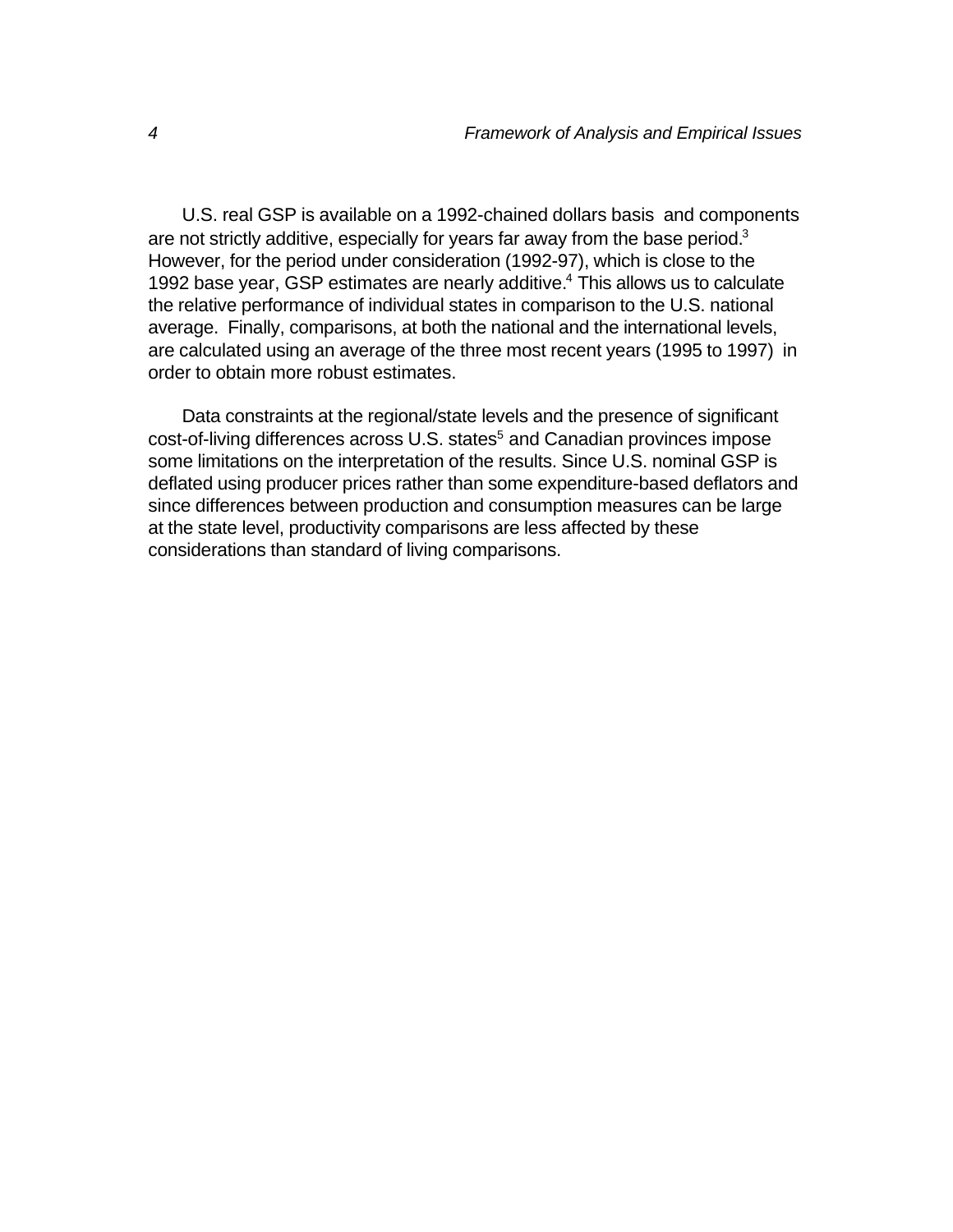## **3. STANDARD OF LIVING**

## **U.S. Regions**

Real GDP per capita varies significantly across U.S. states: real GDP per capita in Delaware, the highest income state, is nearly twice that of Mississippi, the lowest income state. Figure 1 shows the relative level of regional real GDP per capita (U.S. national average =100) over the period 1995-97 using the U.S. Bureau of Economic Analysis' classification. Three out of eight regions recorded above-average standards of living: New England, Mideast and Farwest, all regions that have extensive trade links with Canada. The Great Lakes, Plains and Rocky Mountain regions' standards of living were slightly below-average, while it was as much as 10 percent below-average in the Southeast.



Real GDP per capita also varies significantly within U.S. regions. As shown in Tables 1 and 2 below, the relative standing of a region is determined by its concentration of high and low income states.<sup>6</sup> For example, in New England (Table 1), real GDP per capita ranges from 20 percent below the national average in Maine to 32 percent above in Connecticut. High income regions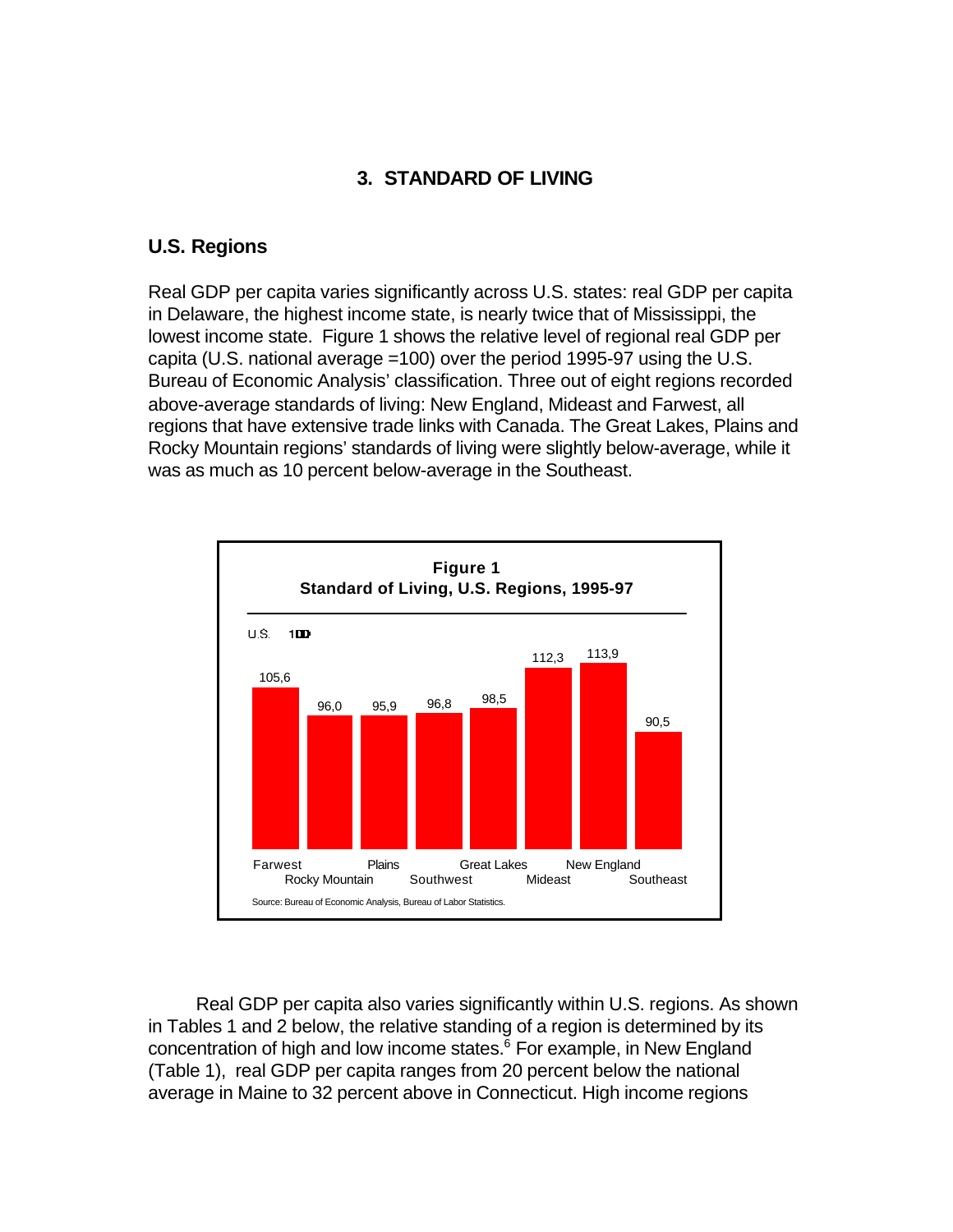include a greater number of states with a standard of living well above the U.S. average. Connecticut, Massachusetts and New Hampshire account for New England's strong performance, more than offsetting the weakness of Maine and Vermont. The Mideast's standard of living is supported by Delaware, New York and New Jersey while California is raising the Farwest's standard of living, followed by Nevada and Hawaii.<sup>7</sup>

| Table 1<br>Standard of Living, Above-Average U.S. Regions, 1995-97<br>$U.S. = 100$ |       |            |       |              |       |  |  |
|------------------------------------------------------------------------------------|-------|------------|-------|--------------|-------|--|--|
| <b>New England</b><br>113.9<br>105.6<br><b>Mideast</b><br>112.3<br><b>Farwest</b>  |       |            |       |              |       |  |  |
| Connecticut                                                                        | 132.1 | Alaska     | 137.6 | Delaware     | 139.2 |  |  |
| Maine                                                                              | 79.7  | California | 106.2 | Maryland     | 98.1  |  |  |
| <b>Massachusetts</b>                                                               | 118.4 | Hawaii     | 108.4 | New Jersey   | 120.4 |  |  |
| New Hampshire<br>107.3                                                             |       | Nevada     | 112.7 | New York     | 118.1 |  |  |
| Rhode Island<br>91.7                                                               |       | Oregon     | 98.7  | Pennsylvania | 93.8  |  |  |
| Vermont                                                                            | 87.6  | Washington | 99.8  |              |       |  |  |

Regions with an average standard of living below that of the United States still conceal a few high income states (Table 2). In the Great Lakes, the strong standing of Illinois, with real GDP per capita nearly 10 percent above the national average, is offset by under performers such as Michigan and Indiana, while Minnesota is driving up the Plains' standard of living. In Rocky Mountain states, the weak performance of Montana, Idaho and Utah is offsetting that of Wyoming and Colorado.

Texas is the only Southwest state to post above-average real GDP per capita. Mississippi, West Virginia, Arkansas, Alabama and South Carolina are behind the Southeast's low standard of living, largely offsetting the positive effect of Virginia and Georgia.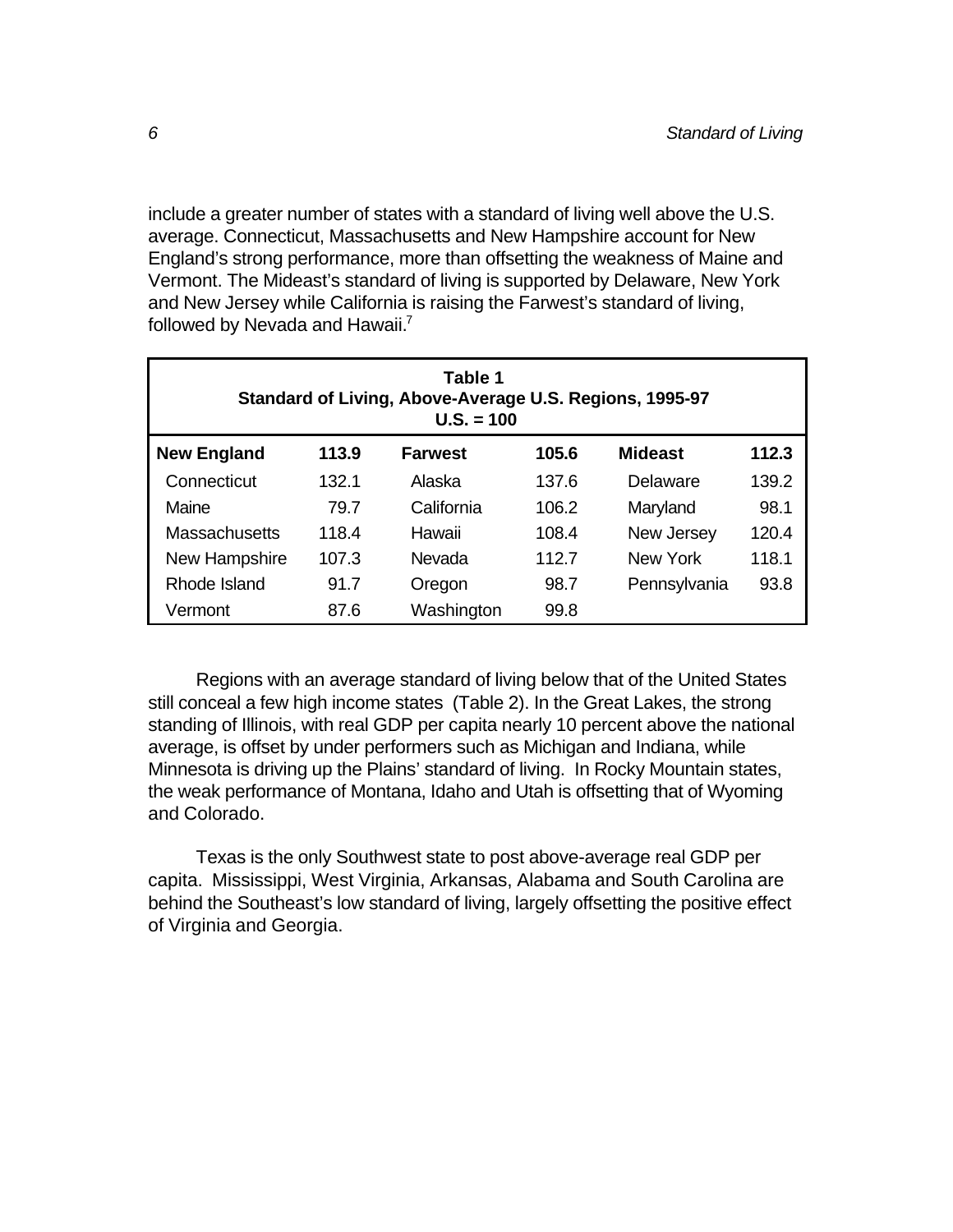| Table 2<br>Standard of Living, Below-Average U.S. Regions, 1995-97<br>$U.S. = 100$ |       |                       |       |                  |       |  |  |  |
|------------------------------------------------------------------------------------|-------|-----------------------|-------|------------------|-------|--|--|--|
| <b>Great Lakes</b>                                                                 | 98.5  | <b>Rocky Mountain</b> | 96.0  | <b>Southeast</b> | 90.5  |  |  |  |
| <b>Illinois</b>                                                                    | 109.7 | Colorado              | 106.1 | Alabama          | 79.8  |  |  |  |
| Indiana                                                                            | 93.2  | Idaho                 | 84.1  | Arkansas         | 78.1  |  |  |  |
| Michigan                                                                           | 93.0  | Montana               | 72.8  | Florida          | 85.8  |  |  |  |
| Ohio                                                                               | 95.7  | Utah                  | 86.8  | Georgia          | 101.6 |  |  |  |
| Wisconsin                                                                          | 94.7  | Wyoming               | 126.7 | Kentucky         | 87.0  |  |  |  |
|                                                                                    |       |                       |       | Louisiana        | 94.0  |  |  |  |
| <b>Plains</b>                                                                      | 95.9  | <b>Southwest</b>      | 96.8  | Mississippi      | 72.2  |  |  |  |
| lowa                                                                               | 94.3  | Arizona               | 88.8  | North Carolina   | 100.2 |  |  |  |
| Kansas                                                                             | 90.8  | New Mexico            | 92.7  | South Carolina   | 83.5  |  |  |  |
| Minnesota                                                                          | 104.4 | Oklahoma              | 76.9  | <b>Tennessee</b> | 91.9  |  |  |  |
| <b>Missouri</b>                                                                    | 93.4  | Texas                 | 102.5 | Virginia         | 104.2 |  |  |  |
| Nebraska                                                                           | 98.5  |                       |       | West Virginia    | 72.6  |  |  |  |
| North Dakota                                                                       | 82.9  |                       |       |                  |       |  |  |  |
| South Dakota                                                                       | 90.6  |                       |       |                  |       |  |  |  |

## **Canadian Provinces**

Standards of living vary less across provinces than among U.S. states. Although this reflects different economic profiles between provinces and states, it is also related to the presence of federal transfers to the provinces, such as the equalization program, which tend to reduce regional disparities.

Standards of living are generally highest in provinces west of Quebec. These provinces tend to be more productive and also have a higher proportion of their population at work. Alberta ranks first with a real GDP per capita more than 20 percent above the national average, followed by Ontario. The standard of living is next highest in British Columbia, Saskatchewan, Quebec and Manitoba. It is lowest in Newfoundland, at about 30 percent below the national average, behind Prince Edward Island, Nova Scotia and New Brunswick.<sup>8</sup>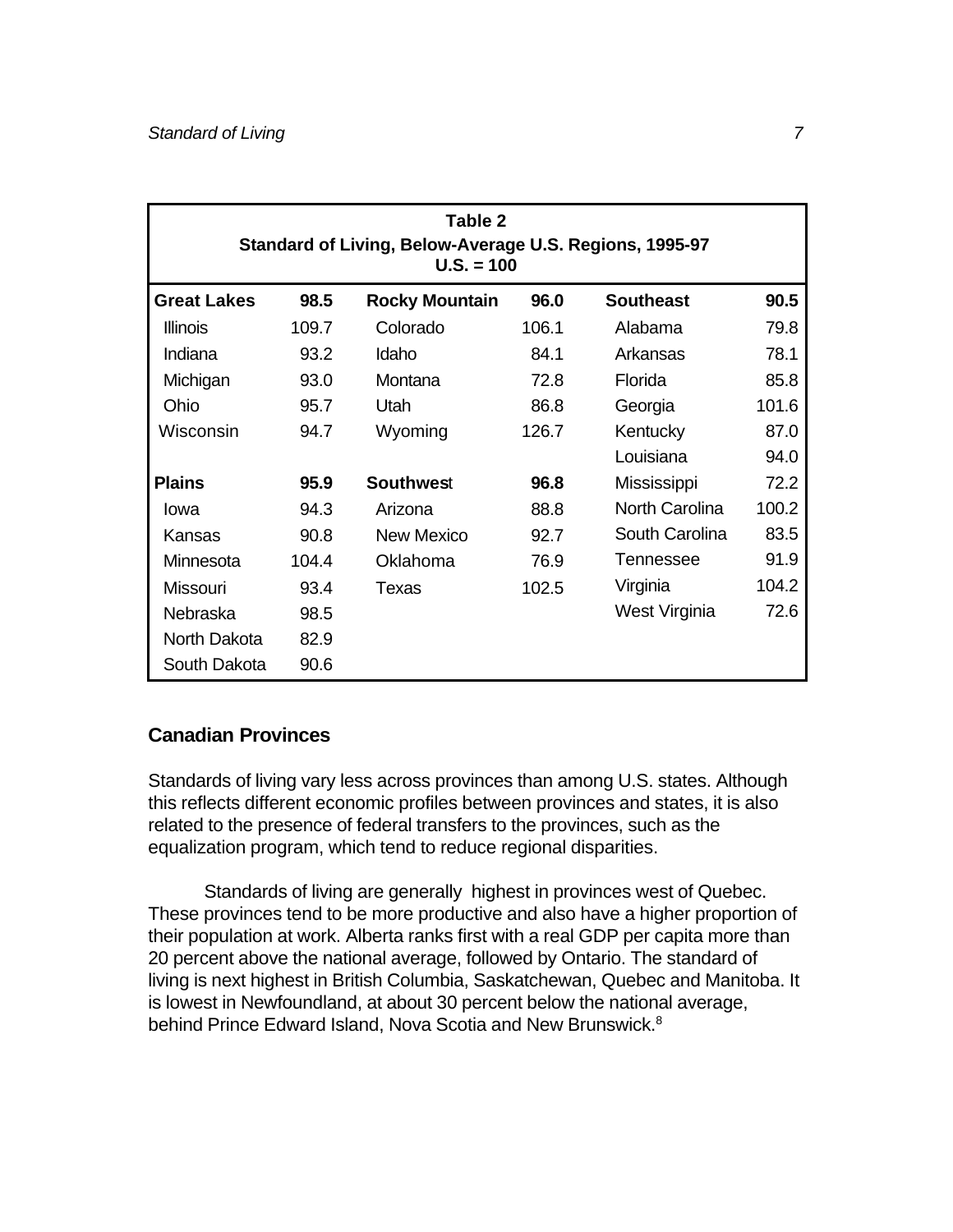

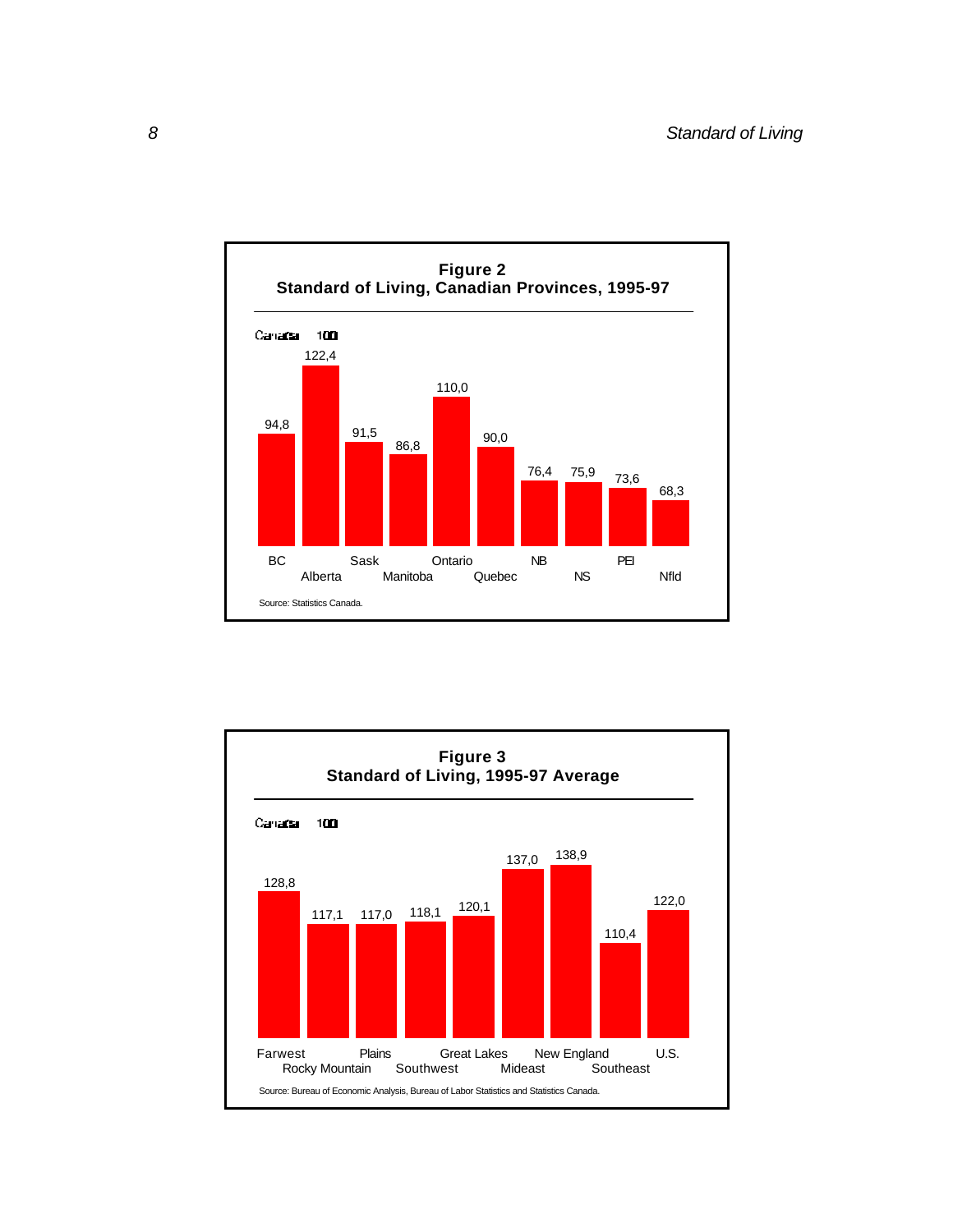#### **U.S.-Canada Standard of Living Comparison**

When U.S. real GDP per capita is expressed in Canadian currency, using the 1992 PPP, the U.S. standard of living is, on average, 22 percent higher than that of Canada.<sup>9</sup> This aggregate number conceals, however, a few important facts. First, Figure 3 shows that all U.S. regions post a standard of living well above the Canadian average. Second, the gap with respect to the highest income region, New England, reaches up to 40 percent. Third, the lowest U.S. region, the Southeast, has a standard of living still 10 percent above the Canadian average.

Only seven states (Table 3) recorded standards of living below the Canadian average. Except for Maine, they all come from low-income regions, particularly the Southern states. The standard of living is more than 25 percent higher than the Canadian average in one third of the states — and it is more than 50 percent higher in Delaware, Alaska, Connecticut and Wyoming.

Relative to their U.S. counterparts, Canadian provinces tend to rank at the lower end of the spectrum. Alberta records the best performance (in 18th place), followed by Ontario (37th), British Columbia (49th), Saskatchewan (51th) and Quebec (52th). All other provinces rank below Mississippi, the state with the lowest standard of living in the United States.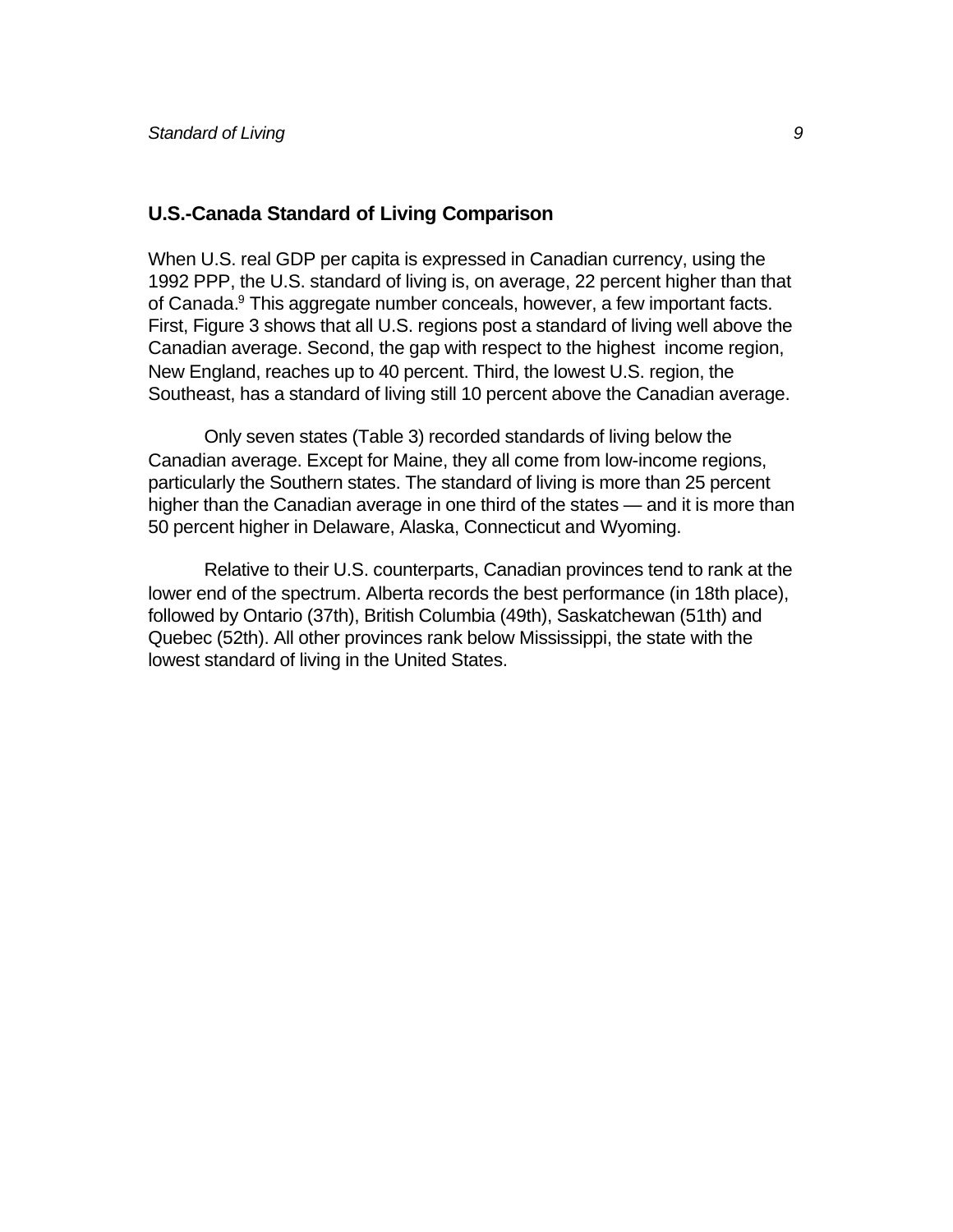| Table 3<br>Ranking of Canadian Provinces and U.S. States,<br>Average Standard of Living, 1995-97, Canada = 100 |                      |       |                                           |  |  |  |  |
|----------------------------------------------------------------------------------------------------------------|----------------------|-------|-------------------------------------------|--|--|--|--|
| 1                                                                                                              | Delaware             | 169.8 | 113.4<br>31<br>Michigan                   |  |  |  |  |
| 2                                                                                                              | Alaska               | 167.9 | <b>New Mexico</b><br>113.0<br>32          |  |  |  |  |
| 3                                                                                                              | Connecticut          | 161.1 | 33<br>112.1<br>Tennessee                  |  |  |  |  |
| 4                                                                                                              | Wyoming              | 154.6 | Rhode Island<br>111.9<br>34               |  |  |  |  |
| 5                                                                                                              | New Jersey           | 146.9 | 110.8<br>35<br>Kansas                     |  |  |  |  |
| 6                                                                                                              | <b>Massachusetts</b> | 144.5 | South Dakota<br>110.6<br>36               |  |  |  |  |
| 7                                                                                                              | <b>New York</b>      | 144.0 | 110.0<br>37<br>Ontario                    |  |  |  |  |
| 8                                                                                                              | Nevada               | 137.5 | Arizona<br>108.3<br>38                    |  |  |  |  |
| 9                                                                                                              | <b>Illinois</b>      | 133.8 | 106.9<br>39<br>Vermont                    |  |  |  |  |
| 10                                                                                                             | Hawaii               | 132.3 | 106.2<br>40<br>Kentucky                   |  |  |  |  |
| 11                                                                                                             | New Hampshire        | 130.9 | Utah<br>105.8<br>41                       |  |  |  |  |
| 12                                                                                                             | California           | 129.6 | Florida<br>104.7<br>42                    |  |  |  |  |
| 13                                                                                                             | Colorado             | 129.4 | Idaho<br>102.6<br>43                      |  |  |  |  |
| 14                                                                                                             | Minnesota            | 127.4 | South Carolina<br>101.8<br>44             |  |  |  |  |
| 15                                                                                                             | Virginia             | 127.1 | North Dakota<br>101.2<br>45               |  |  |  |  |
| 16                                                                                                             | <b>Texas</b>         | 125.1 | Alabama<br>97.4<br>46                     |  |  |  |  |
| 17                                                                                                             | Georgia              | 123.9 | 97.3<br>47<br>Maine                       |  |  |  |  |
| 18                                                                                                             | Alberta              | 122.4 | 95.2<br>48<br>Arkansas                    |  |  |  |  |
| 19                                                                                                             | North Carolina       | 122.3 | <b>British Columbia</b><br>94.8<br>49     |  |  |  |  |
| 20                                                                                                             | Washington           | 121.7 | Oklahoma<br>93.8<br>50                    |  |  |  |  |
| 21                                                                                                             | Oregon               | 120.4 | 51<br>Saskatchewan<br>91.5                |  |  |  |  |
| 22                                                                                                             | Nebraska             | 120.2 | 90.0<br>52<br>Quebec                      |  |  |  |  |
| 23                                                                                                             | Maryland             | 119.7 | 53<br>Montana<br>88.8                     |  |  |  |  |
| 24                                                                                                             | Ohio                 | 116.8 | West Virginia<br>88.5<br>54               |  |  |  |  |
| 25                                                                                                             | Wisconsin            | 115.6 | Mississippi<br>88.0<br>55                 |  |  |  |  |
| 26                                                                                                             | lowa                 | 115.0 | Manitoba<br>86.8<br>56                    |  |  |  |  |
| 27                                                                                                             | Louisiana            | 114.7 | <b>New Brunswick</b><br>76.4<br>57        |  |  |  |  |
| 28                                                                                                             | Pennsylvania         | 114.4 | Nova Scotia<br>75.9<br>58                 |  |  |  |  |
| 29                                                                                                             | Missouri             | 113.9 | <b>Prince Edward Island</b><br>73.6<br>59 |  |  |  |  |
| 30                                                                                                             | Indiana              | 113.7 | Newfoundland<br>68.3<br>60                |  |  |  |  |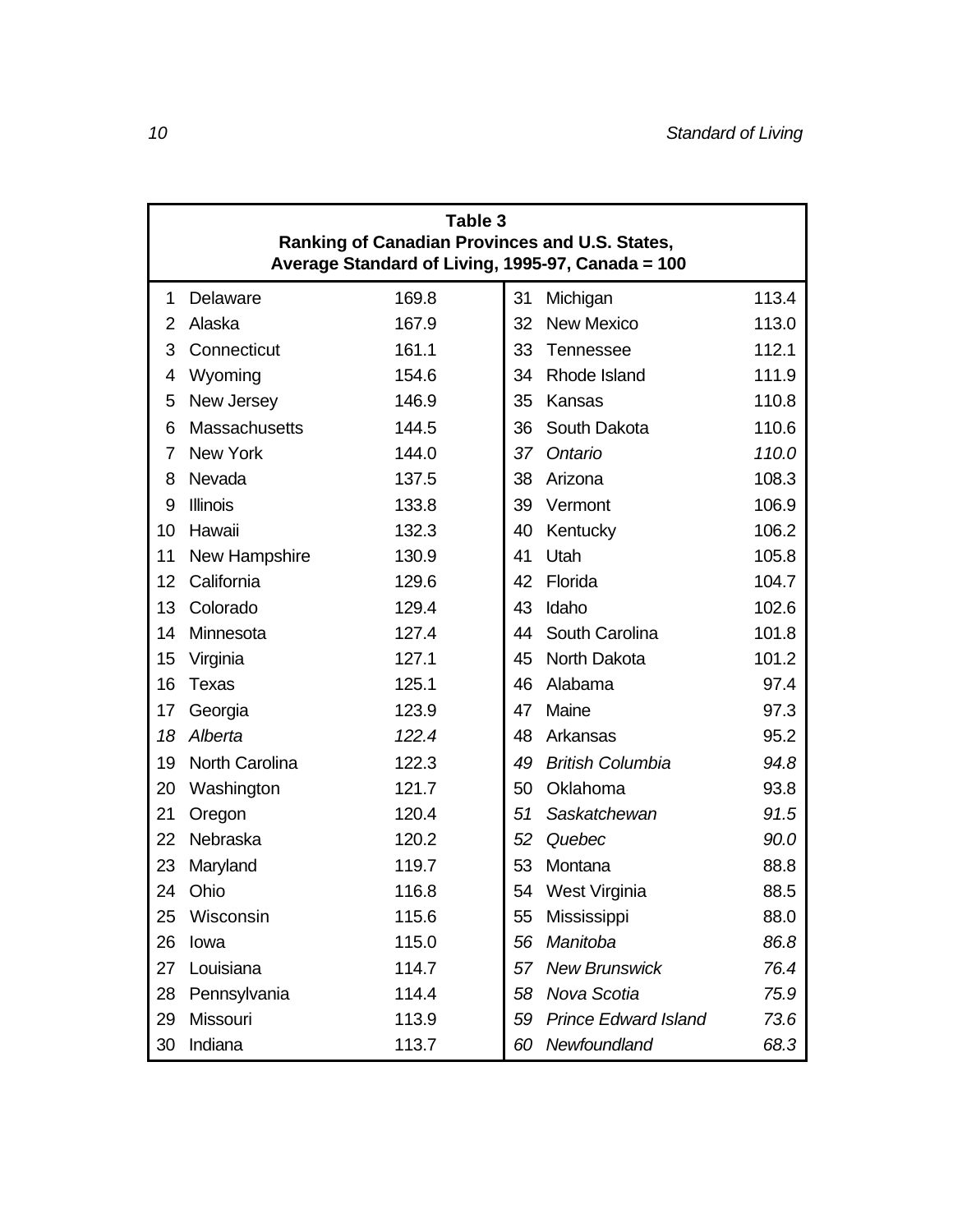## **4. PRODUCTIVITY**

#### **U.S. Regions**

As for the standard of living, there are significant differences in productivity<sup>10</sup> levels across U.S. states. Figure 4 shows that three out of eight regions record above-average productivity: the Mideast, New England and the Farwest. Not surprisingly, these regions also posted the highest standards of living, indicating that productivity is the main driving force behind the standard of living.<sup>11</sup> In other regions, productivity is below the U.S. average — it falls more than 10 percent below-average in the Plains region.<sup>12</sup>

As for the standard of living, the high-productivity regions (Table 4) are comprised of highly productive states which more than offset the weaker performance of a few low-productivity states. The most productive U.S. region — the Mideast — records a productivity level 15 percent above the national average, supported by Delaware, New York and New Jersey. New England's high productivity standing relies on the strong performances of Connecticut and Massachusetts. High productivity levels are widespread across Farwest states, with only Oregon and Washington posting a productivity below the region's average.

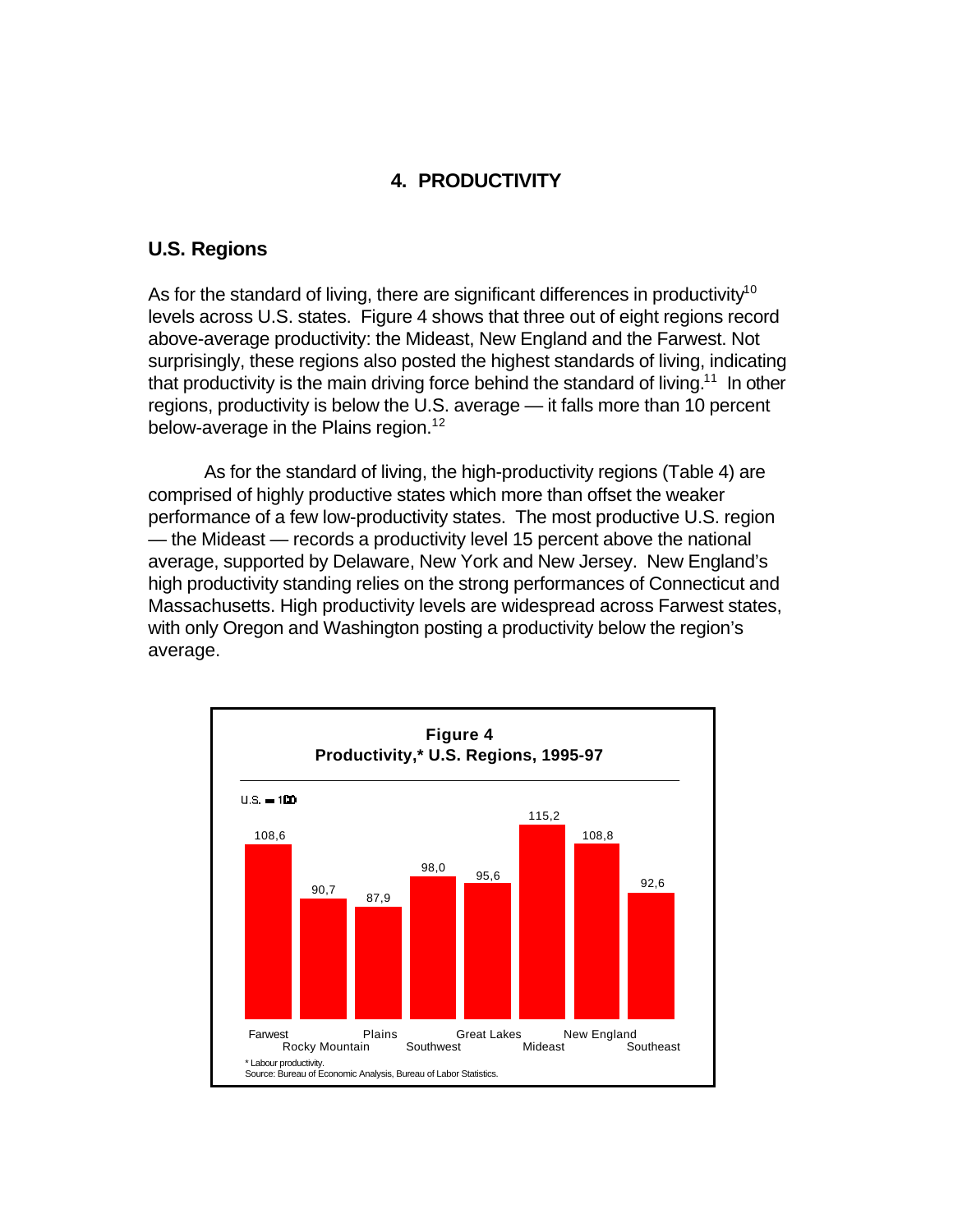| Table 4<br>Productivity, Above-Average U.S. Regions, 1995-97<br>$U.S. = 100$      |       |            |       |              |       |  |  |
|-----------------------------------------------------------------------------------|-------|------------|-------|--------------|-------|--|--|
| <b>New England</b><br><b>Mideast</b><br>115.2<br>108.8<br><b>Farwest</b><br>108.6 |       |            |       |              |       |  |  |
| Connecticut                                                                       | 127.3 | Alaska     | 139.4 | Delaware     | 132.9 |  |  |
| Maine<br>76.4                                                                     |       | California | 111.6 | Maryland     | 90.7  |  |  |
| Massachusetts                                                                     | 113.2 | Hawaii     | 111.8 | New Jersey   | 118.9 |  |  |
| New Hampshire<br>97.7                                                             |       | Nevada     | 108.2 | New York     | 126.7 |  |  |
| Rhode Island<br>93.3                                                              |       | Oregon     | 94.2  | Pennsylvania | 96.9  |  |  |
| Vermont                                                                           | 79.5  | Washington | 97.0  |              |       |  |  |

| Table 5<br>Productivity, Below-Average U.S. Regions, 1995-97<br>$U.S. = 100$ |       |                       |       |                  |       |  |  |
|------------------------------------------------------------------------------|-------|-----------------------|-------|------------------|-------|--|--|
| <b>Great Lakes</b>                                                           | 95.6  | <b>Rocky Mountain</b> | 90.7  | <b>Southeast</b> | 92.6  |  |  |
| <b>Illinois</b>                                                              | 107.3 | Colorado              | 95.6  | Alabama          | 82.4  |  |  |
| Indiana                                                                      | 87.8  | Idaho                 | 81.9  | Arkansas         | 80.9  |  |  |
| Michigan                                                                     | 93.1  | Montana               | 72.4  | Florida          | 89.7  |  |  |
| Ohio                                                                         | 95.3  | <b>Utah</b>           | 86.1  | Georgia          | 99.9  |  |  |
| Wisconsin                                                                    | 83.8  | Wyoming               | 120.5 | Kentucky         | 91.1  |  |  |
|                                                                              |       |                       |       | Louisiana        | 105.4 |  |  |
| <b>Plains</b>                                                                | 87.9  | <b>Southwest</b>      | 98.0  | Mississippi      | 79.3  |  |  |
| lowa                                                                         | 84.6  | Arizona               | 90.6  | North Carolina   | 97.6  |  |  |
| Kansas                                                                       | 87.0  | New Mexico            | 101.5 | South Carolina   | 83.7  |  |  |
| Minnesota                                                                    | 92.6  | Oklahoma              | 80.7  | Tennessee        | 90.8  |  |  |
| Missouri                                                                     | 87.5  | Texas                 | 102.2 | Virginia         | 101.5 |  |  |
| Nebraska                                                                     | 88.4  |                       |       | West Virginia    | 85.7  |  |  |
| North Dakota                                                                 | 76.8  |                       |       |                  |       |  |  |
| South Dakota                                                                 | 84.8  |                       |       |                  |       |  |  |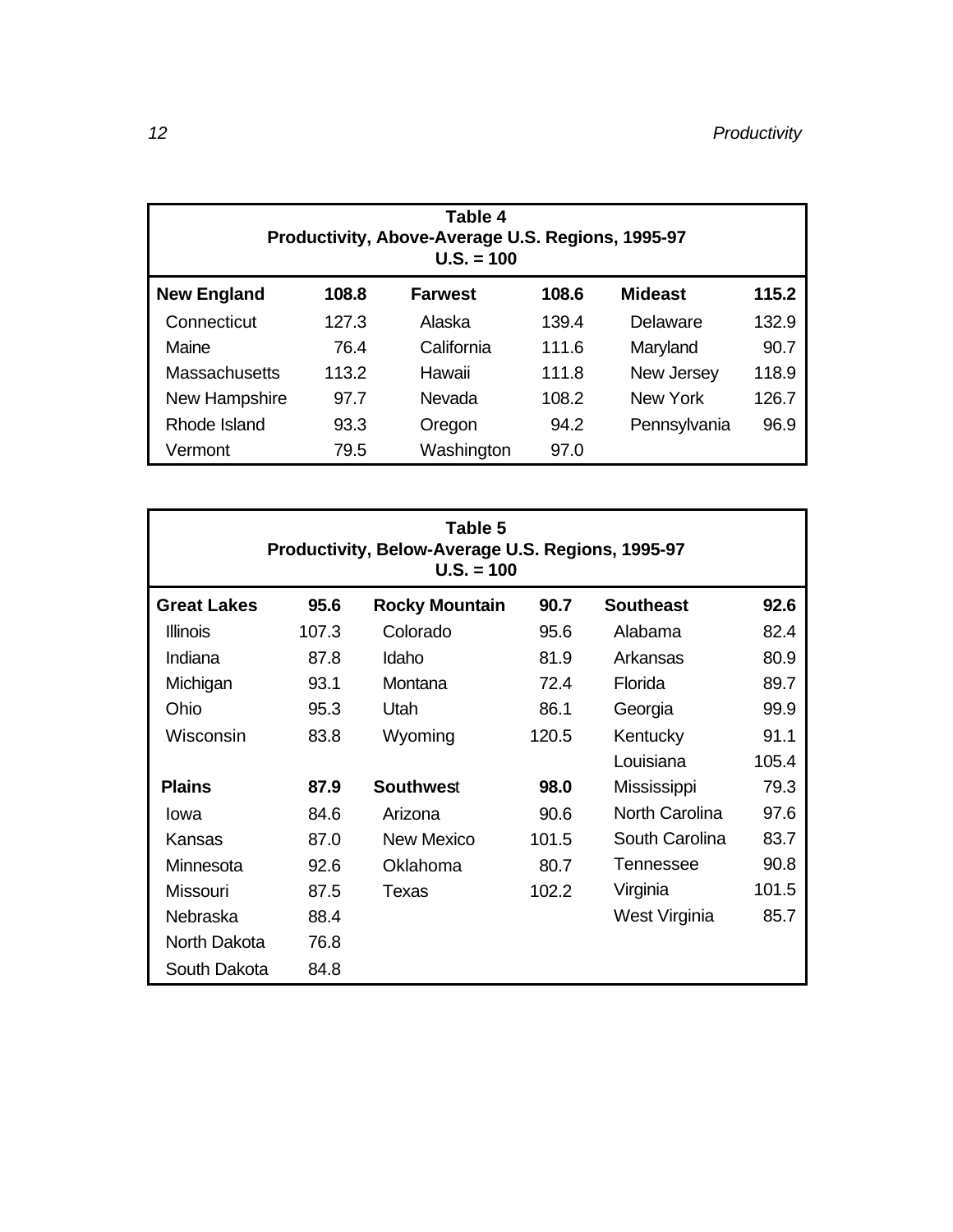Regions with productivity levels below the U.S. average have a greater concentration of low-productivity states although they all conceal a few highly productive ones (Table 5). Southwest's productivity is supported by Texas and New Mexico. In the Southeast, Louisiana and Virginia are raising the region's average, partly offsetting the impact of low-productivity states such as Mississippi, Arkansas and Alabama. In the Great Lakes region, Illinois is holding up the average, while Wyoming and Colorado are the driving force of the Rocky Mountain region. Low productivity is widespread across Plains states.

#### **Canadian Provinces**

Productivity rankings in Canada are also very similar to those for standard of living, highlighting the importance of the level of productivity as a fundamental determinant of the standard of living. Moreover, the gap among provinces is somewhat smaller for productivity compared to standard of living, reflecting the fact that high-productivity provinces tend also to be advantaged by a higher employment-population ratio. Newfoundland is perhaps the only exception to this general trend as the deterioration of its ranking from productivity (sixth) to standard of living (tenth) reflects a very low employment-population ratio.

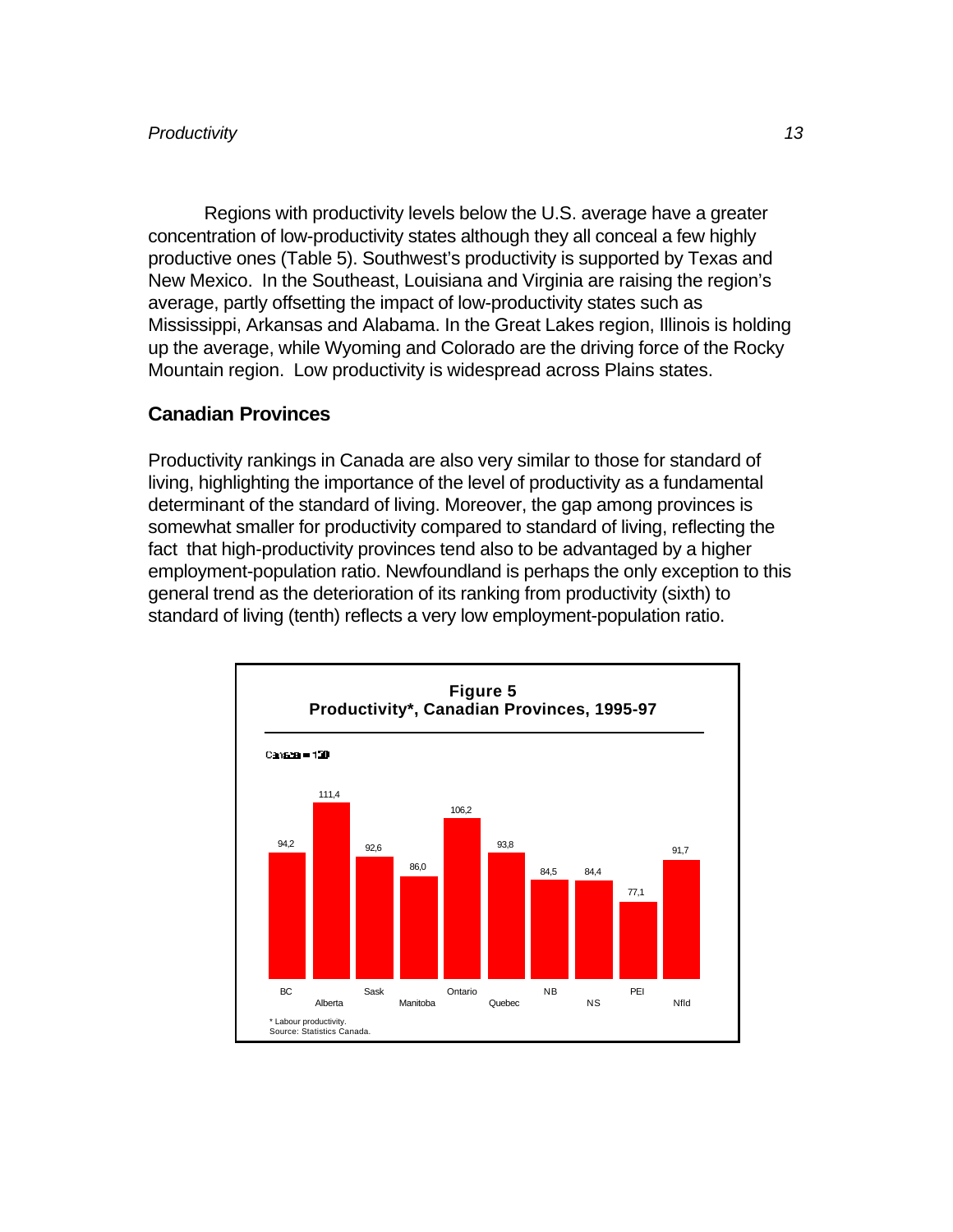Alberta records the best productivity performance, followed by Ontario. Productivity is next highest in British Columbia, Quebec and Saskatchewan. Manitoba's productivity is the weakest among western provinces, at more than 10 percent below the national average. Atlantic provinces post productivity levels below the national average: in PEI, the productivity level is more than 20 percent below the Canadian average. $13$ 

## **U.S.-Canada Productivity Comparison**

Overall, U.S. states are about 18 percent more productive than their Canadian counterparts (Figure 6), which is slightly below the 22 percent gap observed for the standard of living.<sup>14</sup> All U.S. regions recorded productivity levels above the Canadian average over the 1995-97 period, with the gap ranging from a low of 3 percent in the Plains to a high approaching 40 percent in the Mideast. The gap is particularly high compared to the Mideast, New England and the Farwest, all regions that have strong traditional links with Canada.



Table 6 shows the relative ranking of Canadian provinces and U.S. states. Only thirteen states, located largely in the Southern and Rocky Mountain areas, registered productivity below the Canadian average during 1995-97. Except for Alberta and Ontario, which record again the best performance in Canada, (23th and 32th place, respectively), other provinces ranked at the lower end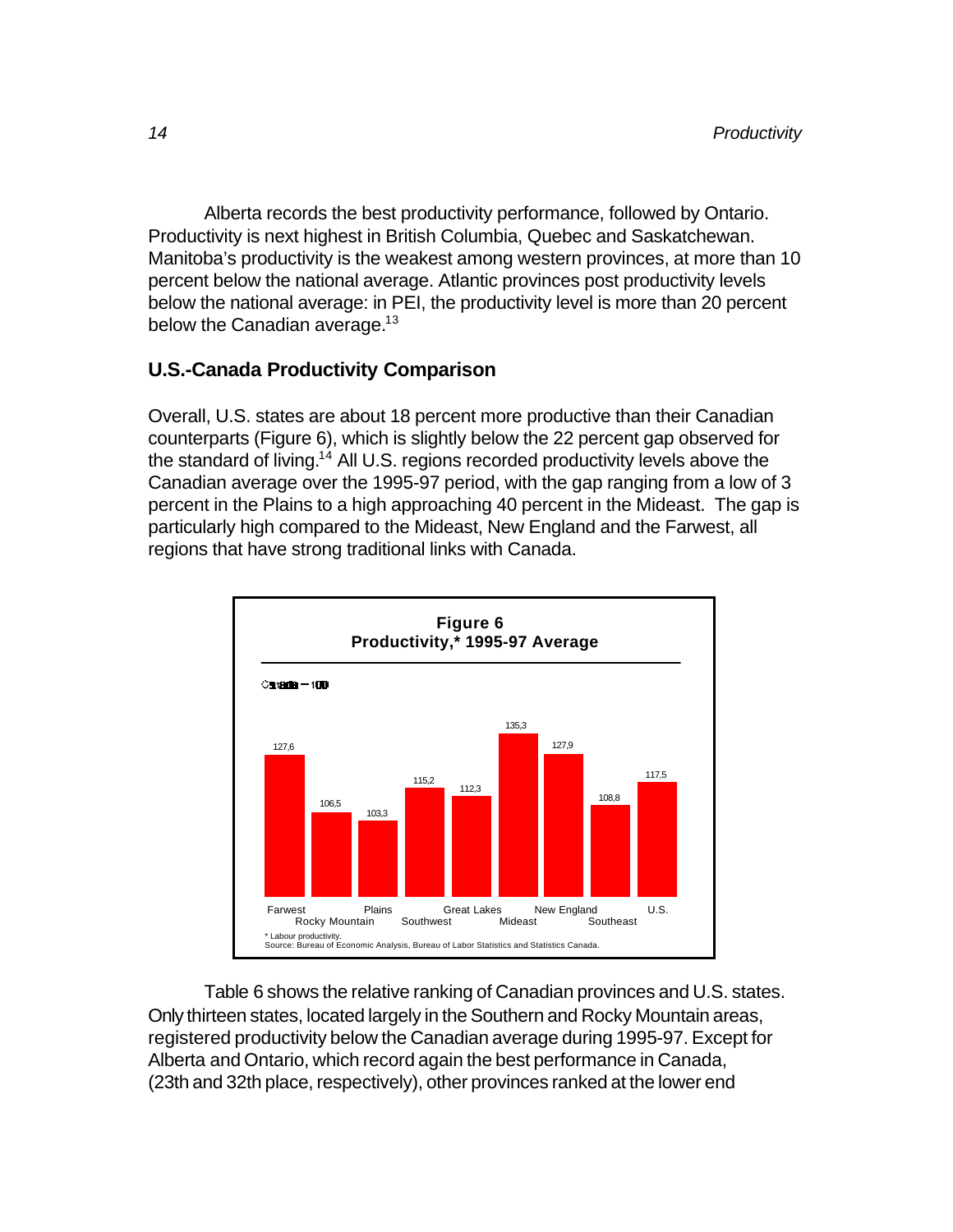of the spectrum. This table also emphasizes the large differences in productivity levels among U.S. states. For example, productivity in Alaska and Delaware is nearly double that of Montana, the least productive state.

| Table 6<br>Ranking of Canadian Provinces and U.S. States,<br>Productivity, 1995-97, Canada = 100 |                      |       |    |                             |       |  |  |
|--------------------------------------------------------------------------------------------------|----------------------|-------|----|-----------------------------|-------|--|--|
| 1                                                                                                | Alaska               | 163.8 | 31 | Arizona                     | 106.4 |  |  |
| $\overline{2}$                                                                                   | Delaware             | 156.2 | 32 | Ontario                     | 106.2 |  |  |
| 3                                                                                                | Connecticut          | 149.5 | 33 | Florida                     | 105.4 |  |  |
| 4                                                                                                | <b>New York</b>      | 148.9 | 34 | Nebraska                    | 103.9 |  |  |
| 5                                                                                                | Wyoming              | 141.6 | 35 | Indiana                     | 103.2 |  |  |
| 6                                                                                                | New Jersey           | 139.7 | 36 | Missouri                    | 102.9 |  |  |
| $\overline{7}$                                                                                   | <b>Massachusetts</b> | 133.0 | 37 | Kansas                      | 102.3 |  |  |
| 8                                                                                                | Hawaii               | 131.4 | 38 | Utah                        | 101.2 |  |  |
| 9                                                                                                | California           | 131.2 | 39 | West Virginia               | 100.7 |  |  |
| 10                                                                                               | Nevada               | 127.2 | 40 | South Dakota                | 99.6  |  |  |
| 11                                                                                               | <b>Illinois</b>      | 126.1 | 41 | lowa                        | 99.4  |  |  |
| 12                                                                                               | Louisiana            | 123.8 | 42 | Wisconsin                   | 98.5  |  |  |
| 13                                                                                               | <b>Texas</b>         | 120.1 | 43 | South Carolina              | 98.4  |  |  |
| 14                                                                                               | <b>New Mexico</b>    | 119.3 | 44 | Alabama                     | 96.8  |  |  |
| 15                                                                                               | Virginia             | 119.3 | 45 | Idaho                       | 96.3  |  |  |
| 16                                                                                               | Georgia              | 117.3 | 46 | Arkansas                    | 95.0  |  |  |
| 17                                                                                               | New Hampshire        | 114.9 | 47 | Oklahoma                    | 94.8  |  |  |
| 18                                                                                               | North Carolina       | 114.7 | 48 | <b>British Columbia</b>     | 94.2  |  |  |
| 19                                                                                               | Washington           | 114.0 | 49 | Quebec                      | 93.8  |  |  |
| 20                                                                                               | Pennsylvania         | 113.8 | 50 | Vermont                     | 93.5  |  |  |
| 21                                                                                               | Colorado             | 112.4 | 51 | Mississippi                 | 93.1  |  |  |
| 22                                                                                               | Ohio                 | 112.0 | 52 | Saskatchewan                | 92.6  |  |  |
| 23                                                                                               | Alberta              | 111.4 | 53 | Newfoundland                | 91.7  |  |  |
| 24                                                                                               | Oregon               | 110.6 | 54 | North Dakota                | 90.3  |  |  |
| 25                                                                                               | Rhode Island         | 109.7 | 55 | Maine                       | 89.7  |  |  |
| 26                                                                                               | Michigan             | 109.4 | 56 | Manitoba                    | 86.0  |  |  |
| 27                                                                                               | Minnesota            | 108.8 | 57 | Montana                     | 85.1  |  |  |
| 28                                                                                               | Kentucky             | 107.1 | 58 | <b>New Brunswick</b>        | 84.5  |  |  |
| 29                                                                                               | Tennessee            | 106.7 | 59 | Nova Scotia                 | 84.4  |  |  |
| 30                                                                                               | Maryland             | 106.6 | 60 | <b>Prince Edward Island</b> | 77.1  |  |  |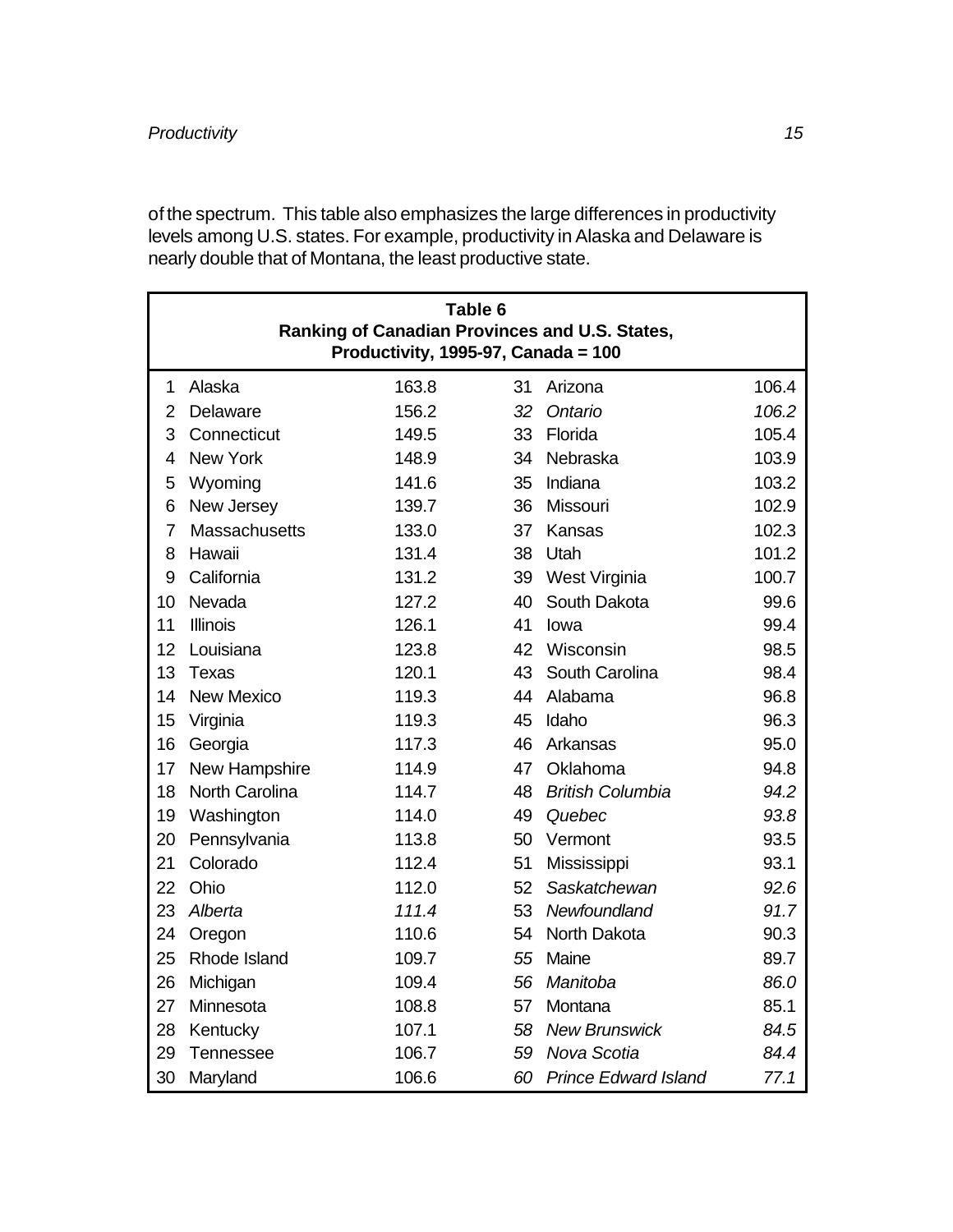We tested the ranking of productivity with that of standard of living to assess the importance of productivity in determining the standard of living in a North-American context (Table 3 versus Table 6). Not surprisingly, we found the Spearman rank correlation coefficient to be high (0.92) and significant, indicating a very strong relationship between the two variables for all jurisdictions in North America.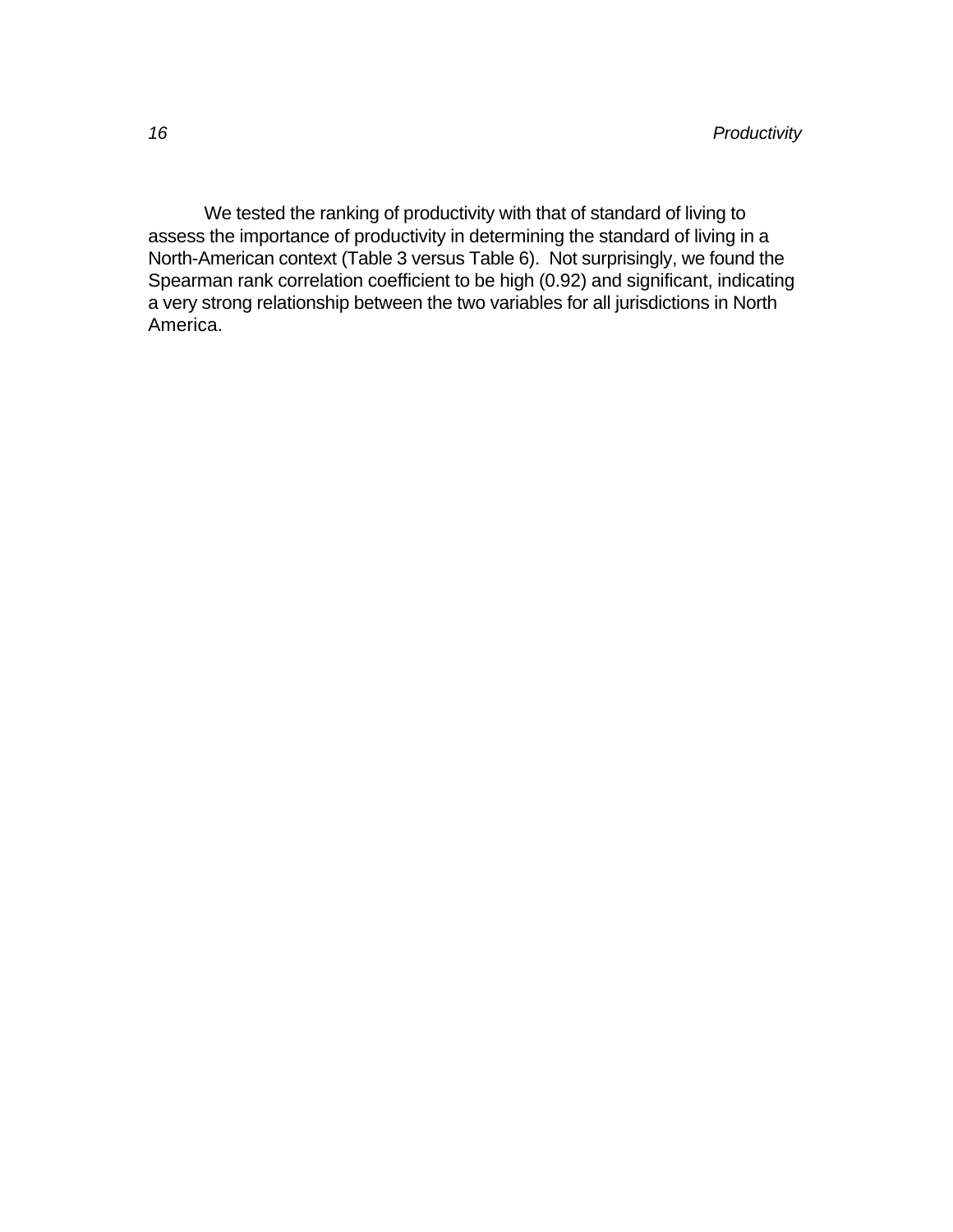## **5. CONCLUSION**

This comparative exercise has revealed that Canada's regions all have, albeit at different degrees, income and productivity gaps vis-à-vis the United States. Standards of living of Canadian provinces are well behind those of U.S. states. In fact, the best Canadian performer, Alberta, ranks 18th among the 60 states and provinces, while Ontario is in 37th place. Most Canadian provinces are concentrated at the bottom of the list.

Our results also show that productivity is the predominant factor explaining income gaps among provinces and states, a conclusion that supports findings at the national level. Differences in employment rates play a limited role in explaining these gaps and, therefore, do not influence final rankings. A similar picture to that of standard of living emerges from the productivity comparison: except for Alberta and Ontario, provinces are ranked at the bottom end.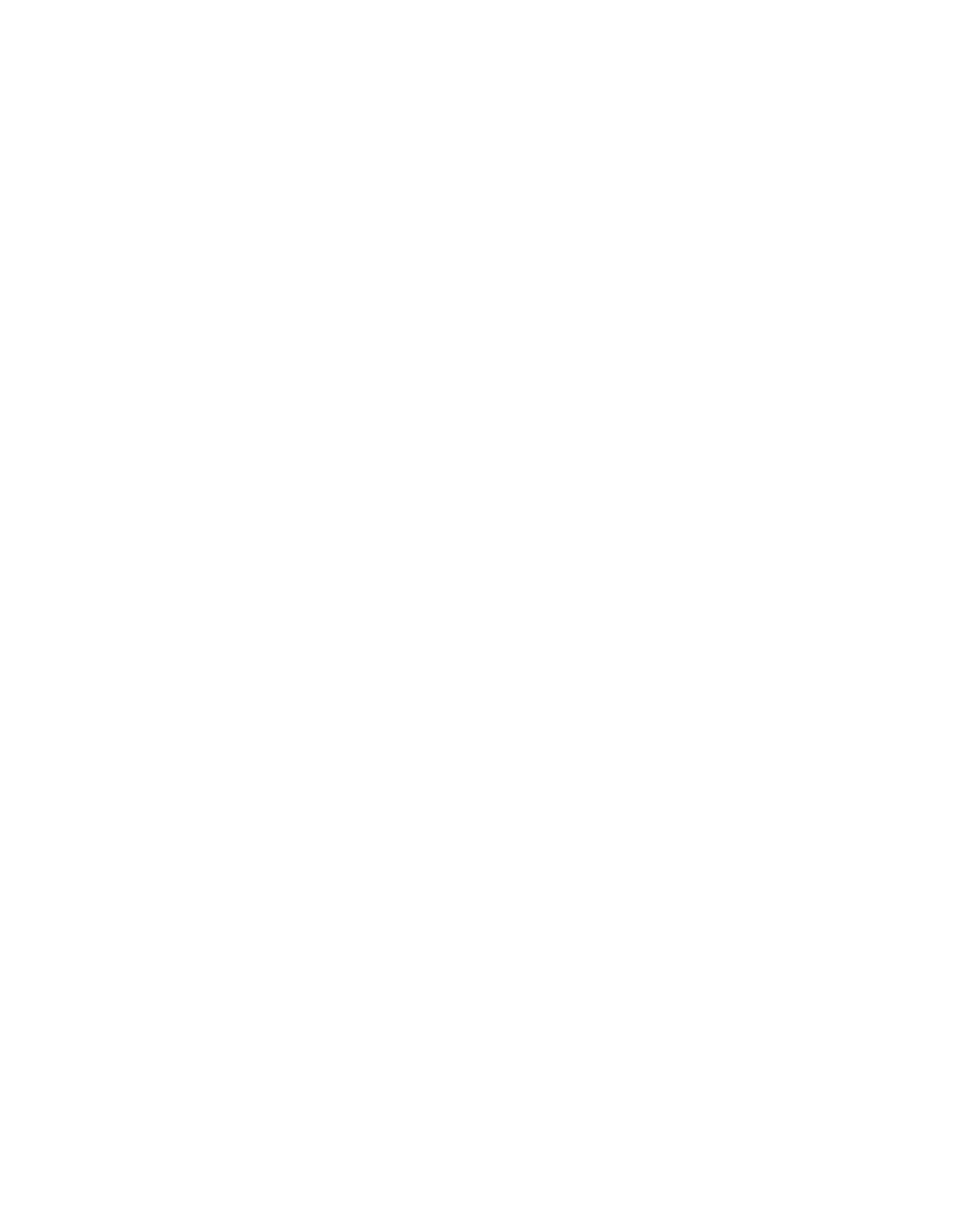## **NOTES**

- 1 See R. Létourneau, M. Lajoie, and S. Nadeau, 1998 and 1999.
- 2 For a detailed discussion of the compatibility of output data between Canada and the United States, refer to Appendix A.
- 3 For more details on the estimation of chained-1992 dollars GSP estimates, see Friedenberg and Beemiller, 1997.
- 4 See Appendix A, Friedenberg and Beemiller, 1997, p. 29.
- 5 For example, see C. Engel and J. H. Rogers, *Violating the Law of One Price: Should We Make a Federal Case Out of It*, NBER, Working Paper 7242, July 1999. Nevertheless, the authors found that law-of-one-price deviations are not as important for locations within the United States as compared to deviations among countries.
- 6 A map of U.S. regions and states by level of standard of living is shown in Appendix B.
- 7 Although Alaska's standard of living is the highest among Farwest states, its contribution to the region's average standard of living is marginal because it only accounts for about 2 percent of the region's output. California, however, accounts for more than 70 percent of the output of the Farwest region, contributing largely to its high standard of living.
- 8 A map of Canadian provinces by levels of standard of living is presented in Appendix B.
- 9 Canada-U.S. comparisons are based on the 1992 PPP value of US\$1.00 = C\$1.23 calculated by Statistics Canada.
- 10 Productivity refers here to real output per employee.
- 11 Since the variability of the employment ratio (E/POP) among regions is relatively small, productivity is the key determinant of each region's standard of living. However, higher-than-average standard of living in some states such as Minnesota, Colorado, North Carolina, New Hampshire and Georgia is also the result of a greater-than-average share of population at work. For more details, see Appendix C.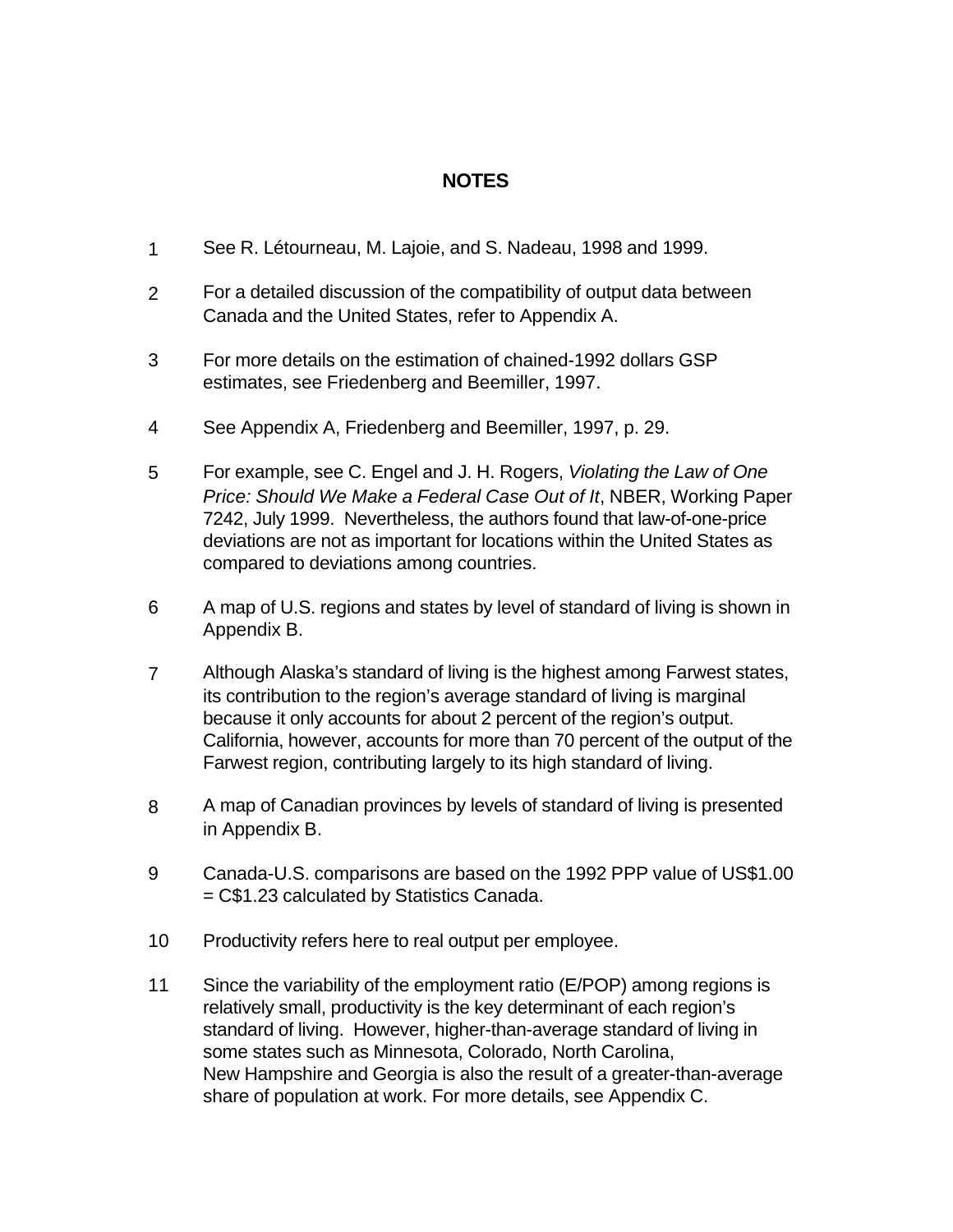- 12 A map of U.S. regions and states by productivity levels is shown in Appendix D.
- 13 A map of Canadian provinces by productivity levels is shown in Appendix D.
- 14 As for the standard of living, U.S. real GDP per employee is expressed in Canadian dollars using the 1992 PPP.
- 15 Property-type income is the sum of corporate profits, proprietors' income, rental income of persons, net interest, capital consumption allowances, business transfer payments and the current surplus of government enterprises less subsidies.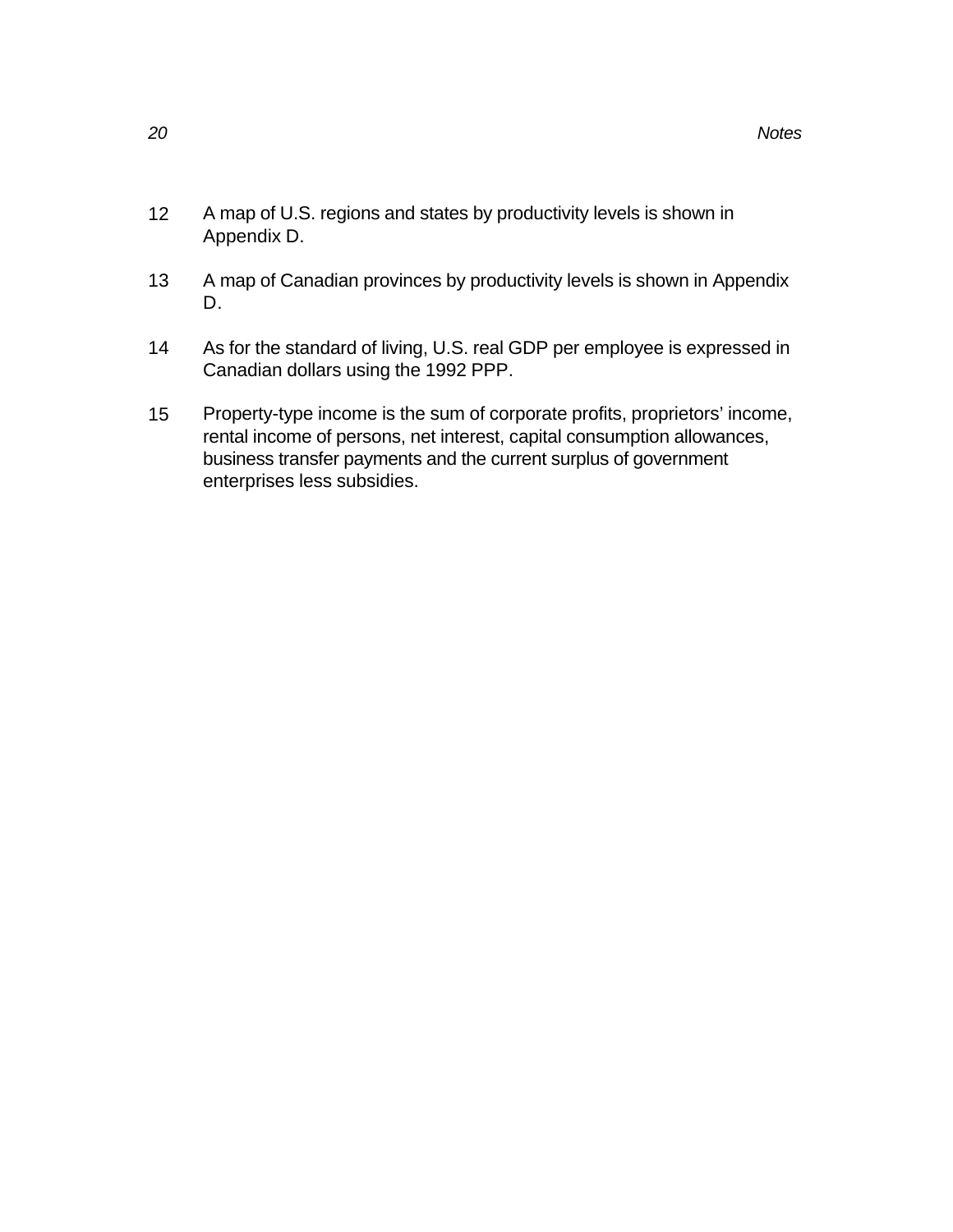#### **BIBLIOGRAPHY**

- Beemiller, R.M. and G.K. Downey, "Gross State Product by Industry, 1977-96," *Survey of Current Business*, June 1998, p. 15-37.
- Engel C. and J. H. Rogers, *Violating the Law of One Price: Should We Make a Federal Case Out of It*, NBER, Working Paper 7242, July 1999.
- Friedenberg, H.L. and R.M. Beemiller, "Comprehensive Revision of Gross State Product by Industry, 1977-94," *Survey of Current Business*, June 1997, p. 15-41.
- R. Létourneau, M. Lajoie and S. Nadeau, *Canada's Regions and the KBE Economy*, Micro-Economic Monitor, Industry Canada, Fourth Quarter 1998.

, *A Regional Perspective on Productivity*, Industry Canada, 1999.

Statistics Canada, *National Income and Expenditures Accounts*, vol. 3, Publication No. 13-549.

*Statistics Canada, Gross* Domestic Product by Industry, Publication No. 15-001.

Statistics Canada, *Provincial Gross Domestic Product by Industry*, 1984-1997, Publication No. 15-203.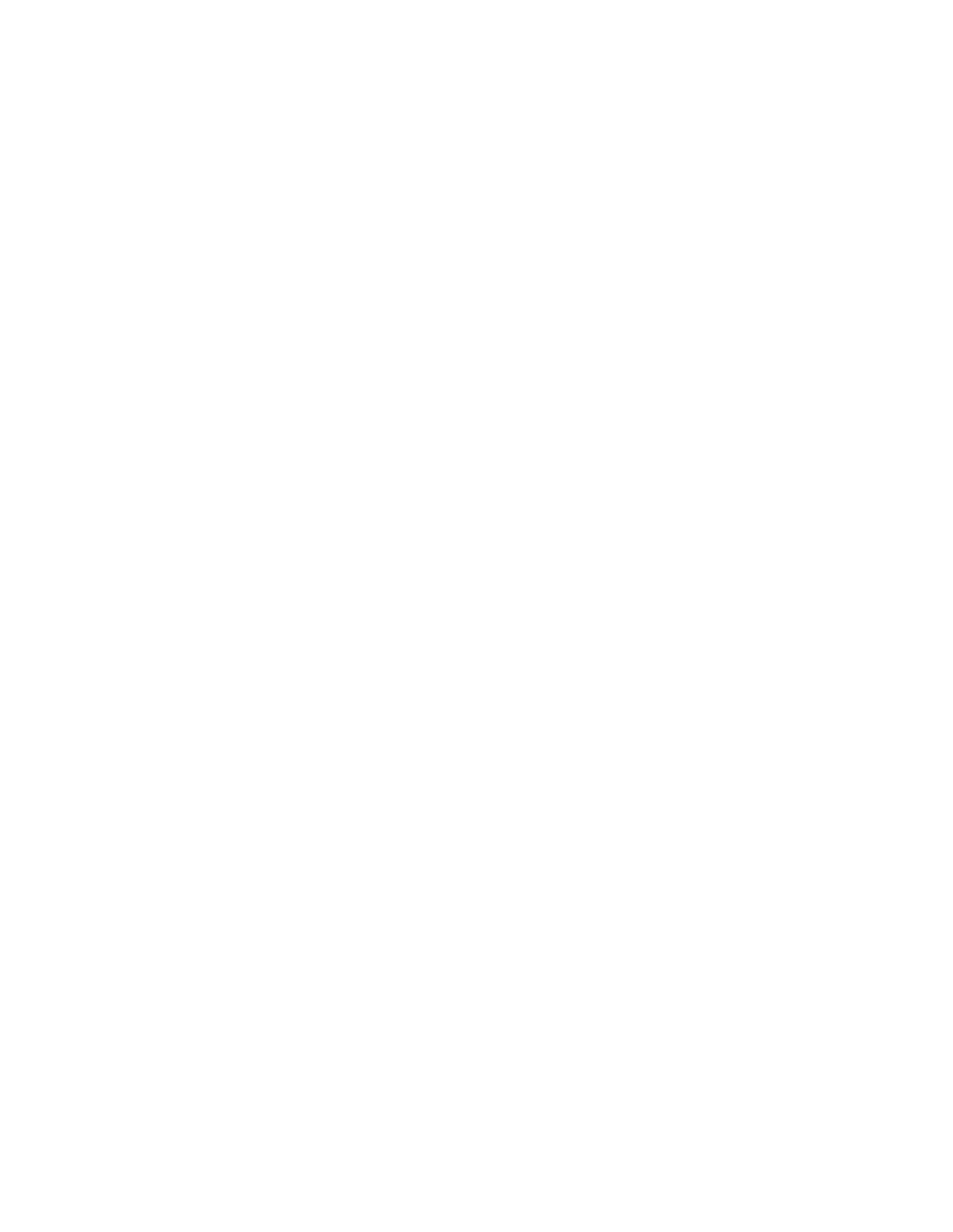## **APPENDIX A COMPARABILITY OF CANADA AND U.S GDP MEASURES**

Analysis of the relative economic performance of two countries requires a set of comparable economic indicators such as output and income estimates. However, the derivation of these estimates varies somewhat across countries. This annex examines the concepts underlying GDP estimates in the United States and Canada and assesses the compatibility of U.S. and Canadian output measures, with a special focus on provincial and state data.

## **Output Measures: United States**

## *National Estimates of Output*

Three different measures of output are used to estimate GDP (at market prices) in the US: Gross Domestic Product (GDP), Gross Domestic Income (GDI) and Gross Product Originating (GPO).

- C For the National Income and Product Accounts (NIPAs), GDP is measured as the sum of expenditures components. The Bureau of Economic Analysis considers GDP to be the most reliable measure of gross output because the source data underlying the estimates of expenditures are considered to be more accurate. The GDP measure is equivalent to Canada's expenditure-based GDP at market prices.
- C Gross Domestic Income (GDI) is measured as the sum of costs incurred and incomes earned in the production of GDP. The GDI measure is equivalent to Canada's income-based GDP at market prices measure.
- C Gross Product Originating (GPO), estimated by industry, is measured *in concept* as the sum of the "value-added" of all industries — gross output (sales or receipts and other operational income, commodity taxes, and inventory changes) minus intermediate inputs (consumption of goods and services purchased from other industries or imported). *In practice*, GPO by industry is calculated as the sum of distributions by industry of the components of GDI (compensation of employees, indirect business tax and non-tax liability, and property-type income).

Conceptually, the three measures should give the same result. In practice, however, GDP and GDI differ because their components are estimated using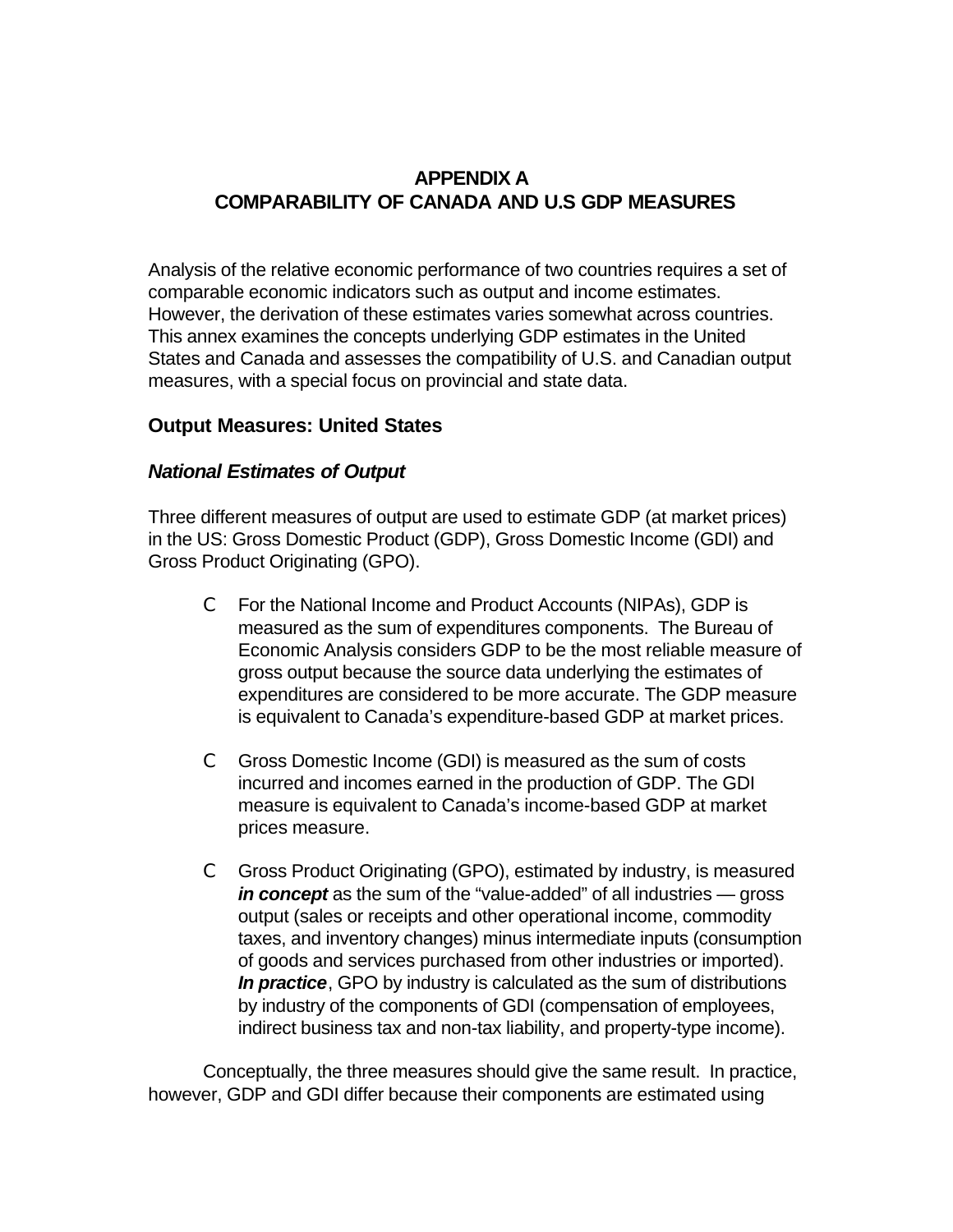independent and less-than-perfect source data. The difference between GDP and GDI is called the statistical discrepancy; it is recorded in the NIPAs as an income component that reconciles GDI with GDP. Since GPO is calculated as the sum of GDI components across industries, GPO estimates also differ from the GDP by the statistical discrepancy.

## *State Estimates of Output*

At the state level, Gross State Product (GSP) is derived as the sum of GPO in all industries. Therefore, *in concept*, GSP is equal to net output. *In practice*, however, GSP estimates are measured as the sum of the distributions by industry of the components of gross domestic income. For each industry, GSP is presented in three components: compensation of employees, indirect business tax and non-tax liability, and property-type income.<sup>15</sup> The relationship between these components and the components of GPO and GDP is summarized in Table A1.

The estimates of GSP are calculated in both current dollars and chained (1992) dollars. The estimates of real GSP are derived by applying national implicit price deflators to the current-dollar GSP estimates for all industries. The same chain-type index formula used in the national accounts is then used to calculate estimates of total real GSP.

State estimates of GSP and its components are controlled to national totals of GPO and its components for all industries. If the initial sum of the state estimates differs from the national total for an industry, the difference is allocated to the states. There is no expenditure-based (GDP) measure of output at the state level.

#### *Sectoral Breakdown*

In the United States, both national (GPO) and state (GSP) output estimates are available by industry. At the national level, estimates are available for 66 industries. At the state level, GSP is estimated for 63 industries.

#### *Time Series*

National GDP estimates are available for the period 1929-98 and GDP estimates by industry are available for the period 1987-98. State GSP estimates (total economy and by industry) cover the period 1977-97.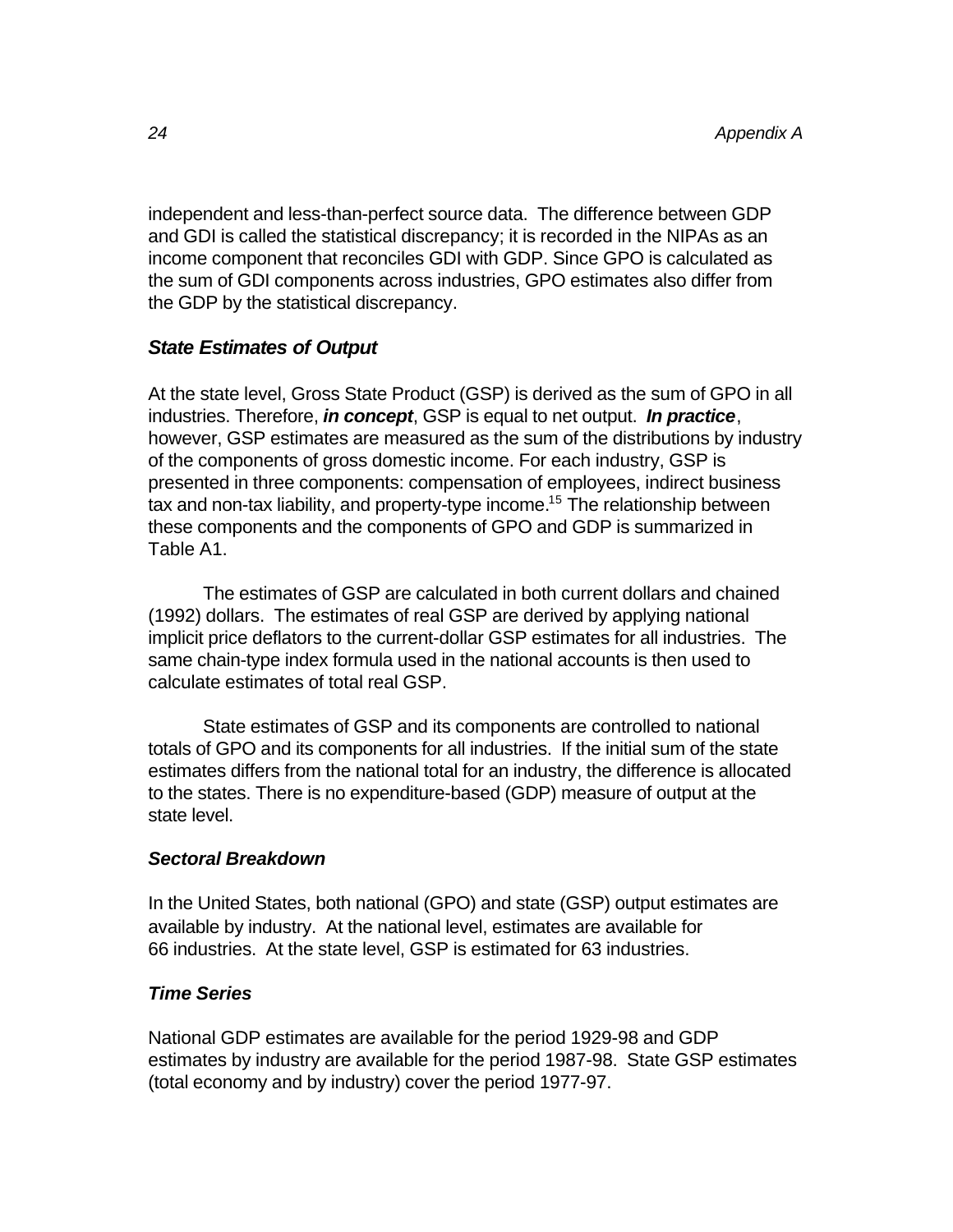| <b>Relationship of GSP to GPO and GDP, 1996</b><br>(Billions of dollars) |            |                                   |                                        |                                    |              |                                                |  |  |
|--------------------------------------------------------------------------|------------|-----------------------------------|----------------------------------------|------------------------------------|--------------|------------------------------------------------|--|--|
|                                                                          |            |                                   | <b>Difference</b>                      |                                    |              |                                                |  |  |
|                                                                          | <b>GPO</b> | Compensa-<br>tion of<br>employees | <b>IBT</b> and<br>non-tax<br>liability | <b>Property-</b><br>type<br>income | <b>Total</b> | <b>Between</b><br><b>GPO and</b><br><b>GSP</b> |  |  |
| Compensation of<br>employees                                             | 4,429.5    | $4,414.3$ <sup>†</sup>            | -----                                  | -----                              | 4,414.3      | 15.2                                           |  |  |
|                                                                          |            |                                   |                                        |                                    |              |                                                |  |  |

**Table A1**

| Indirect business<br>tax and non-tax<br>liability | 604.8   |         | 604.8 |                      | 604.8   | -----   |
|---------------------------------------------------|---------|---------|-------|----------------------|---------|---------|
| Property-type<br>income                           | 2,661.6 |         |       | 2,611.9 <sup>‡</sup> | 2,611.9 | 49.7    |
| <b>Equals: GDI</b>                                | 7,695.9 | 4,414.3 | 604.8 | 2,611.9              | 7,631.0 | 64.9    |
| <b>Plus: Statistical</b><br>discrepancy           | $-59.9$ |         |       |                      |         | $-59.9$ |
| <b>Equals: GDP</b>                                | 7,636.0 | 4,414.3 | 604.8 | 2,611.9              | 7,631.0 | 5.0     |

† Differs from the GPO entry because it excludes wages and salaries and employer contributions for social insurance of Federal civilian and military personnel stationed abroad, as well as other labour income of Federal civilian personnel stationed abroad.

‡ Differs from the GPO entry because it excludes military structures located abroad and because the lack of adequate source data prevents the allocation of military equipment, except office equipment, to states.

Source: R.M. Beemiller and G.K. Downey, 1998.

## **Output Measures: Canada**

## *National and Provincial Estimates of Output*

Two different measures of output are used to estimate both national and provincial GDP in Canada: GDP at market prices and GDP at factor cost.

C GDP at market prices is estimated from the *National Accounts* using two approaches: expenditure-based and income-based. Estimates are only available for the total economy (national and provincial).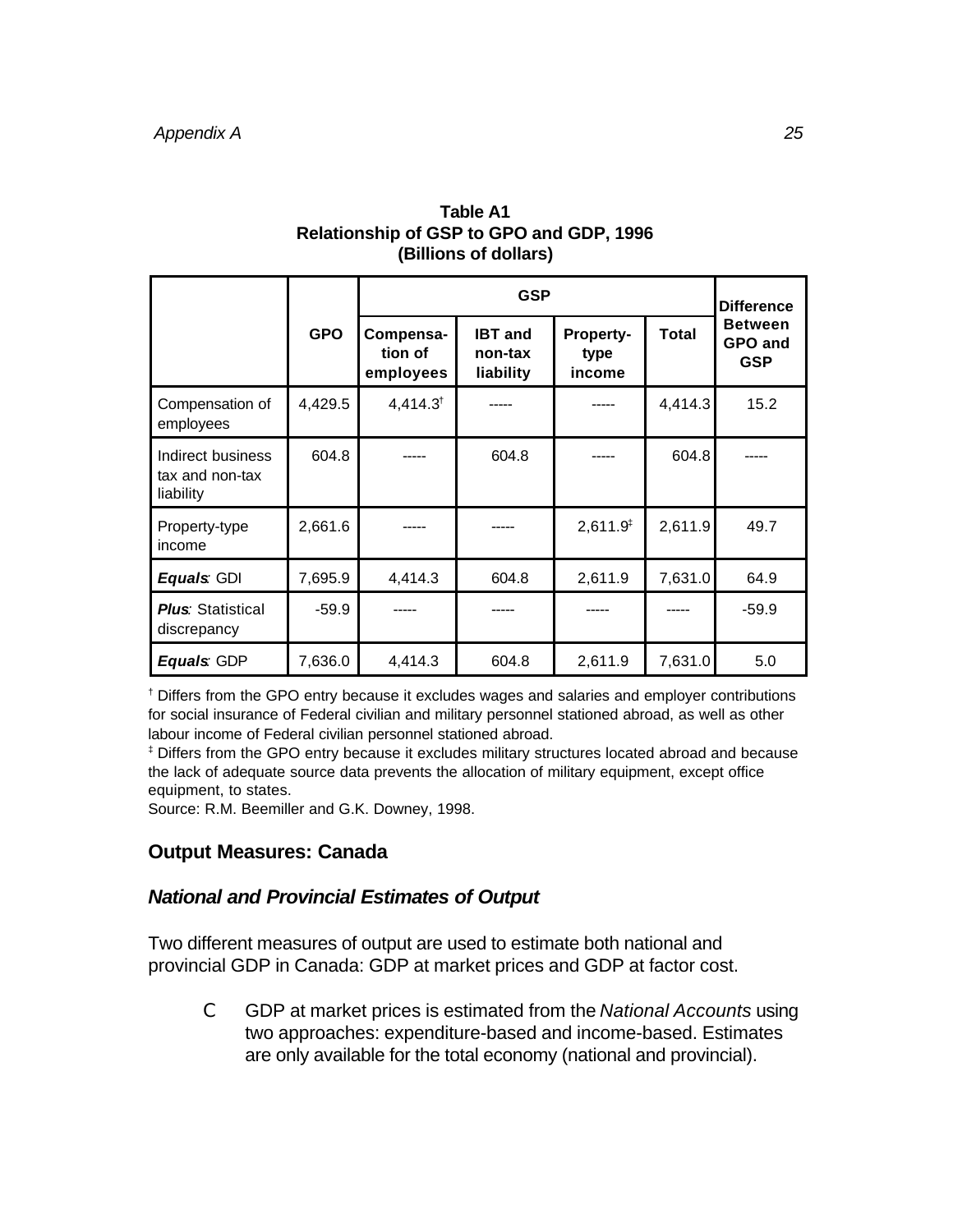The components of income-based GDP at market prices correspond to those used for the estimation of U.S. GDI.

- C GDP at factor cost is calculated from the *National Accounts* (in current dollars) for the total economy by subtracting the net indirect taxes component from GDP at market prices (income-based).
- C Statistics Canada also calculates GDP at factor cost by industry (in current and constant dollars). At the national level, GDP at factor cost by industry is estimated using net output for most industries. At the provincial level, GDP estimates are based on net output only for a few industries — namely mining and manufacturing — while various proxies are used to derive output estimates in other industries.

## *Sectoral Breakdown*

Contrary to U.S. data, Canadian GDP by industry estimates, both at the national and provincial levels, are only available on a factor cost basis.

## *Time series*

National GDP at market prices in current and constant (1992) dollars and GDP at factor cost estimates are available for the period 1961-98. National GDP estimates are also available in current and constant (1986) dollars for the period 1947-96. Note, however, that these estimates are not fully compatible with the new estimates spanning the period 1961-98, as the latter incorporate changes related to the new base year (1992) as well as changes to the Canadian System of National Accounts in line with new international guidelines for national accounting.

Estimates of provincial GDP at market prices are available for the period 1992-97, while estimates of GDP at factor cost cover the period 1984-97.

## **Are Canada and U.S. GDP Measures Comparable?**

Canada and U.S. output measures need to be on the same basis to compare economic indicators such as standard of living and productivity between the two countries.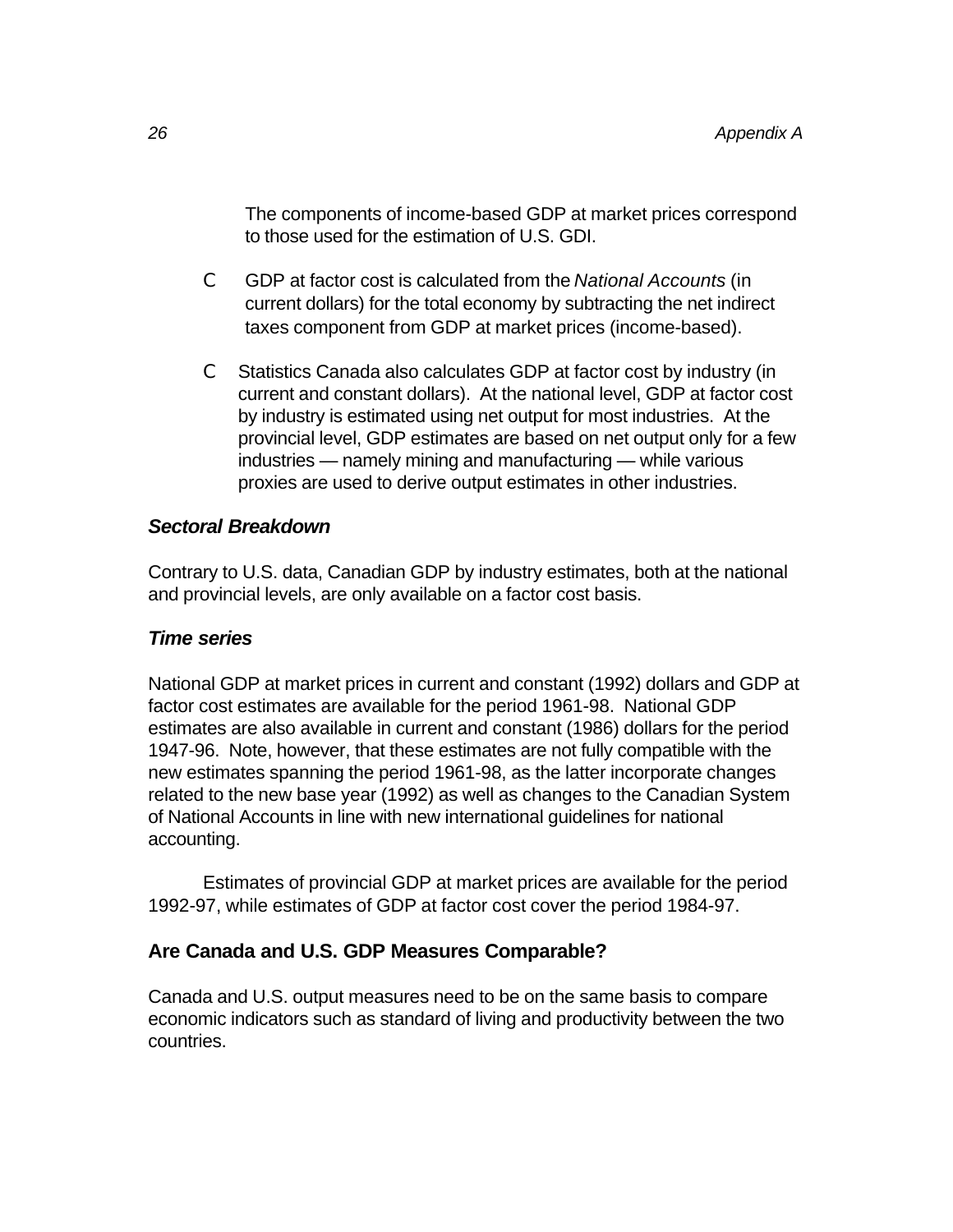- C Measures of national GDP at market prices can easily be compared since both the U.S. and Canadian measures are expenditure-based.
- C State and provincial GDP at market prices are also comparable since both measures are derived from income components.
- C However, there is no official U.S. counterpart for Canadian provincial GDP at factor cost. *(This information was corroborated by a Bureau of Economic Analysis official.)* GSP by industry is measured on a market price basis, while provincial GDP by industry is measured on a factor cost basis. Note that these two concepts differ by the net indirect taxes component — included in the market price measure.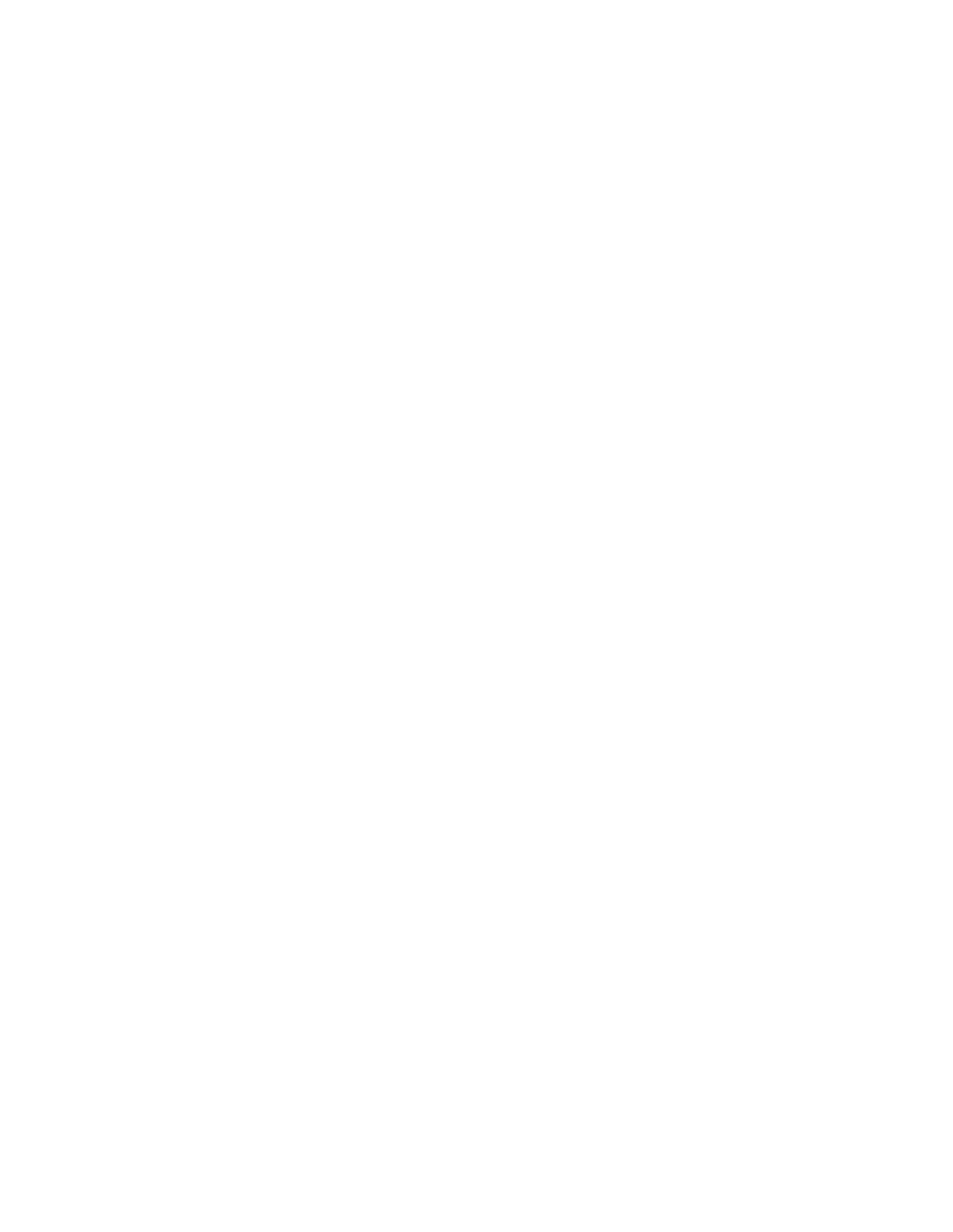

**APPENDIX B**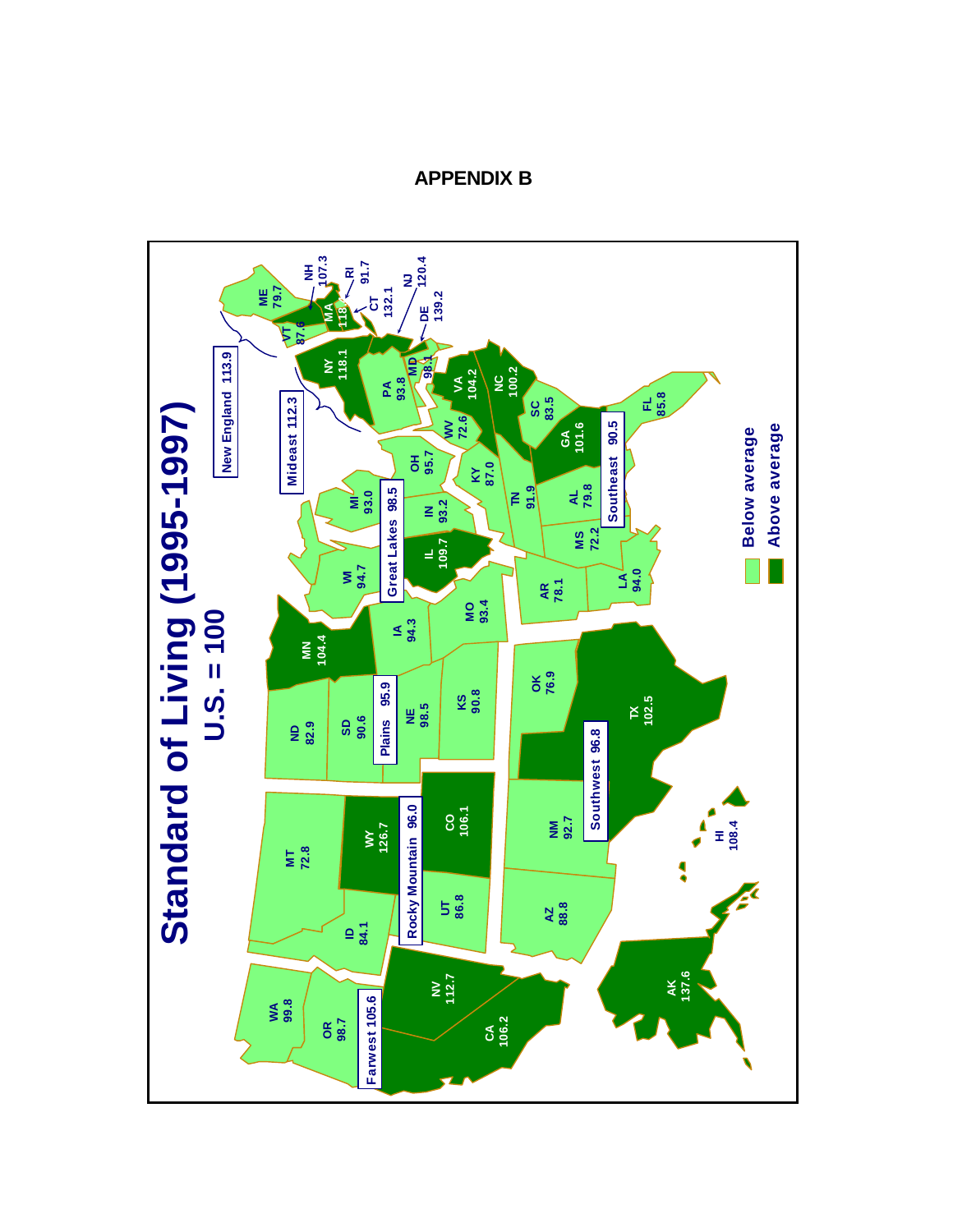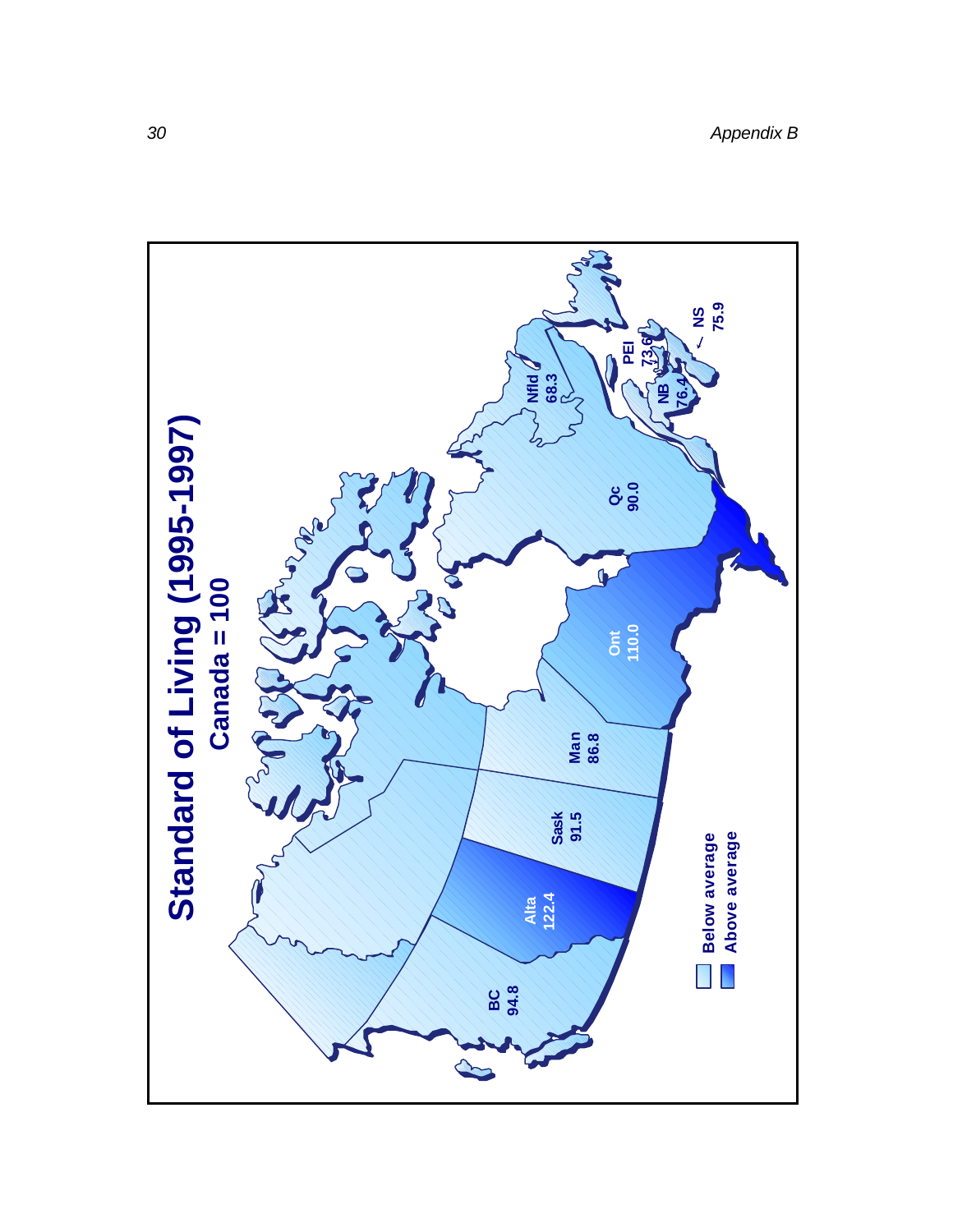## **APPENDIX C EMPLOYMENT TO POPULATION RATIOS**

This table presents the rankings of employment to population ratios among provinces and states in the same way as standards of living and productivity. Employment shares vary much less than standards of living. In the United States, they range from 117.3 in Wisconsin to 87.9 in West Virginia while for Canada they fluctuate between 109.9 in Alberta and 74.5 in Newfoundland.

|                | <b>Rankings of Canadian Provinces and U.S. States</b><br>Employment-Population Ratio, 1995-97, Canada = 100 |       |    |                             |       |  |  |  |
|----------------|-------------------------------------------------------------------------------------------------------------|-------|----|-----------------------------|-------|--|--|--|
| 1              | Wisconsin                                                                                                   | 117.3 | 31 | Montana                     | 104.3 |  |  |  |
| $\overline{2}$ | Minnesota                                                                                                   | 117.1 | 32 | Ohio                        | 104.2 |  |  |  |
| 3              | lowa                                                                                                        | 115.7 | 33 | Texas                       | 104.1 |  |  |  |
| 4              | Nebraska                                                                                                    | 115.7 | 34 | Ontario                     | 103.6 |  |  |  |
| 5              | Colorado                                                                                                    | 115.1 | 35 | Michigan                    | 103.6 |  |  |  |
| 6              | Vermont                                                                                                     | 114.4 | 36 | South Carolina              | 103.5 |  |  |  |
| $\overline{7}$ | New Hampshire                                                                                               | 114.0 | 37 | Alaska                      | 102.5 |  |  |  |
| 8              | Maryland                                                                                                    | 112.3 | 38 | Rhode Island                | 102.1 |  |  |  |
| 9              | North Dakota                                                                                                | 112.1 | 39 | Arizona                     | 101.8 |  |  |  |
| 10             | South Dakota                                                                                                | 111.0 | 40 | Manitoba                    | 100.9 |  |  |  |
| 11             | Missouri                                                                                                    | 110.7 | 41 | <b>British Columbia</b>     | 100.7 |  |  |  |
| 12             | Indiana                                                                                                     | 110.2 | 42 | Hawaii                      | 100.7 |  |  |  |
| 13             | Alberta                                                                                                     | 109.9 | 43 | Alabama                     | 100.6 |  |  |  |
| 14             | Wyoming                                                                                                     | 109.1 |    | 44 Pennsylvania             | 100.5 |  |  |  |
| 15             | Oregon                                                                                                      | 108.8 | 45 | Arkansas                    | 100.2 |  |  |  |
| 16             | Delaware                                                                                                    | 108.7 | 46 | Florida                     | 99.3  |  |  |  |
| 17             | Massachusetts                                                                                               | 108.6 | 47 | Kentucky                    | 99.2  |  |  |  |
| 18             | Maine                                                                                                       | 108.4 | 48 | Oklahoma                    | 99.0  |  |  |  |
| 19             | Kansas                                                                                                      | 108.3 | 49 | Saskatchewan                | 98.9  |  |  |  |
| 20             | Nevada                                                                                                      | 108.1 | 50 | California                  | 98.8  |  |  |  |
| 21             | Connecticut                                                                                                 | 107.7 | 51 | New York                    | 96.7  |  |  |  |
| 22             | Washington                                                                                                  | 106.8 | 52 | Quebec                      | 96.0  |  |  |  |
| 23             | Idaho                                                                                                       | 106.6 | 53 | <b>Prince Edward Island</b> | 95.5  |  |  |  |
| 24             | North Carolina                                                                                              | 106.6 | 54 | New Mexico                  | 94.8  |  |  |  |
| 25             | Virginia                                                                                                    | 106.5 | 55 | Mississippi                 | 94.5  |  |  |  |
| 26             | Illinois                                                                                                    | 106.1 | 56 | Louisiana                   | 92.7  |  |  |  |
| 27             | Georgia                                                                                                     | 105.6 | 57 | <b>New Brunswick</b>        | 90.4  |  |  |  |
| 28             | Tennessee                                                                                                   | 105.1 | 58 | Nova Scotia                 | 90.0  |  |  |  |
| 29             | New Jersey                                                                                                  | 105.1 | 59 | West Virginia               | 87.9  |  |  |  |
| 30             | Utah                                                                                                        | 104.6 | 60 | Newfoundland                | 74.5  |  |  |  |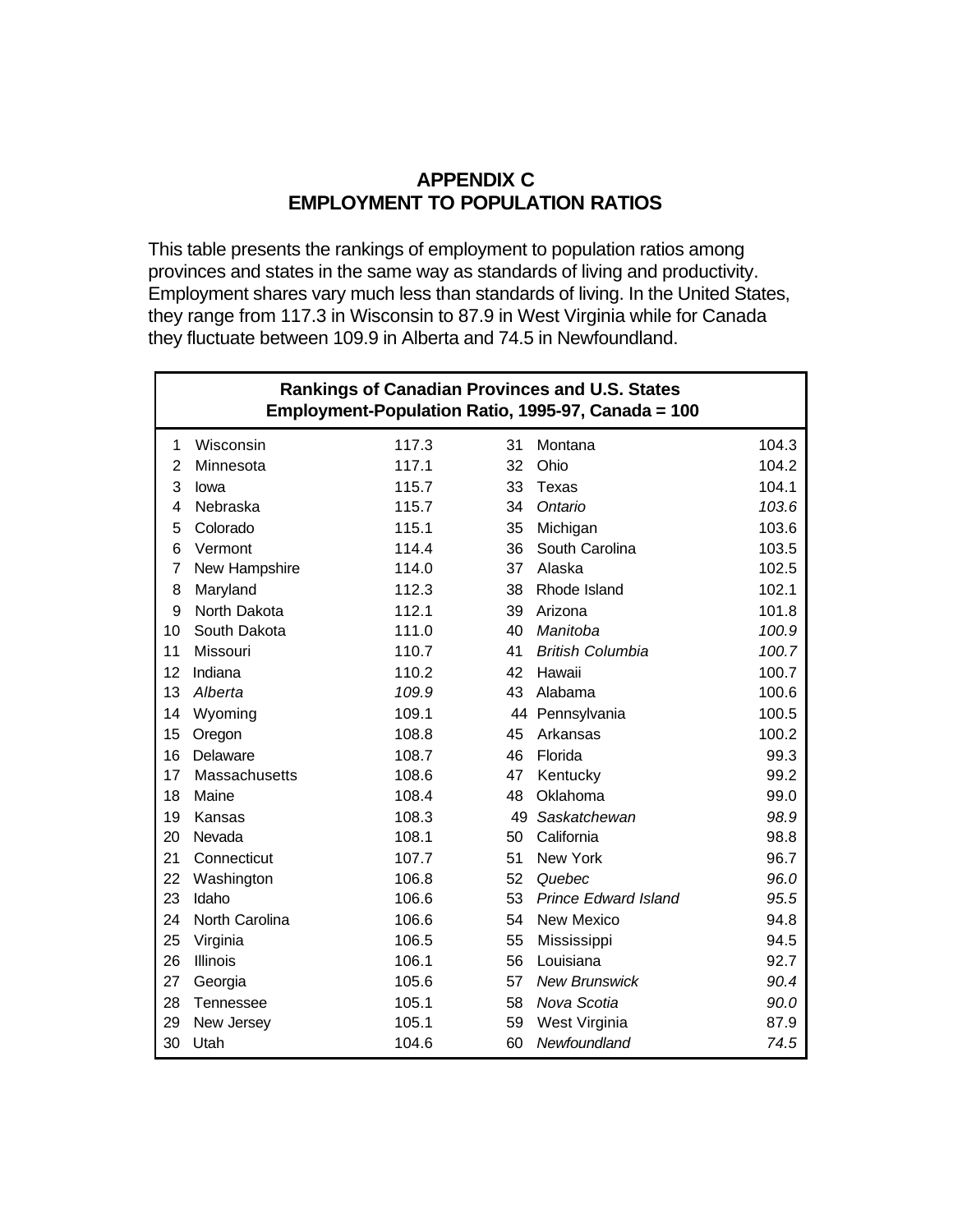This is confirmed by the results of an analysis of the respective contributions of productivity and employment shares in explaining standard of living variations among Canadian provinces and U.S. states. In both cases, the results strongly indicate that variations in productivity are the main determinant of variations in standards of living. In Canada, differences in productivity account for, on average, almost 70 percent of the variations in standards of living among provinces. In the United States, the productivity gap is found to explain entirely the observed differences in standards of living among states.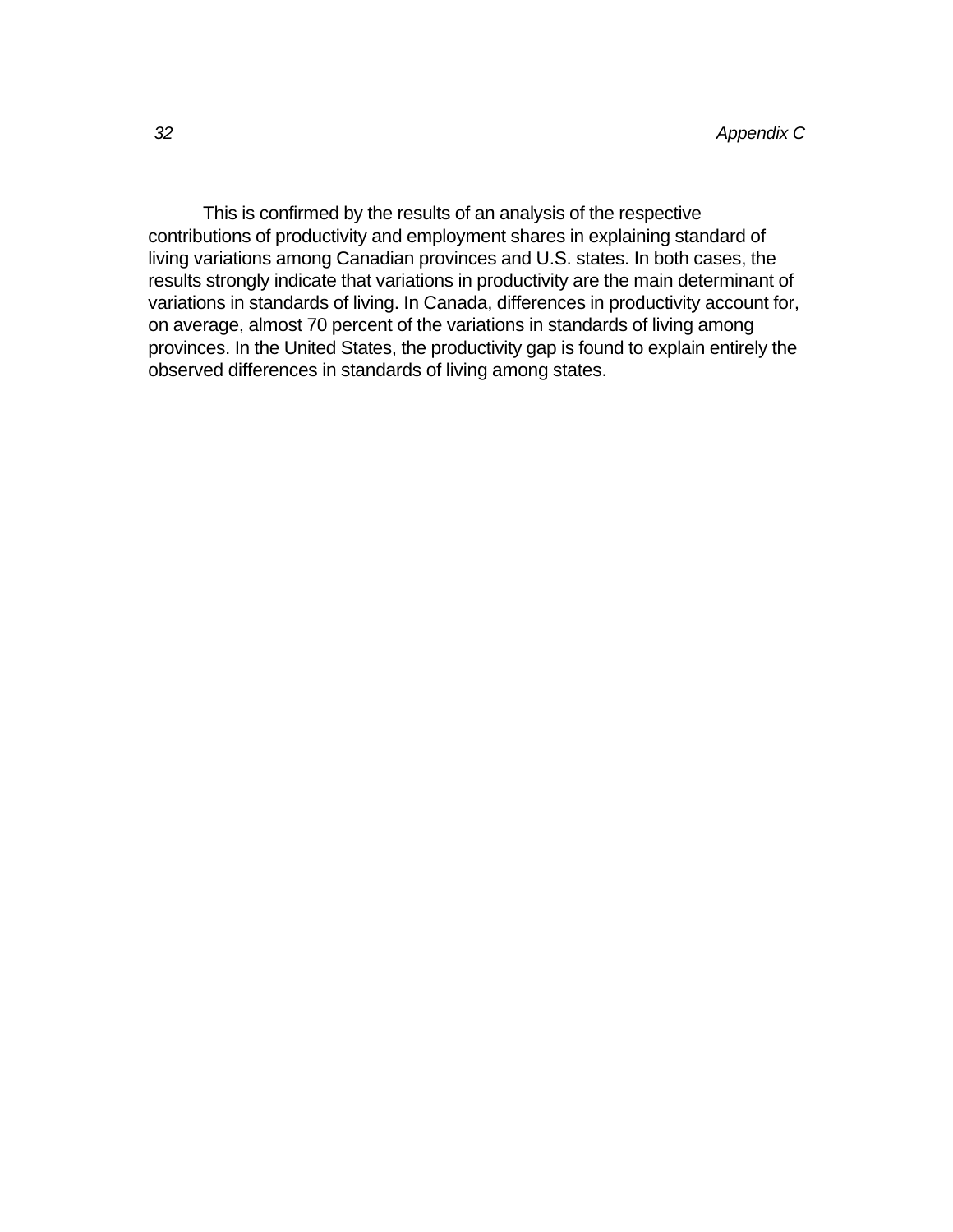

**APPENDIX D**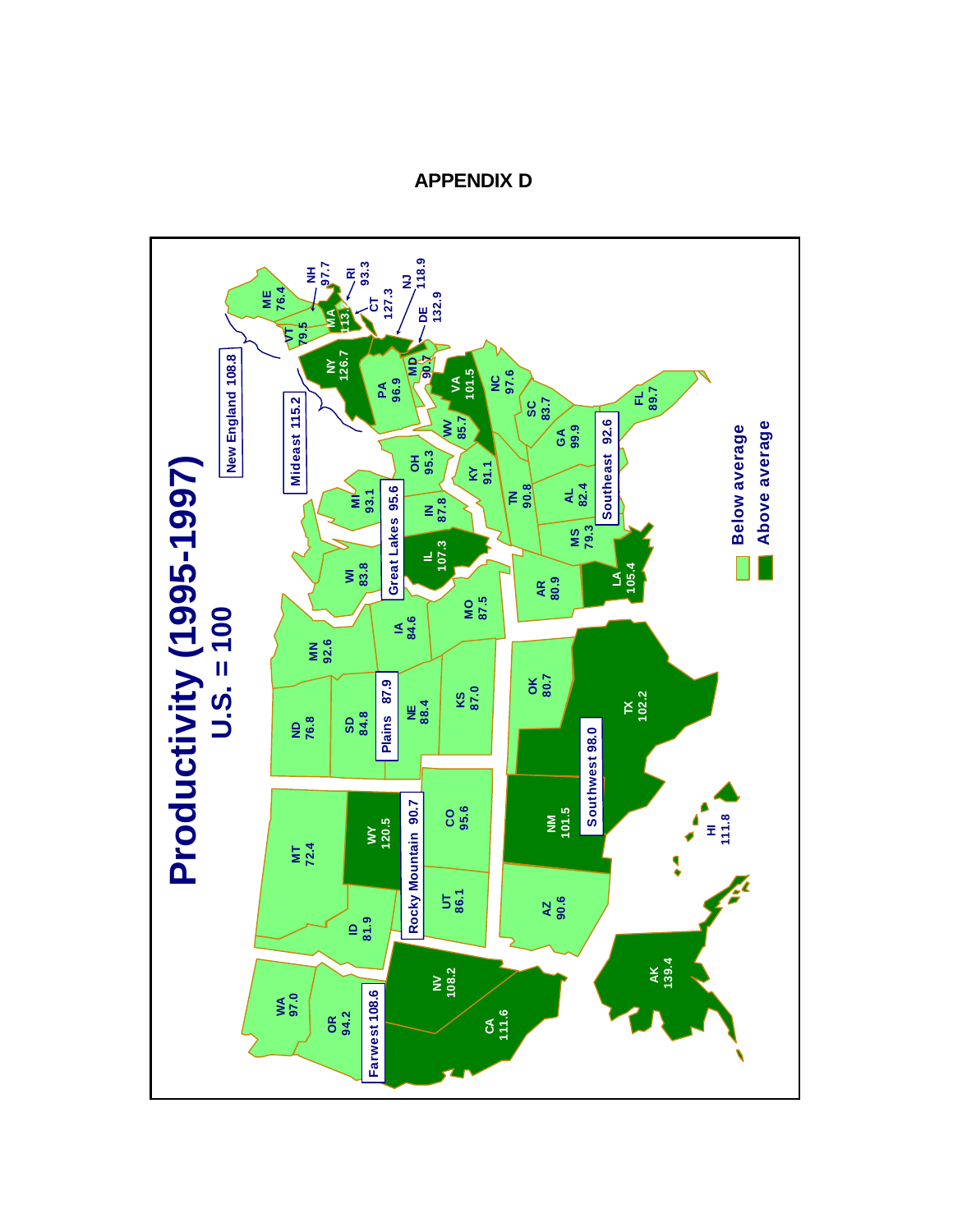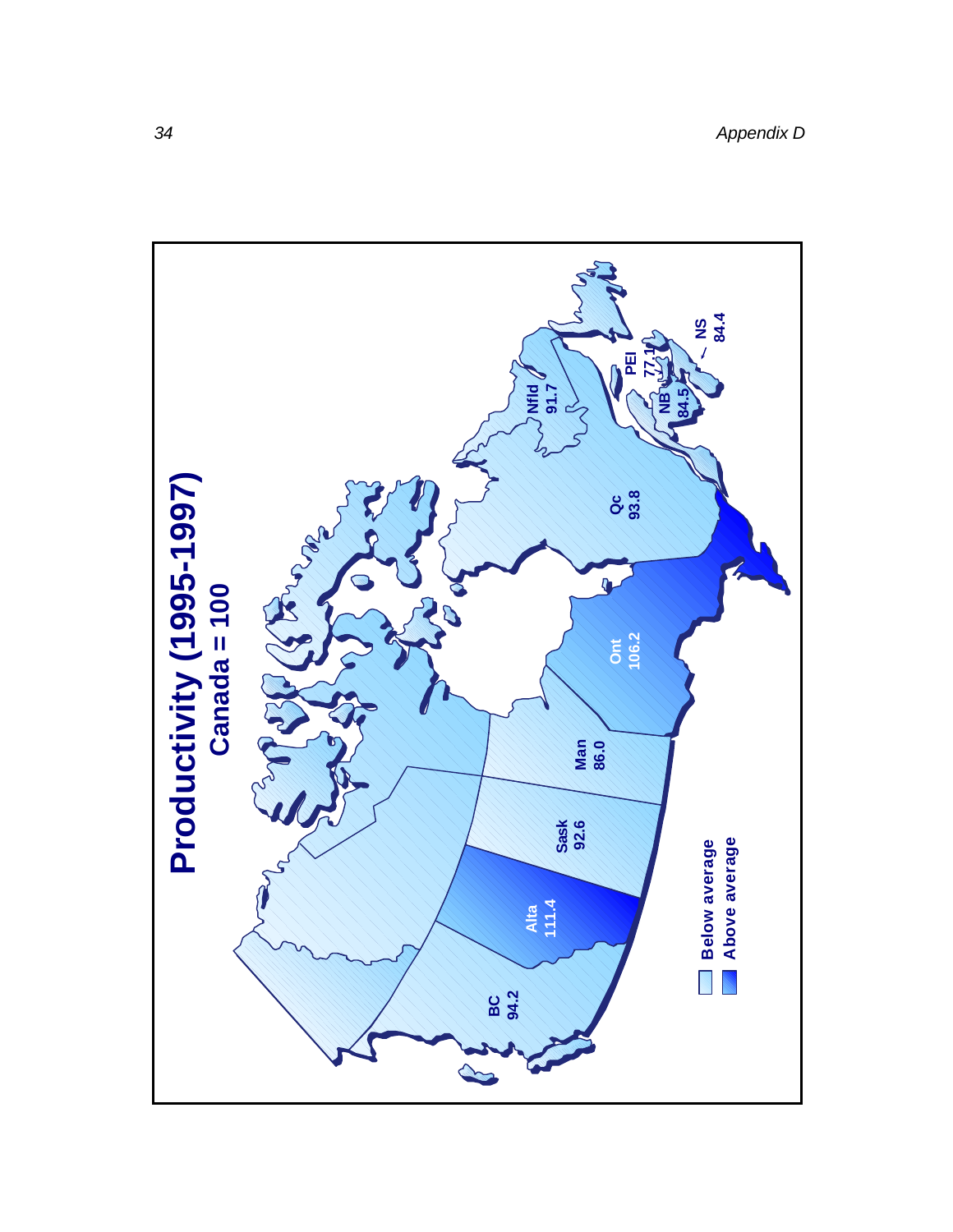## **INDUSTRY CANADA RESEARCH PUBLICATIONS**

#### *INDUSTRY CANADA WORKING PAPER SERIES*

- No. 1 **Economic Integration in North America: Trends in Foreign Direct Investment and the Top 1,000 Firms**, Micro-Economic Policy Analysis staff including John Knubley, Marc Legault, and P. Someshwar Rao, Industry Canada, 1994.
- No. 2 **Canadian-Based Multinationals: An Analysis of Activities and Performance**, Micro-Economic Policy Analysis staff including P. Someshwar Rao, Marc Legault, and Ashfaq Ahmad, Industry Canada, 1994.
- No. 3 **International R&D Spillovers Between Industries in Canada and the United States**, Jeffrey I. Bernstein, Carleton University and National Bureau of Economic Research, under contract with Industry Canada, 1994.
- No. 4 **The Economic Impact of Mergers and Acquisitions on Corporations**, Gilles Mcdougall, Micro-Economic Policy Analysis, Industry Canada, 1995.
- No. 5 **Steppin' Out: An Analysis of Recent Graduates Into the Labour Market**, Ross Finnie, School of Public Administration, Carleton University, and Statistics Canada, under contract with Industry Canada, 1995.
- No. 6 **Measuring the Compliance Cost of Tax Expenditures: The Case of Research and Development Incentives**, Sally Gunz and Alan Macnaughton, University of Waterloo, and Karen Wensley, Ernst & Young, Toronto, under contract with Industry Canada, 1996.
- No. 7 **Governance Structure, Corporate Decision-Making and Firm Performance in North America**, P. Someshwar Rao and Clifton R. Lee-Sing, Micro-Economic Policy Analysis, Industry Canada, 1996.
- No. 8 **Foreign Direct Investment and APEC Economic Integration**, Ashfaq Ahmad, P. Someshwar Rao, and Colleen Barnes, Micro-Economic Policy Analysis, Industry Canada, 1996.
- No. 9 **World Mandate Strategies for Canadian Subsidiaries**, Julian Birkinshaw, Institute of International Business, Stockholm School of Economics, under contract with Industry Canada, 1996.
- No. 10 **R&D Productivity Growth in Canadian Communications Equipment and Manufacturing**, Jeffrey I. Bernstein, Carleton University and National Bureau of Economic Research, under contract with Industry Canada, 1996.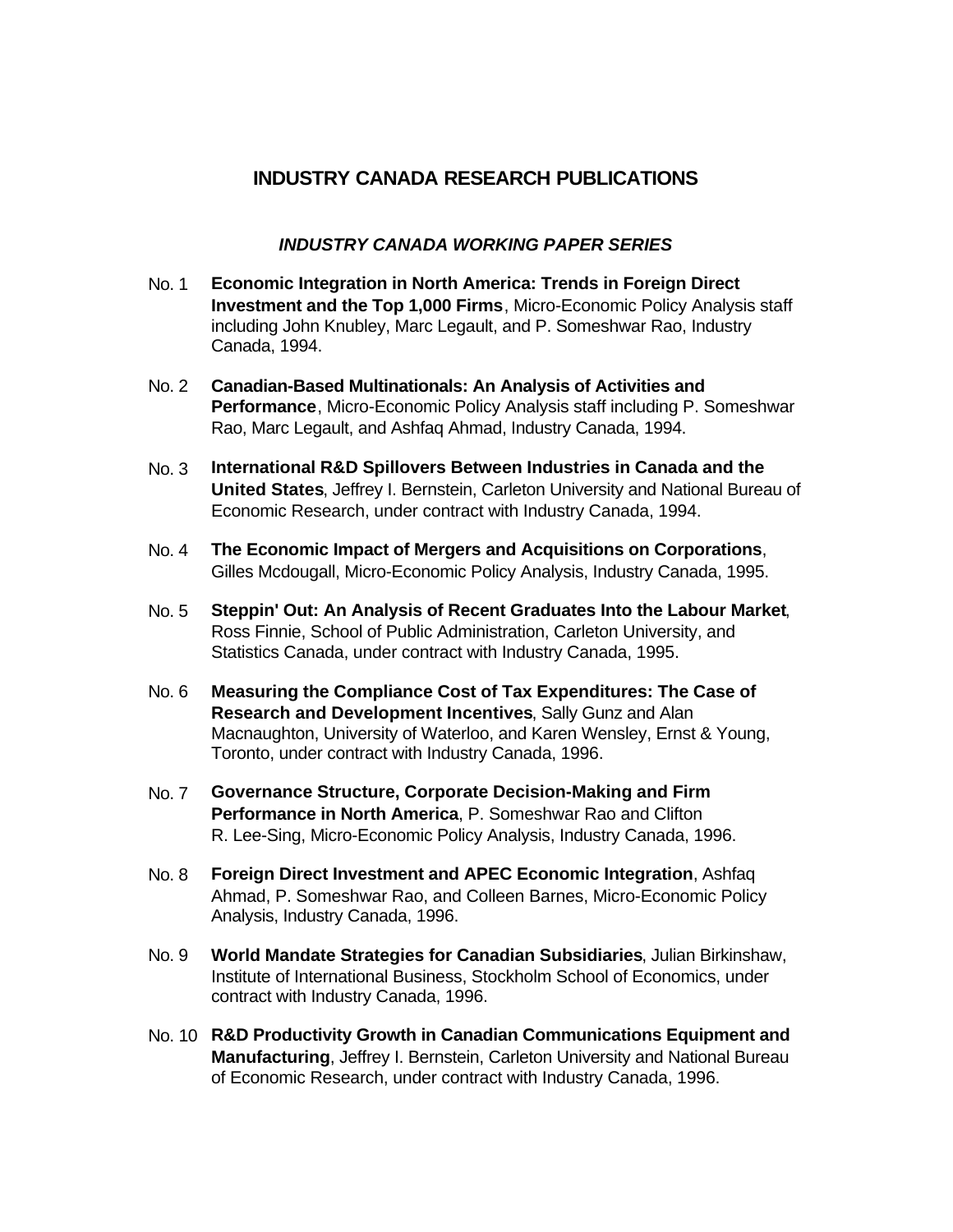- No. 11 **Long-Run Perspective on Canadian Regional Convergence**, Serge Coulombe, Department of Economics, University of Ottawa, and Frank C. Lee, Industry Canada, 1996.
- No. 12 **Implications of Technology and Imports on Employment and Wages in Canada**, Frank C. Lee, Micro-Economic Policy Analysis, Industry Canada, 1996.
- No. 13 **The Development of Strategic Alliances in Canadian Industries: A Micro Analysis,** Sunder Magun, Applied International Economics, under contract with Industry Canada, 1996.
- No. 14 **Employment Performance in the Knowledge-Based Economy**, Surendra Gera, Industry Canada, and Philippe Massé, Human Resources Development Canada, 1996.
- No. 15 **The Knowledge-Based Economy: Shifts in Industrial Output**, Surendra Gera, Industry Canada, and Kurt Mang, Department of Finance, 1997.
- No. 16 **Business Strategies of SMEs and Large Firms in Canada**, Gilles Mcdougall and David Swimmer, Micro-Economic Policy Analysis, Industry Canada, 1997.
- No. 17 **Impact of China's Trade and Foreign Investment Reforms on the World Economy**, Winnie Lam, Micro-Economic Policy Analysis, Industry Canada, 1997.
- No. 18 **Regional Disparities in Canada: Characterization, Trends and Lessons for Economic Policy**, Serge Coulombe, Department of Economics, University of Ottawa, under contract with Industry Canada, 1997.
- No. 19 **Inter-Industry and U.S. R&D Spillovers, Canadian Industrial Production and Productivity Growth**, Jeffrey I. Bernstein, Carleton University and National Bureau of Economic Research, under contract with Industry Canada, 1998.
- No. 20 **Information Technology and Labour Productivity Growth: An Empirical Analysis for Canada and the United States**, Surendra Gera, Wulong Gu, and Frank C. Lee, Micro-Economic Policy Analysis, Industry Canada, 1998.
- No. 21 **Capital-Embodied Technical Change and the Productivity Growth Slowdown in Canada**, Surendra Gera, Wulong Gu, and Frank C. Lee, Micro-Economic Policy Analysis, Industry Canada, 1998.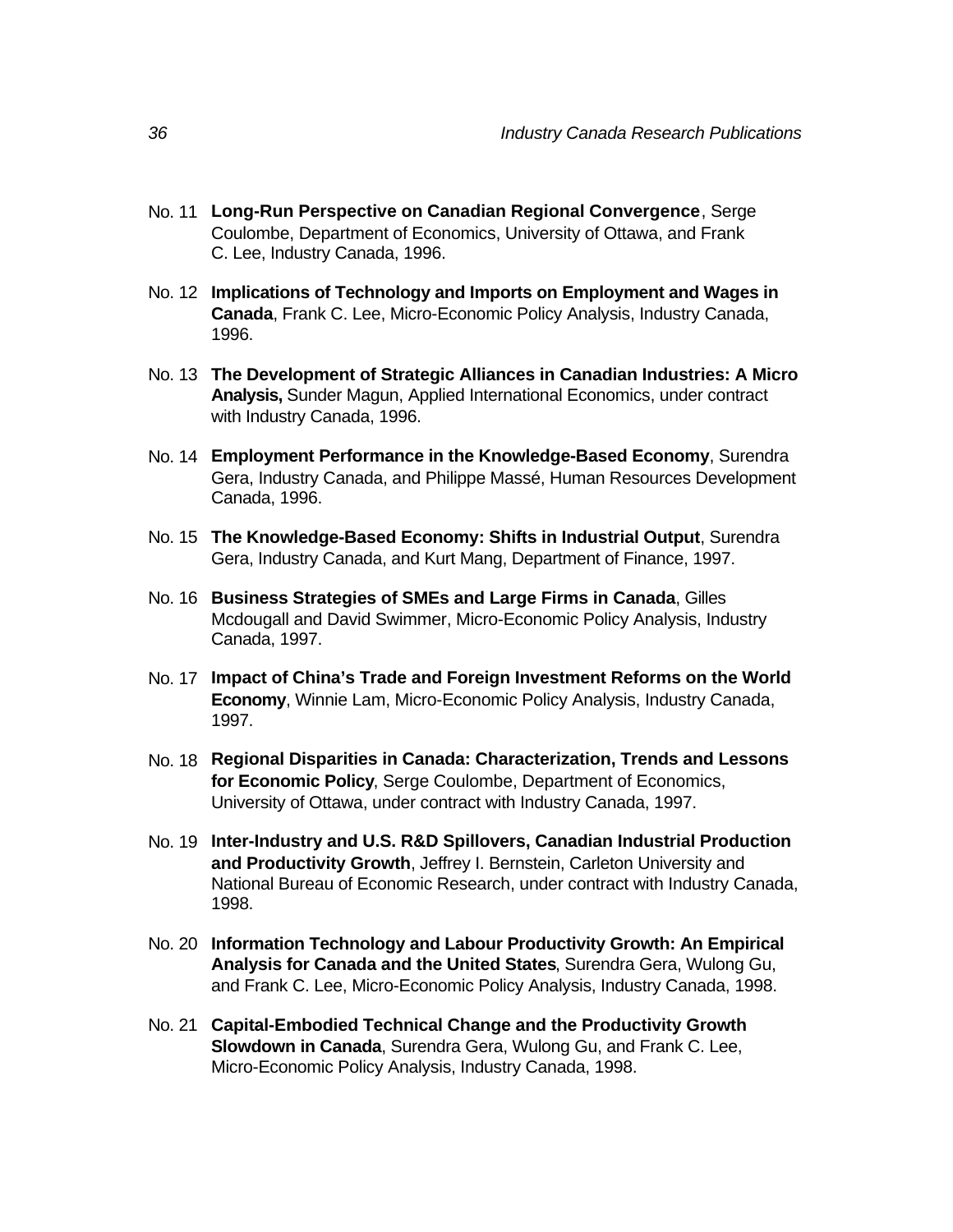- No. 23 **Restructuring in Canadian Industries: A Micro Analysis**, Sunder Magun, Applied International Economics, under contract with Industry Canada, 1998.
- No. 24 **Canadian Government Policies Toward Inward Foreign Direct Investment**, Steven Globerman, Simon Fraser University and Western Washington University, and Daniel Shapiro, Simon Fraser University, under contract with Industry Canada, 1998.
- No. 25 **A Structuralist Assessment of Technology Policies Taking Schumpeter Seriously on Policy,** Richard G. Lipsey and Kenneth Carlaw, Simon Fraser University, with a contribution by Davit D. Akman, research associate, under contract with Industry Canada, 1998.
- No. 26 **Intrafirm Trade of Canadian-Based Foreign Transnational Companies,** Richard A. Cameron, Micro-Economic Policy Analysis, Industry Canada, 1998.
- No. 27 **Recent Jumps in Patenting Activities: Comparative Innovative Performance of Major Industrial Countries, Patterns and Explanations**, Mohammed Rafiquzzaman and Lori Whewell, Micro-Economic Policy Analysis, Industry Canada, 1998.
- No. 28 **Technology and the Demand for Skills: An Industry-Level Analysis**, Surendra Gera and Wulong Gu, Industry Canada, and Zhengxi Lin, Statistics Canada, 1999.
- No. 29 **The Productivity Gap Between Canadian and U.S. Firms**, Frank C. Lee and Jianmin Tang, Micro-Economic Policy Analysis, Industry Canada, 1999.
- No. 30 **Foreign Direct Investment and Productivity Growth: The Canadian Host-Country Experience**, Surendra Gera, Wulong Gu, and Frank C. Lee, Micro-Economic Policy Analysis, Industry Canada, 1999.
- No. 31 **Are Canadian-Controlled Manufacturing Firms Less Productive than their Foreign-Controlled Counterparts?** Someshwar Rao and Jianmin Tang, Micro-Economic Policy Analysis, Industry Canada, 2000.

#### *INDUSTRY CANADA DISCUSSION PAPER SERIES*

No. 1 **Multinationals as Agents of Change: Setting a New Canadian Policy on Foreign Direct Investment**, Lorraine Eden, Carleton University, under contract with Industry Canada, 1994.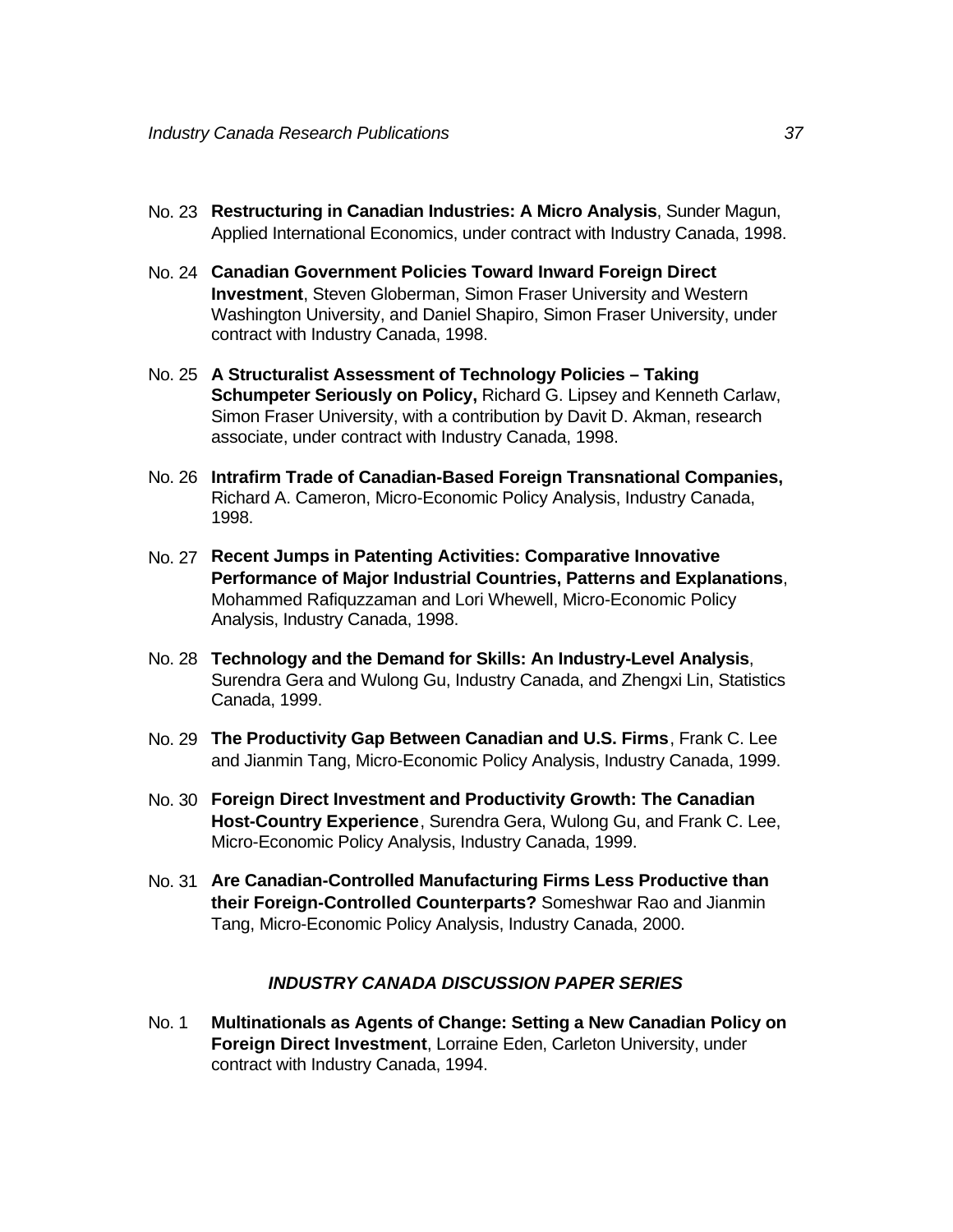- No. 2 **Technological Change and International Economic Institutions**, Sylvia Ostry, Centre for International Studies, University of Toronto, under contract with Industry Canada, 1995.
- No. 3 **Canadian Corporate Governance: Policy Options**, Ronald J. Daniels, Faculty of Law, University of Toronto, and Randall Morck, Faculty of Business, University of Alberta, under contract with Industry Canada, 1996.
- No. 4 **Foreign Direct Investment and Market Framework Policies: Reducing Frictions in APEC Policies on Competition and Intellectual Property**, Ronald Hirshhorn, under contract with Industry Canada, 1996.
- No. 5 **Industry Canada's Foreign Investment Research: Messages and Policy Implications**, Ronald Hirshhorn, under contract with Industry Canada, 1997.
- No. 6 **International Market Contestability and the New Issues at the World Trade Organization,** Edward M. Graham, Institute for International Economics, Washington (D.C.), under contract with Industry Canada, 1998.
- No. 7 **Implications of Foreign Ownership Restrictions for the Canadian Economy – A Sectoral Analysis,** Steven Globerman, Western Washington University, under contract with Industry Canada, 1999.
- No. 8 **Determinants of Canadian Productivity Growth: Issues and Prospects**, Richard G. Harris, Simon Fraser University and Canadian Institute for Advanced Research, under contract with Industry Canada, 1999.
- No. 9 **Is Canada Missing the "Technology Boat"? Evidence from Patent Data**, Manuel Trajtenberg, Tel-Aviv University, National Bureau of Economic Research and Canadian Institute for Advanced Research, under contract with Industry Canada, 2000.

#### *INDUSTRY CANADA OCCASIONAL PAPER SERIES*

No. 1 **Formal and Informal Investment Barriers in the G-7 Countries: The Country Chapters**, Micro-Economic Policy Analysis staff including Ashfaq Ahmad, Colleen Barnes, John Knubley, Rosemary D. MacDonald, and Christopher Wilkie, Industry Canada, 1994.

**Formal and Informal Investment Barriers in the G-7 Countries: Summary and Conclusions**, Micro-Economic Policy Analysis staff including Ashfaq Ahmad, Colleen Barnes, and John Knubley, Industry Canada, 1994.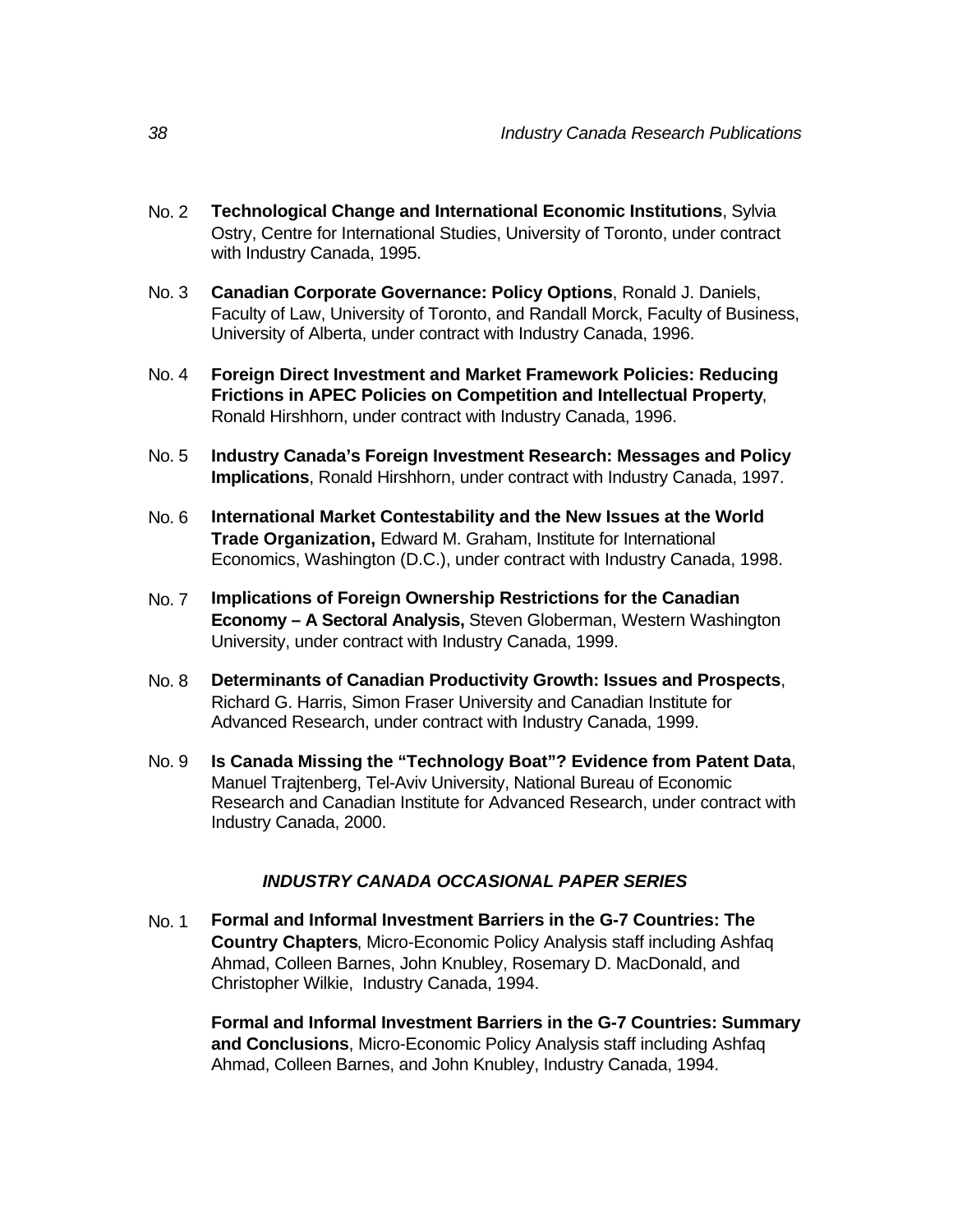- No. 2 **Business Development Initiatives of Multinational Subsidiaries in Canada**, Julian Birkinshaw, University of Western Ontario, under contract with Industry Canada, 1995.
- No. 3 **The Role of R&D Consortia in Technology Development**, Vinod Kumar, Research Centre for Technology Management, Carleton University, and Sunder Magun, Centre for Trade Policy and Law, University of Ottawa and Carleton University, under contract with Industry Canada, 1995.
- No. 4 **Gender Tracking in University Programs**, Sid Gilbert, University of Guelph, and Alan Pomfret, King's College, University of Western Ontario, under contract with Industry Canada, 1995.
- No. 5 **Competitiveness: Concepts and Measures**, Donald G. McFetridge, Department of Economics, Carleton University, under contract with Industry Canada, 1995.
- No. 6 **Institutional Aspects of R&D Tax Incentives: The SR&ED Tax Credit**, G. Bruce Doern, School of Public Administration, Carleton University, under contract with Industry Canada, 1995.
- No. 7 **Competition Policy as a Dimension of Economic Policy: A Comparative Perspective**, Robert D. Anderson and S. Dev Khosla, Economics and International Affairs Branch, Bureau of Competition Policy, Industry Canada, 1995.
- No. 8 **Mechanisms and Practices for the Assessment of the Social and Cultural Implications of Science and Technology**, Liora Salter, Osgoode Hall Law School, University of Toronto, under contract with Industry Canada, 1995.
- No. 9 **Science and Technology: Perspectives for Public Policy**, Donald G. McFetridge, Department of Economics, Carleton University, under contract with Industry Canada, 1995.
- No. 10 **Endogenous Innovation and Growth: Implications for Canada**, Pierre Fortin, Université du Québec à Montréal and Canadian Institute for Advanced Research, and Elhanan Helpman, Tel-Aviv University and Canadian Institute for Advanced Research, under contract with Industry Canada, 1995.
- No. 11 **The University-Industry Relationship in Science and Technology**, Jérôme Doutriaux, University of Ottawa, and Margaret Barker, Meg Barker Consulting, under contract with Industry Canada, 1995.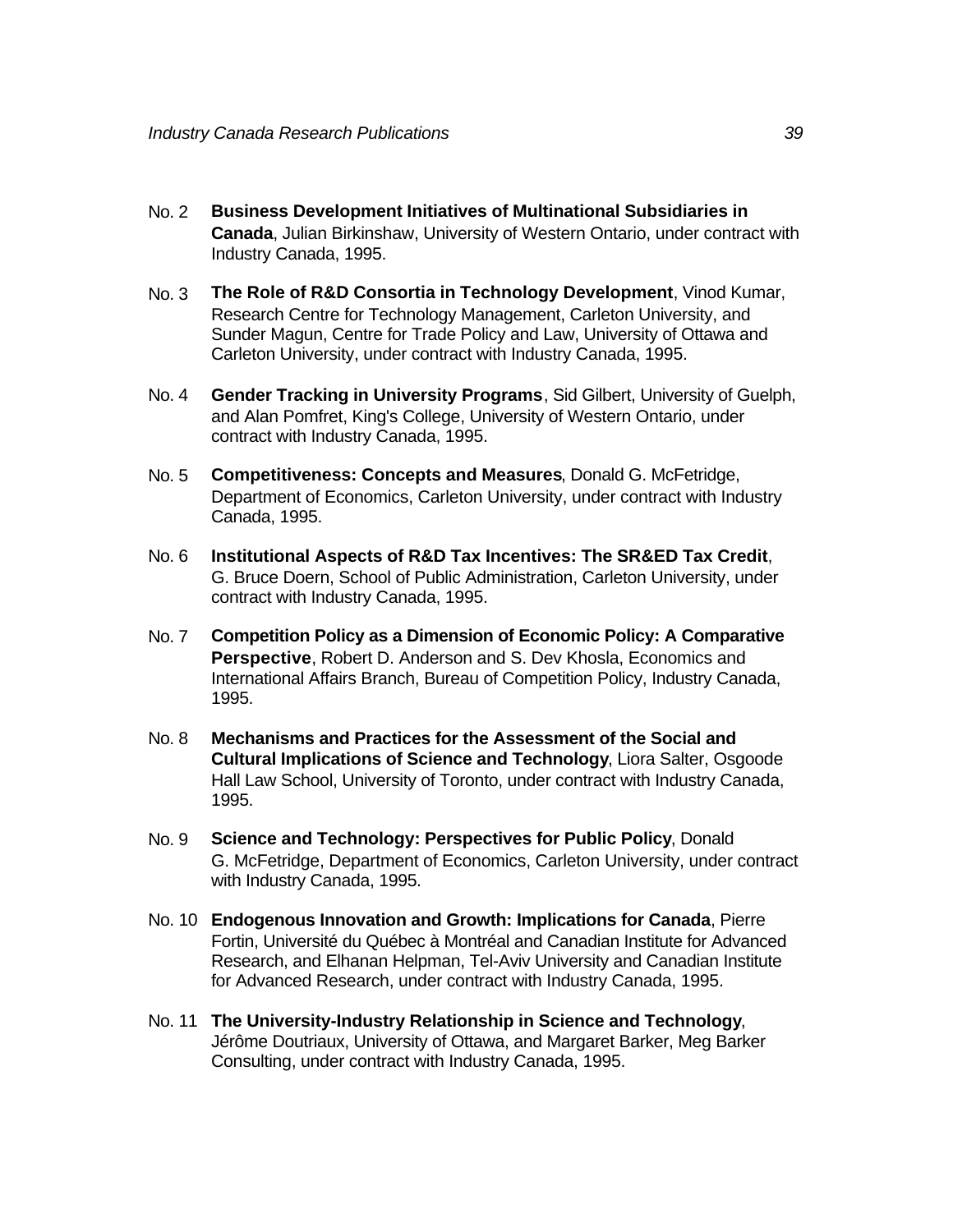- No. 12 **Technology and the Economy: A Review of Some Critical Relationships**, Michael Gibbons, University of Sussex, under contract with Industry Canada, 1995.
- No. 13 **Management Skills Development in Canada**, Keith Newton, Micro-Economic Policy Analysis, Industry Canada, 1995.
- No. 14 **The Human Factor in Firm's Performance: Management Strategies for Productivity and Competitiveness in the Knowledge-Based Economy**, Keith Newton, Micro-Economic Policy Analysis, Industry Canada, 1996.
- No. 15 **Payroll Taxation and Employment: A Literature Survey**, Joni Baran, Micro-Economic Policy Analysis, Industry Canada, 1996.
- No. 16 **Sustainable Development: Concepts, Measures, Market and Policy Failures at the Open Economy, Industry and Firm Levels**, Philippe Crabbé, Institute for Research on the Environment and Economy, University of Ottawa, under contract with Industry Canada, 1997.
- No. 17 **Measuring Sustainable Development: A Review of Current Practice,** Peter Hardi and Stephan Barg, with Tony Hodge and Laszlo Pinter, International Institute for Sustainable Development, under contract with Industry Canada, 1997.
- No. 18 **Reducing Regulatory Barriers to Trade: Lessons for Canada from the European Experience**, Ramesh Chaitoo and Michael Hart, Centre for Trade Policy and Law, Carleton University, under contract with Industry Canada, 1997.
- No. 19 **Analysis of International Trade Dispute Settlement Mechanisms and Implications for Canada's Agreement on Internal Trade**, E. Wayne Clendenning and Robert J. Clendenning, E. Wayne Clendenning & Associates Inc., under contract with Industry Canada, 1997.
- No. 20 **Aboriginal Businesses: Characteristics and Strategies for Growth**, David Caldwell and Pamela Hunt, Management Consulting Centre, under contract with Aboriginal Business Canada, Industry Canada, 1998.
- No. 21 **University Research and the Commercialization of Intellectual Property in Canada,** Wulong Gu and Lori Whewell, Micro-Economic Policy Analysis, Industry Canada, 1999.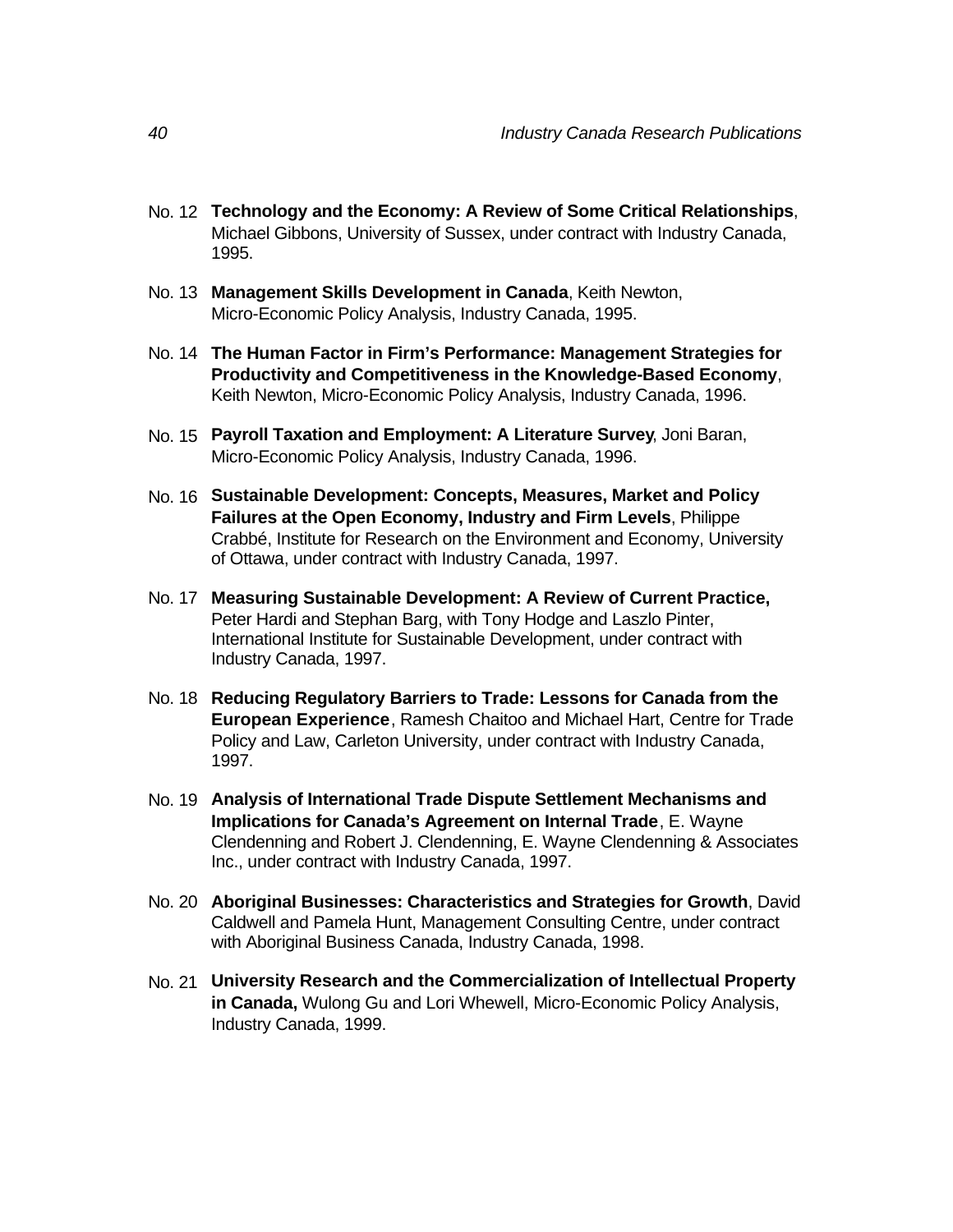No. 22 **A Regional Perspective on the Canada-U.S. Standard of Living Comparison**, Raynald Létourneau and Martine Lajoie, Micro-Economic Policy Analysis, Industry Canada, 2000.

#### *CANADA IN THE 21ST CENTURY SERIES*

- No. 1 **Global Trends: 1980-2015 and Beyond**, J. Bradford DeLong, University of California, Berkeley, under contract with Industry Canada, 1998.
- No. 2 **Broad Liberalization Based on Fundamentals: A Framework for Canadian Commercial Policy**, Randy Wigle, Wilfrid Laurier University, under contract with Industry Canada, 1998.
- No. 3 **North American Economic Integration: 25 Years Backward and Forward**, Gary C. Hufbauer and Jeffrey J. Schott, Institute for International Economics, Washington (D.C.), under contract with Industry Canada, 1998.
- No. 4 **Demographic Trends in Canada, 1996-2006: Implications for the Public and Private Sectors**, David K. Foot, Richard A. Loreto, and Thomas W. McCormack, Madison Avenue Demographics Group, under contract with Industry Canada, 1998.
- No. 5 **Capital Investment Challenges in Canada**, Ronald P.M. Giammarino, University of British Columbia, under contract with Industry Canada, 1998.
- No. 6 **Looking to the 21st Century Infrastructure Investments for Economic Growth and for the Welfare and Well-Being of Canadians**, Christian DeBresson, Université du Québec à Montréal, and Stéphanie Barker, Université de Montréal, under contract with Industry Canada, 1998.
- No. 7 **The Implications of Technological Change for Human Resource Policy**, Julian R. Betts, University of California, San Diego, under contract with Industry Canada, 1998.
- No. 8 **Economics and the Environment: The Recent Canadian Experience and Prospects for the Future**, Brian R. Copeland, University of British Columbia, under contract with Industry Canada, 1998.
- No. 9 **Individual Responses to Changes in the Canadian Labour Market**, Paul Beaudry and David A. Green, University of British Columbia, under contract with Industry Canada, 1998.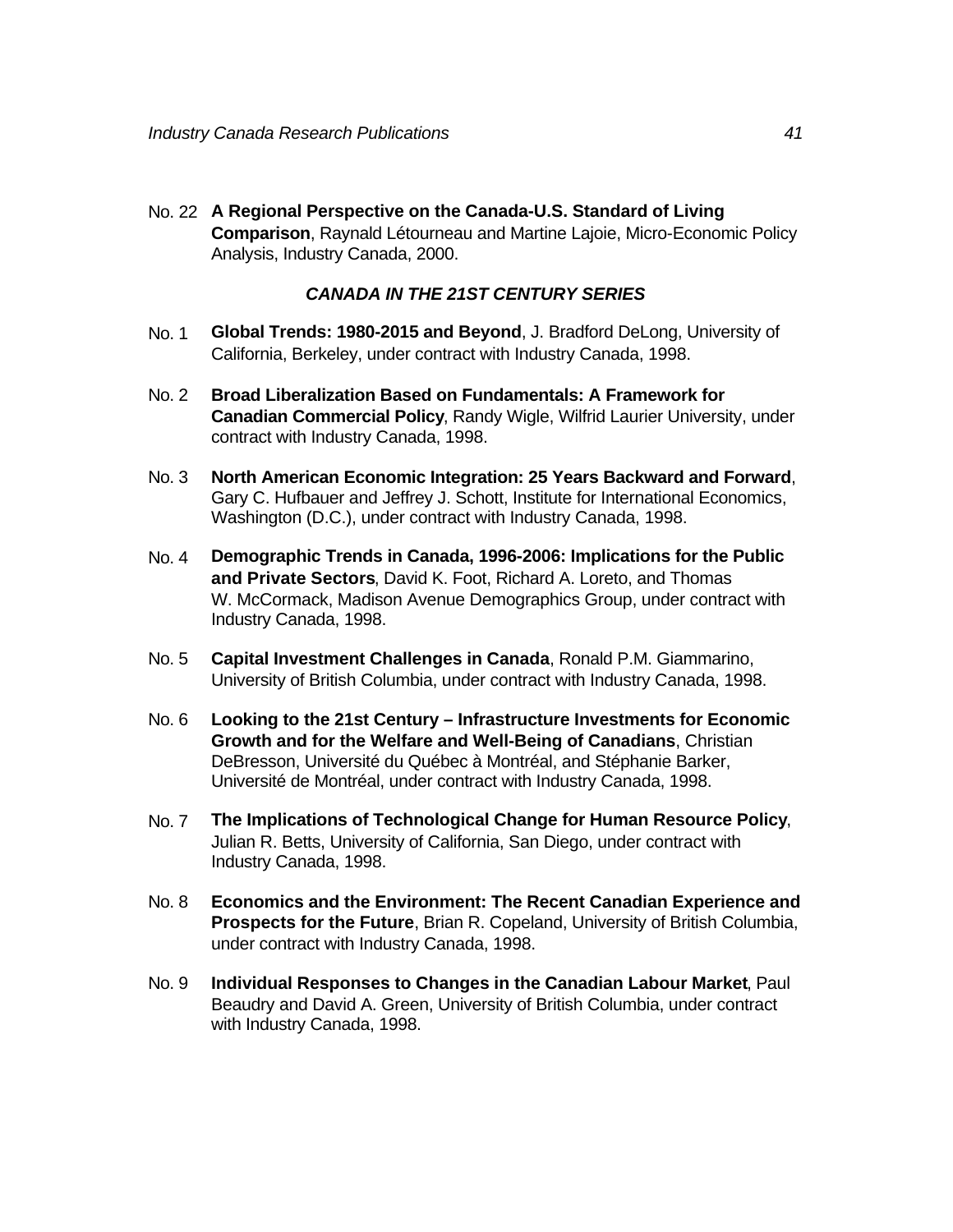- No. 10 **The Corporate Response Innovation in the Information Age**, Randall Morck, University of Alberta, and Bernard Yeung, University of Michigan, under contract with Industry Canada, 1998.
- No. 11 **Institutions and Growth: Framework Policy as a Tool of Competitive Advantage for Canada**, Ronald J. Daniels, University of Toronto, under contract with Industry Canada, 1998.

#### *PERSPECTIVES ON NORTH AMERICAN FREE TRADE SERIES*

- No. 1 **Can Small-Country Manufacturing Survive Trade Liberalization? Evidence from the Canada-U.S. Free Trade Agreement**, Keith Head and John Ries, University of British Columbia, under contract with Industry Canada, 1999.
- No. 2 **Modelling Links Between Canadian Trade and Foreign Direct Investment,** Walid Hejazi and A. Edward Safarian, University of Toronto, under contract with Industry Canada, 1999.
- No. 3 **Trade Liberalisation and the Migration of Skilled Workers,** Steven Globerman, Western Washington University and Simon Fraser University, under contract with Industry Canada, 1999.
- No. 4 **The Changing Industry and Skill Mix of Canada's International Trade**, Peter Dungan and Steve Murphy, Institute for Policy Analysis, University of Toronto, under contract with Industry Canada, 1999.
- No. 5 **Effects of the Canada-United States Free Trade Agreement on Interprovincial Trade**, John F. Helliwell, University of British Columbia, Frank C. Lee, Industry Canada, and Hans Messinger, Statistics Canada, 1999.
- No. 6 **The Long and Short of the Canada-U.S. Free Trade Agreement,** Daniel Trefler, University of Toronto, under contract with Industry Canada, 1999.

#### *JOINT PUBLICATIONS*

**Capital Budgeting in the Public Sector**, in collaboration with the John Deutsch Institute, Jack Mintz and Ross S. Preston eds., 1994.

**Infrastructure and Competitiveness**, in collaboration with the John Deutsch Institute, Jack Mintz and Ross S. Preston eds., 1994.